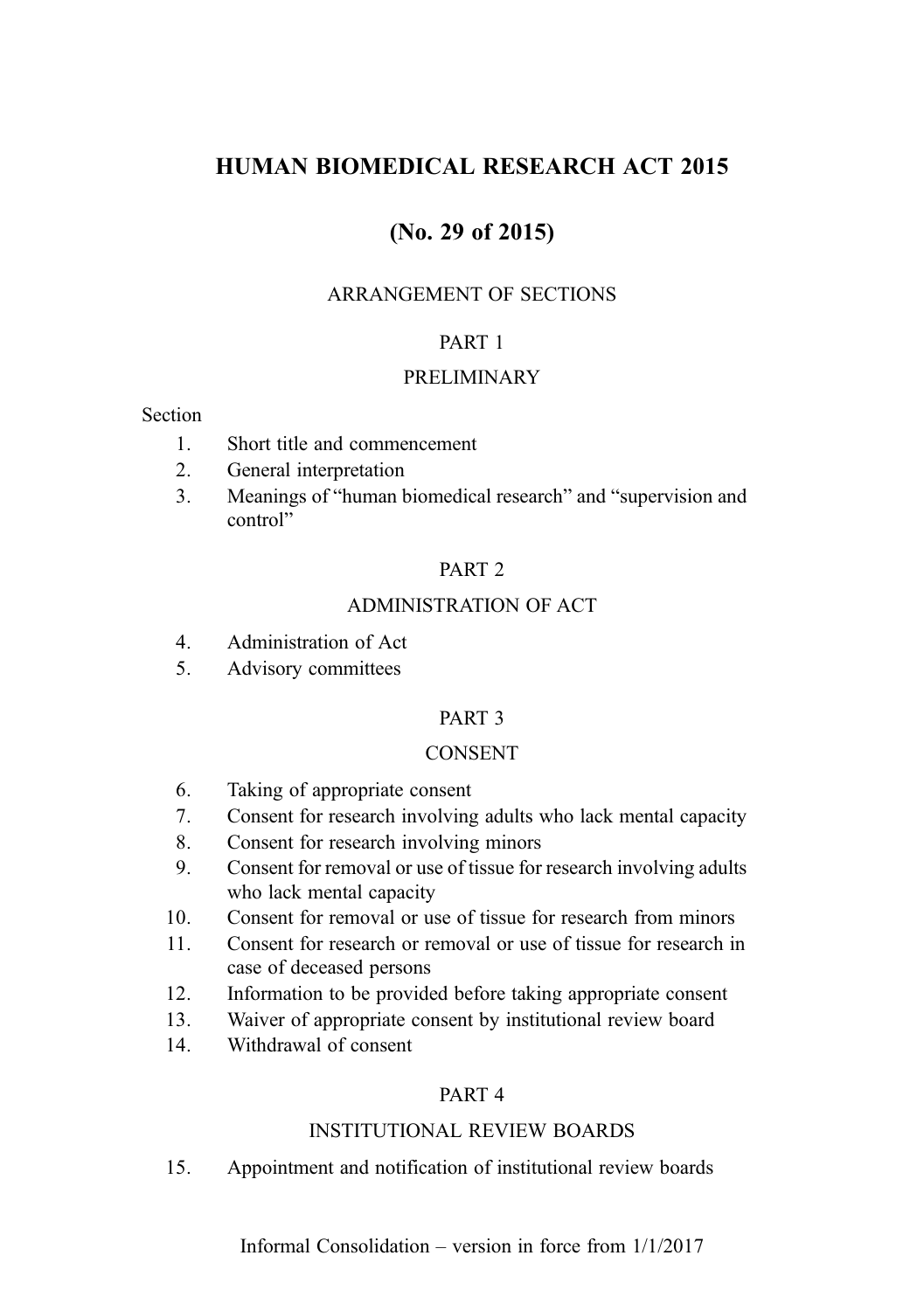Section

- 16. Appointment of institutional review boards by multiple research institutions
- 17. Functions and duties of institutional review boards
- 18. Composition, quorum and proceedings of institutional review board
- 19. Conflicts of interest
- 20. Application to institutional review board for review
- 21. Appeal against decision of institutional review board

#### PART 5

#### REGULATION OF HUMAN BIOMEDICAL RESEARCH

- 22. Conduct of human biomedical research and duties of researcher
- 23. Functions and duties of research institutions
- 24. Declaration of compliance by research institution
- 25. Appropriate consent from research subjects
- 26. Compelling person to participate in research
- 27. Duty to protect health information and human biological material against loss, unauthorised disclosure, etc.
- 28. No re-identification of anonymised information or biological material without consent
- 29. Restrictions on disclosure of information
- 30. Prohibited human biomedical research
- 31. Restricted human biomedical research

### PART 6

### REGULATION OF HUMAN TISSUE ACTIVITIES AND TISSUE BANKS

- 32. Commercial trading of human tissue prohibited
- 33. Advertisements relating to commercial trading of human tissue prohibited
- 34. Notification of tissue bank
- 35. Duties of tissue bank
- 36. Declaration of compliance by tissue bank
- 37. Restrictions on activities relating to human tissue
- 38. Compelling person to donate tissue
- 39. Restrictions on disclosure of information on tissue donor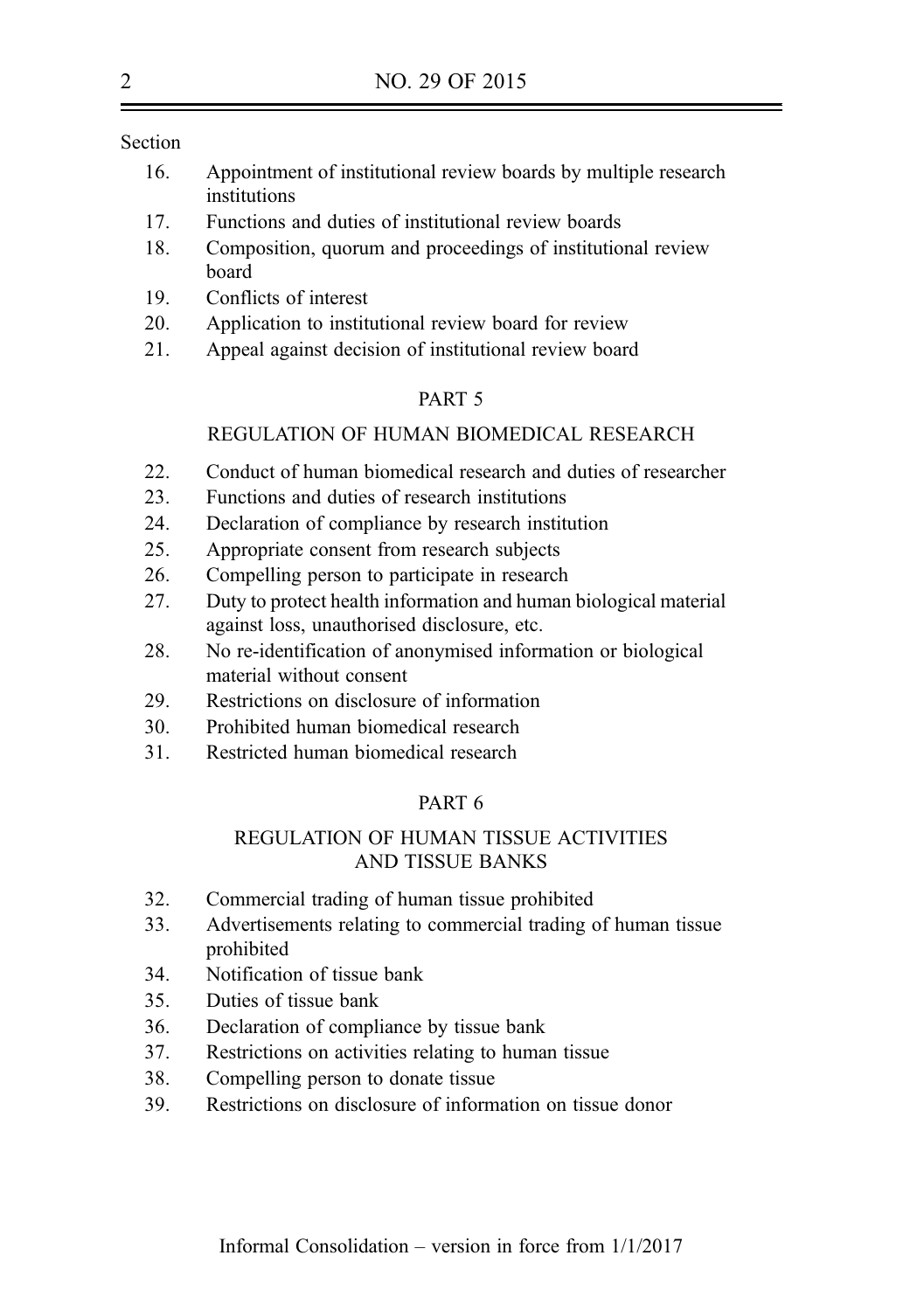### PART 7

#### CODES OF PRACTICE AND ETHICS

#### **Section**

- 40. Codes of practice or ethics
- 41. Use of codes of practice or ethics

#### PART 8

#### ENFORCEMENT POWERS

- 42. Immediate stoppage of human biomedical research or tissue banking activity, etc.
- 43. Prohibiting person from conducting research or tissue banking activities
- 44. Review of prohibition order
- 45. Powers of entry, inspection and search, etc.
- 46. Disposal of articles or documents
- 47. Information and identity of informers not to be disclosed
- 48. Minister may appoint committee of inquiry under Inquiries Act
- 49. Protected information
- 50. Enhanced penalty for corporations
- 51. Liability of employers for acts of employees
- 52. Offences by bodies corporate, etc.
- 53. Composition of offences

#### PART 9

#### APPEALS

- 54. Appeal to Minister
- 55. Appeals Advisory Panel

#### PART 10

#### **MISCELLANEOUS**

- 56. Act binds Government
- 57. Power to exempt
- 58. Designation of persons by Minister
- 59. Service of documents
- 60. Jurisdiction of courts
- 61. Protection from personal liability
- 62. Amendment of Schedules
- 63. Regulations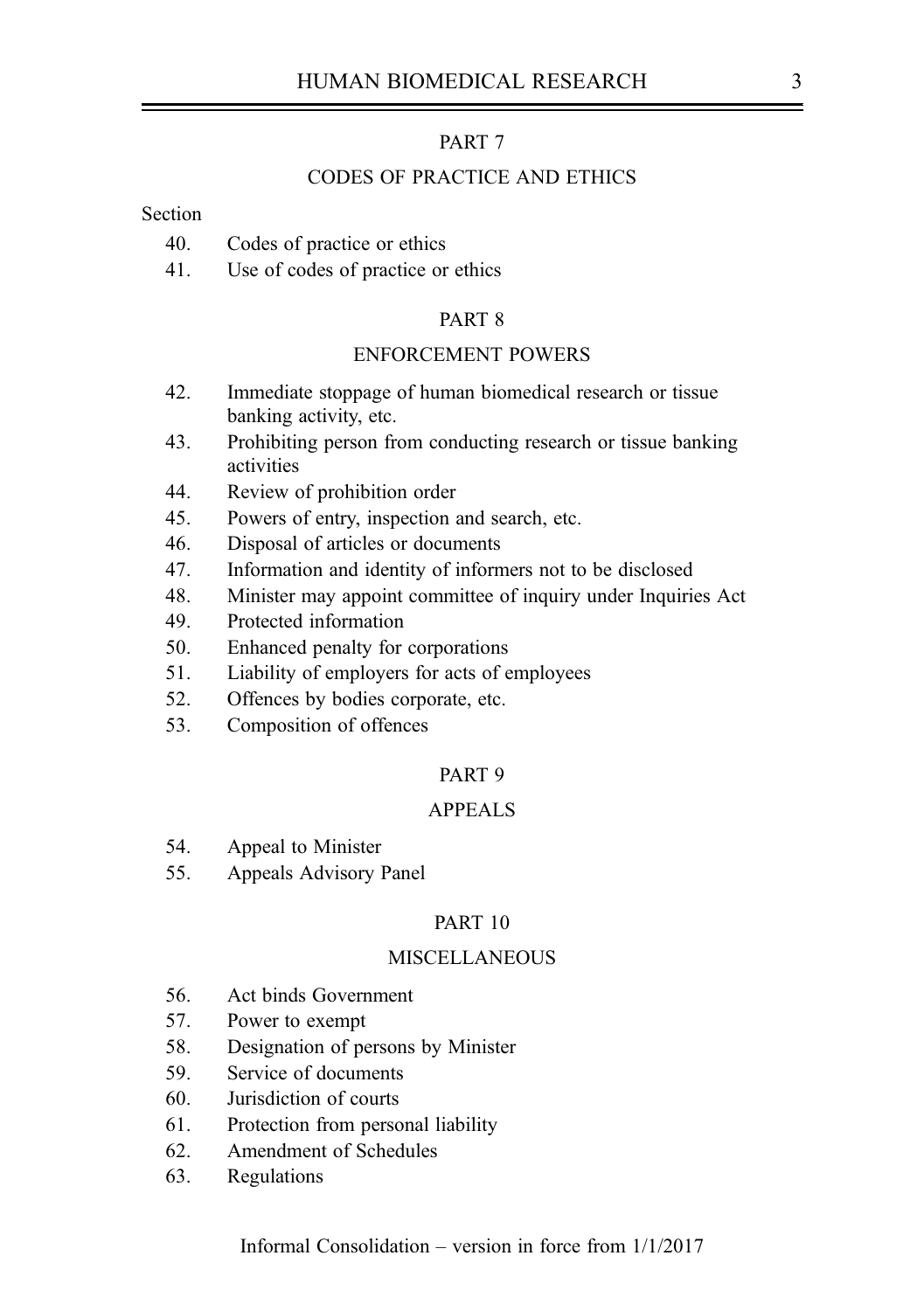Section

| 64. | Savings and transitional provisions for legacy human biological |  |  |  |
|-----|-----------------------------------------------------------------|--|--|--|
|     | material                                                        |  |  |  |

- 65. Savings and transitional provisions
- 66. Related amendment to Health Products Act
- 67. Related amendment to Medicines Act

| 68. | Related amendments to Mental Capacity Act                |  |  |  |  |  |
|-----|----------------------------------------------------------|--|--|--|--|--|
|     | First Schedule — Human biological material excluded from |  |  |  |  |  |
|     | definition of human tissue                               |  |  |  |  |  |
|     | Second Schedule — Research, studies and matters excluded |  |  |  |  |  |
|     | from definition of human biomedical                      |  |  |  |  |  |
|     | research                                                 |  |  |  |  |  |
|     | $Third Schedule$ — Prohibited human biomedical research  |  |  |  |  |  |
|     | Fourth Schedule — Restricted human biomedical research   |  |  |  |  |  |
|     | Fifth Schedule — Waiver of requirements for appropriate  |  |  |  |  |  |
|     | consent                                                  |  |  |  |  |  |
|     | by institutional review board                            |  |  |  |  |  |
|     |                                                          |  |  |  |  |  |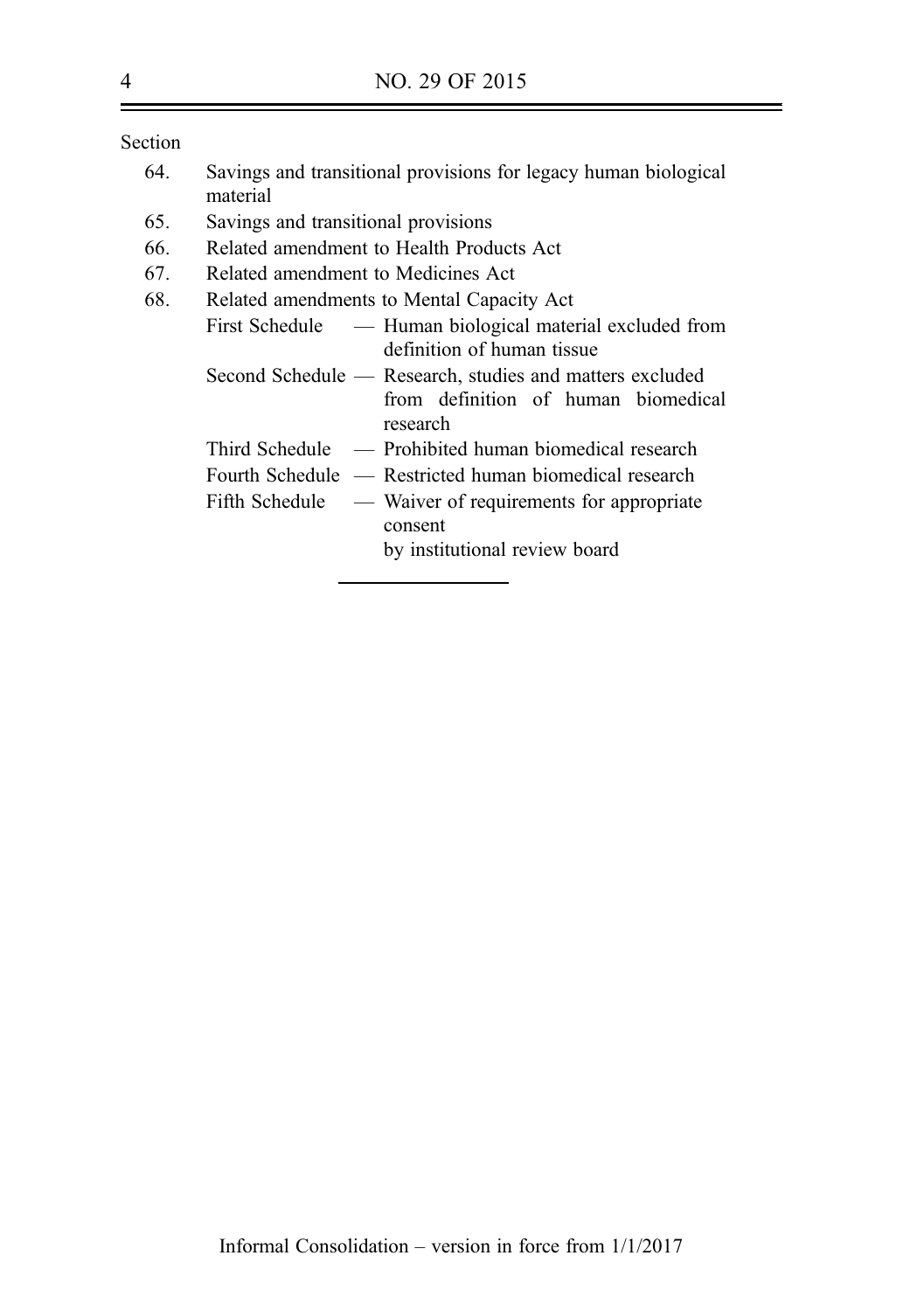An Act to regulate the conduct of human biomedical research, to further regulate certain restricted human biomedical research, to prohibit certain types of human biomedical research, to regulate tissue banks and tissue banking activities, to prohibit commercial trading of human tissue, to provide for matters connected therewith and to make related amendments to certain other Acts.

Be it enacted by the President with the advice and consent of the Parliament of Singapore, as follows: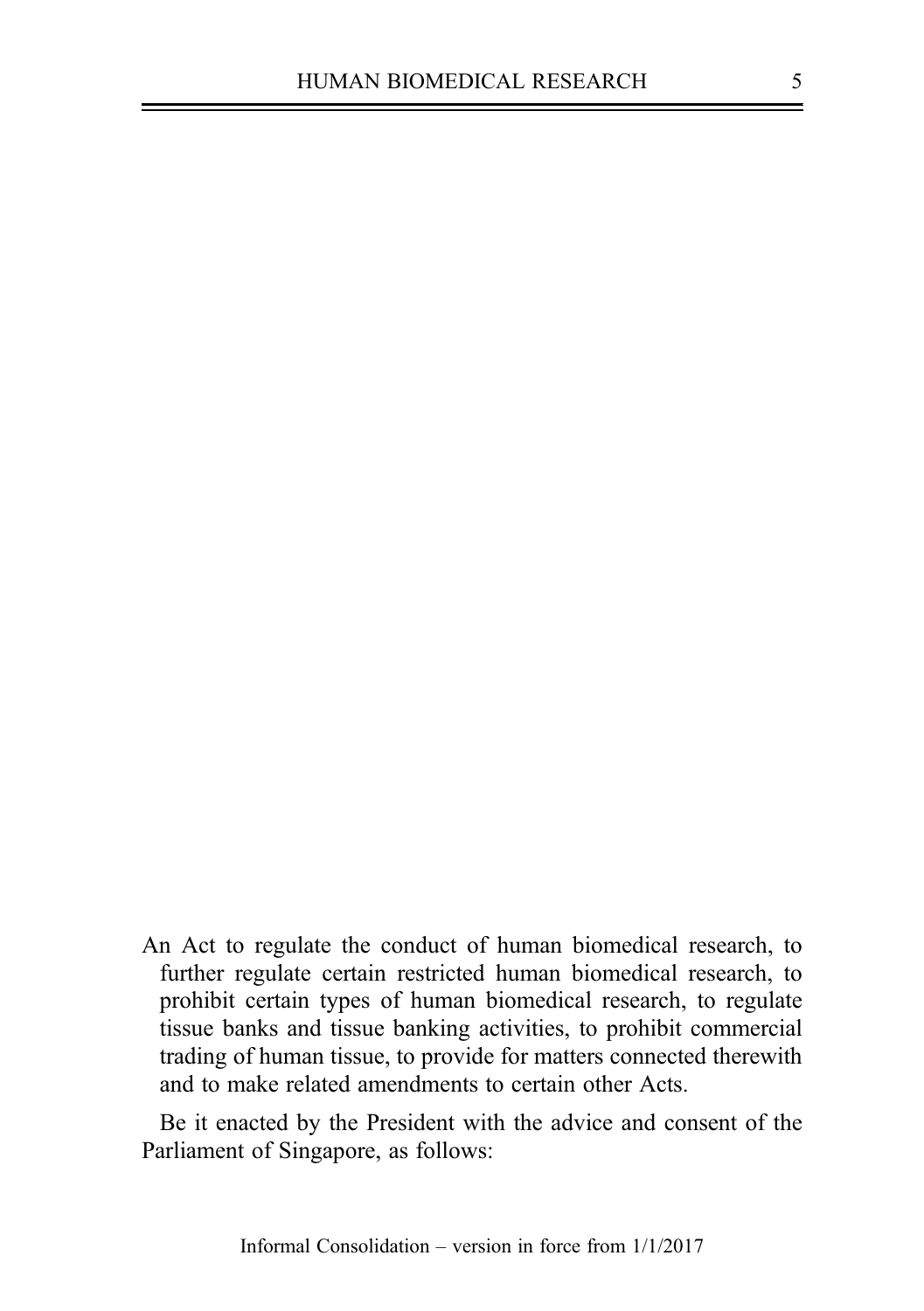# PART 1

# PRELIMINARY

# Short title and commencement

1. This Act may be cited as the Human Biomedical Research Act 2015 and comes into operation on such date as the Minister may, by notification in the Gazette, appoint.

### General interpretation

- 2. In this Act, unless the context otherwise requires
	- "adult" means a person who is 21 years of age or older or a person below 21 years of age who was or is married;
	- "adult who lacks mental capacity" means an adult who lacks capacity within the meaning of section 4 of the Mental Capacity Act (Cap. 177A);
	- "appointed day", in relation to a particular provision or Part of this Act, means the date of commencement of that provision or Part;
	- "appropriate consent" means the consent given by a person or, where applicable, by another person on his or her behalf, in accordance with Part 3;
	- "authorised officer" means any public officer or any officer of any statutory body appointed by the Director under section  $4(2)$ ;
	- "biomedical research", except for the purposes of section 3, has the same meaning as "human biomedical research";
	- "cytoplasmic hybrid embryo" means a human-animal combination embryo created —
		- (a) by replacing the nucleus of an animal egg or of an animal cell, or 2 animal pronuclei, with —
			- (i) 2 human pronuclei;
			- (ii) one nucleus of a human gamete or of any other human cell; or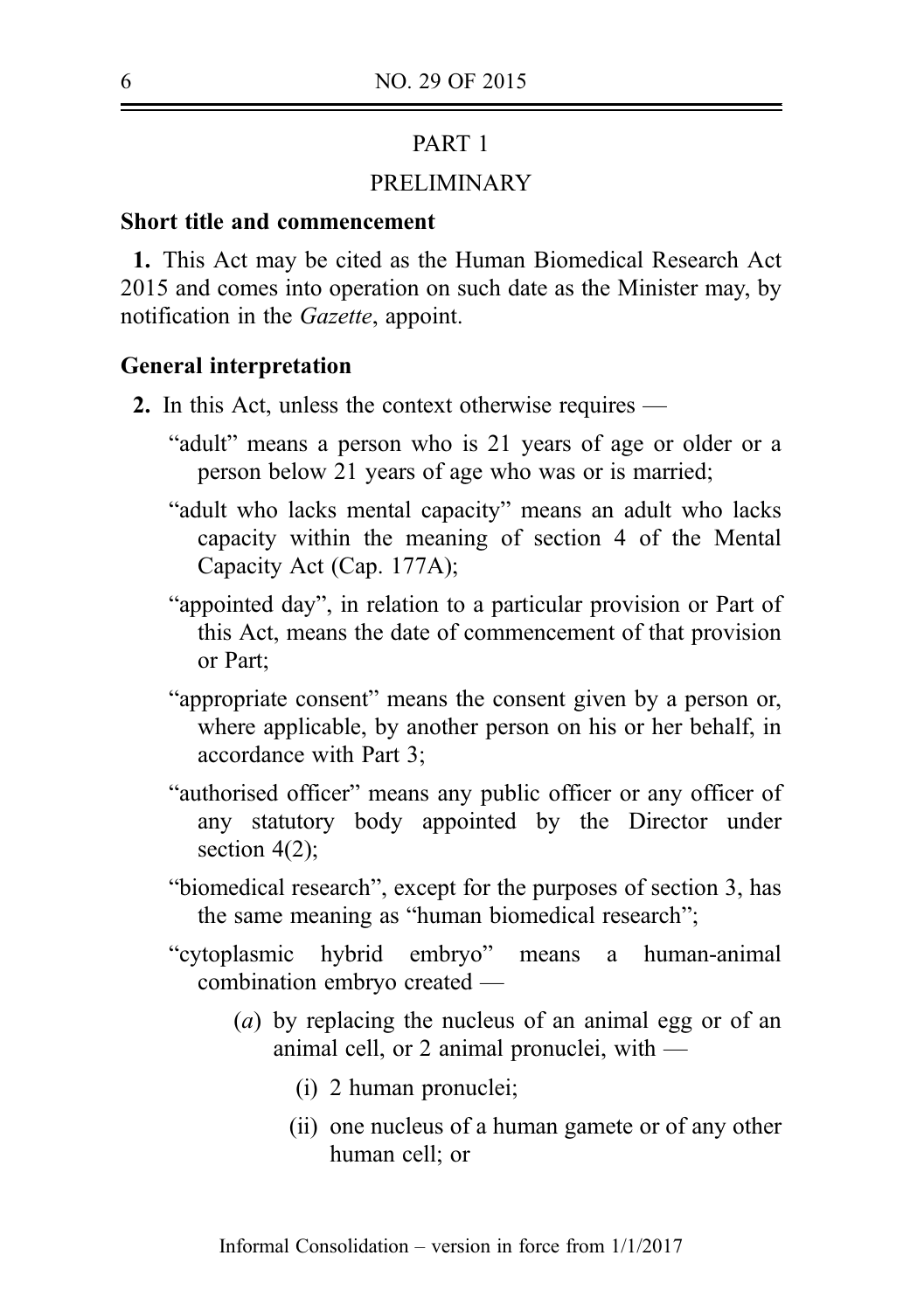- (iii) one human gamete or other human cell; or
- (b) by replacing the nucleus of a human egg or of a human cell, or 2 human pronuclei, with —
	- (i) 2 animal pronuclei;
	- (ii) one nucleus of an animal gamete or of any other animal cell; or
	- (iii) one animal gamete or other animal cell;
- "declaration of compliance" means a declaration by a research institution or a tissue bank of its compliance with the requirements of this Act;
- "deputy", in relation to an adult who lacks mental capacity, means a deputy appointed by the court under the Mental Capacity Act;
- "Director" means the Director of Medical Services;
- "donee", in relation to an adult who lacks mental capacity, means the donee of that adult's lasting power of attorney;
- "donor", in relation to human tissue, means a natural person, whether living or dead, from whose body the human tissue is obtained;
- "health information" means information pertaining to an individual —
	- (a) obtained in the course of or in connection with providing healthcare services; or
	- (b) relating to the study, prevention, prognostication, diagnosis, or alleviation of a disease, disorder, or injury;

"healthcare institution" means —

(a) any private hospital, medical clinic, clinical laboratory or healthcare establishment licensed under the Private Hospitals and Medical Clinics Act (Cap. 248); or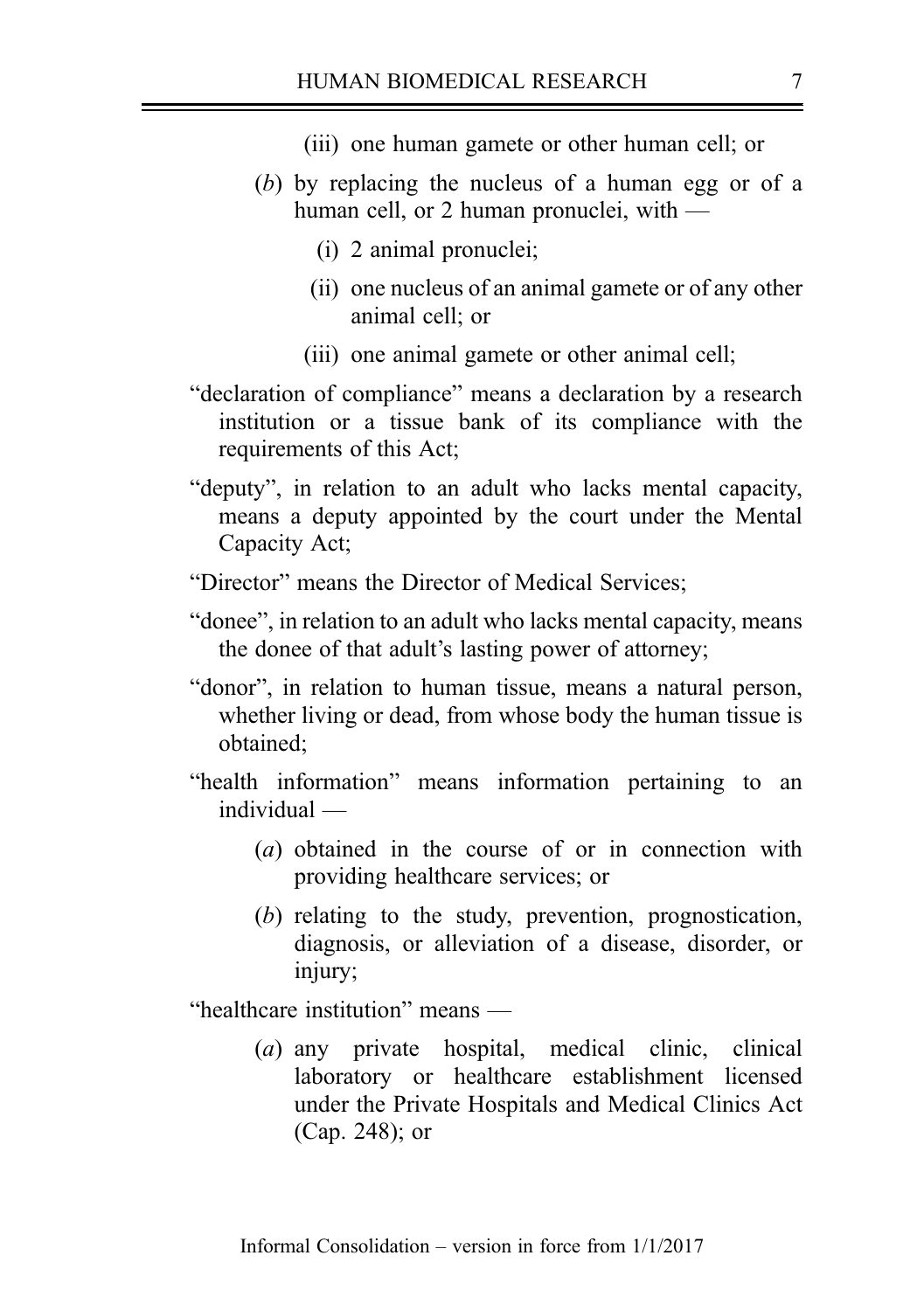- (b) any facility, premises or conveyance which is declared by the Minister, by order published in the Gazette, to be a healthcare institution for the purposes of this Act;
- "human biological material" or "biological material" means any biological material obtained from the human body that consists of, or includes, human cells;
- "human biomedical research" has the meaning assigned to it in section 3;
- "human tissue" or "tissue" means any human biological material but excludes human biological material specified in the First Schedule;
- "incidental finding", in relation to human biomedical research, means a finding about a research subject that has potential health or reproductive importance to the research subject and is discovered in the course of conducting research but is unrelated to the purposes, objectives or variables of the study;
- "individually-identifiable", in relation to human biological material or health information pertaining to an individual, means that the individual can be identified —
	- (a) from the human biological material or health information; or
	- (b) from that human biological material or health information and other information to which the person, research institution, tissue bank or other organisation has or is likely to have access;
- "institutional review board" means a board or committee appointed by a research institution under section 15 or 16 to conduct an ethics review of proposed human biomedical research;
- "lasting power of attorney" means a valid lasting power of attorney registered under the Mental Capacity Act;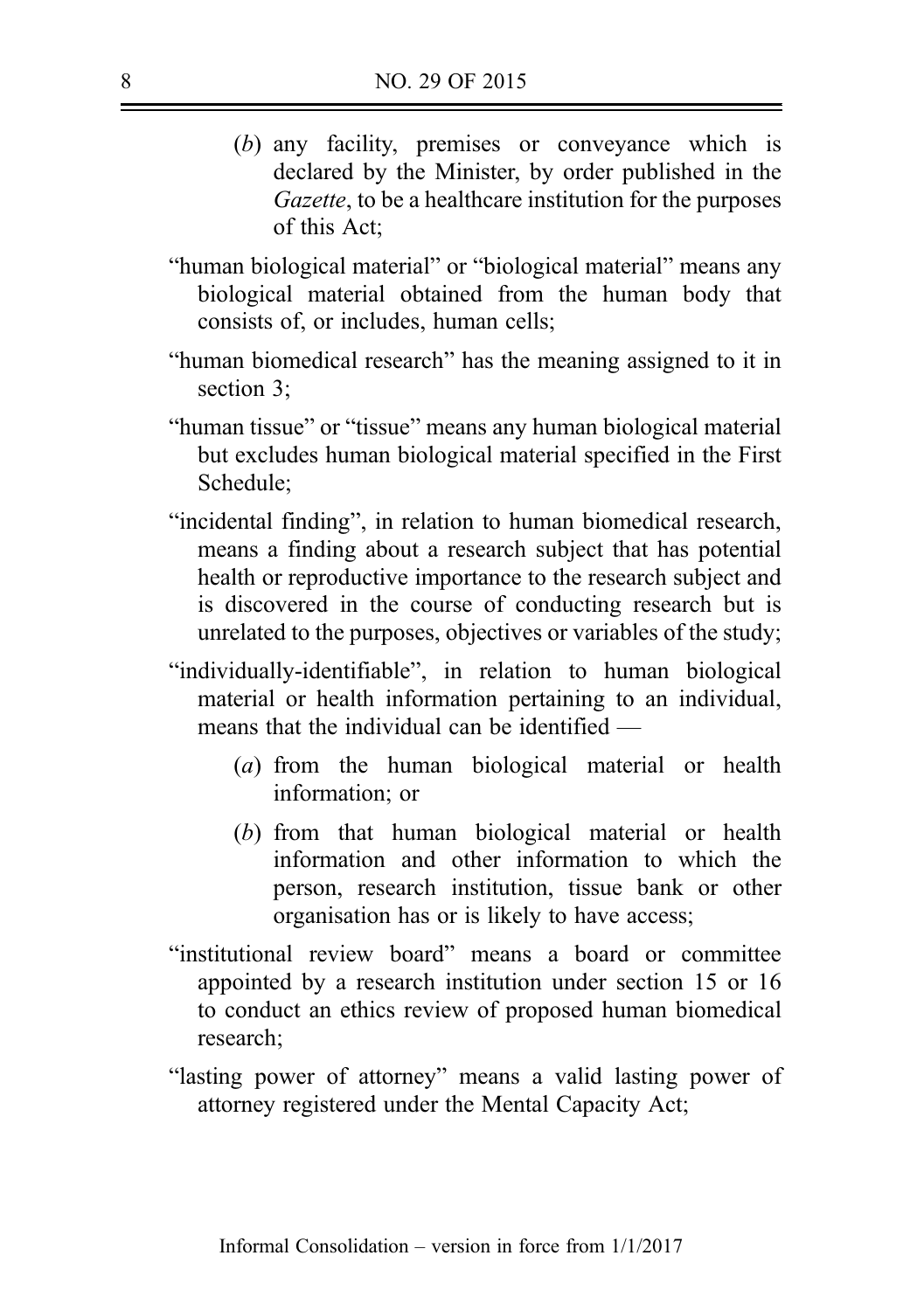- "medical practitioner" means a person who is registered, or deemed to be registered, as a medical practitioner under the Medical Registration Act (Cap. 174);
- "minimal risk", in relation to human biomedical research or tissue banking activity, means the probability and magnitude of harm and discomfort anticipated in the research or the removal of human tissue that are not greater, in and of themselves, than those ordinarily encountered —
	- (a) in the daily life of normal and healthy persons; or
	- (b) during the performance of routine physical or psychological examinations or tests;
- "minor" means a person who is below 21 years of age and who has never been married;
- "prohibited human biomedical research" means any human biomedical research specified in the Third Schedule;
- "research" means any systematic investigation with the intention of developing or contributing to generalisable knowledge;
- "research institution" means a body of persons, whether corporate or unincorporate or other organisation, or ministry or department of the Government who or which —
	- (a) engages, directly or indirectly (either through contractual or other arrangements), one or more researchers to conduct human biomedical research in Singapore; and
	- (b) exercises supervision and control over human biomedical research conducted in Singapore by the researchers the institution has engaged;
- "research subject" means a natural person, whether living or dead —
	- (a) whom a researcher involves in human biomedical research; or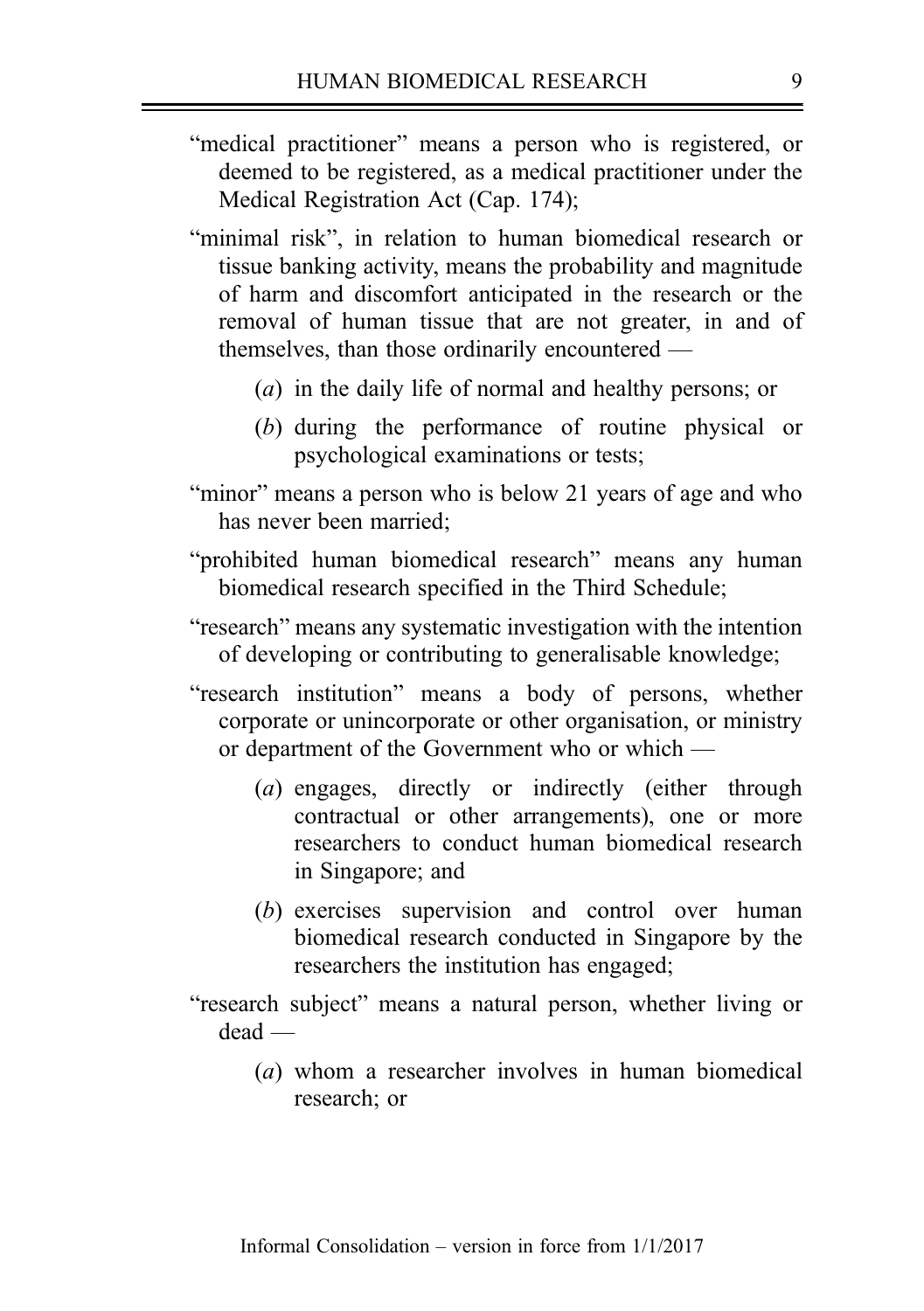- (b) from whom human biological material or health information is obtained for use in the human biomedical research;
- "researcher" means any natural person who conducts human biomedical research under the supervision and control of a research institution;
- "restricted human biomedical research" means any human biomedical research specified in the Fourth Schedule;
- "reviewing authority", in relation to human biomedical research, means the institutional review board responsible for the initial or continuing review of the research;

"serious adverse event" —

- (a) in relation to human biomedical research, means any untoward medical occurrence as a result of any human biomedical research which —
	- (i) results in or contributes to death;
	- (ii) is life-threatening;
	- (iii) requires in-patient hospitalisation or prolongation of existing hospitalisation;
	- (iv) results in or contributes to persistent or significant disability or incapacity;
	- (v) results in or contributes to a congenital anomaly or birth defect; or
	- (vi) results in such other event as may be prescribed;
- (b) in relation to tissue banking activity, means any untoward occurrence associated with the procurement, testing, processing, storage or distribution of human tissue (including gametes or embryos) intended for human application which —
	- (i) results in or contributes to death;
	- (ii) is life-threatening;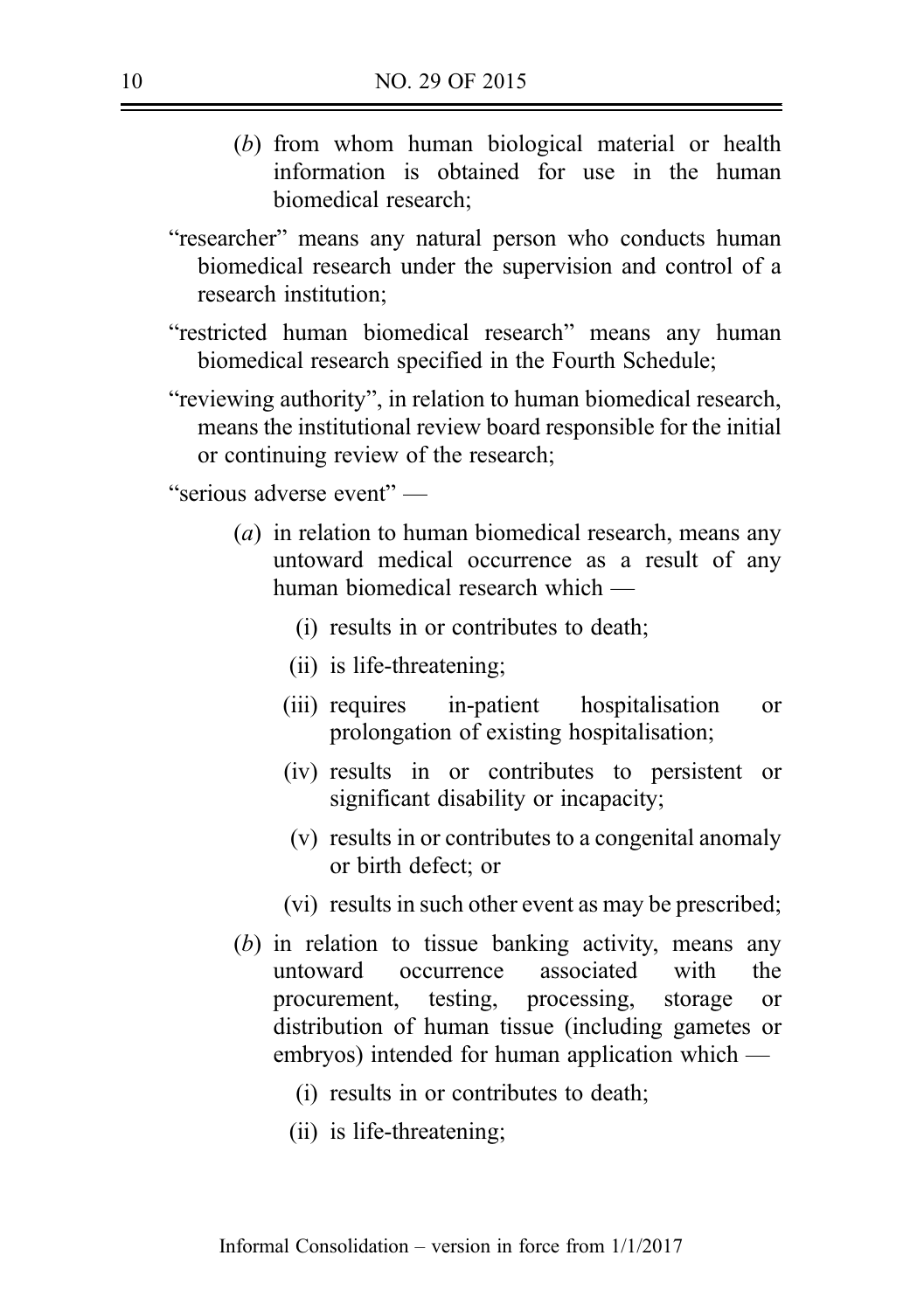- (iii) requires in-patient hospitalisation or prolongation of existing hospitalisation;
- (iv) results in or contributes to persistent or significant disability or incapacity;
- (v) results in the transmission of a communicable disease;
- (vi) results in any misidentification or mix-up of any type of tissue, gametes or embryo; or
- (vii) results in such other event as may be prescribed;
- "tissue bank" means an individual or a body of persons, whether corporate or unincorporate, or other organisation, that carries on or conducts any tissue banking activity but excludes an individual, a body of persons or an organisation that conducts any tissue banking activity solely for the purpose of the person's or organisation's own human biomedical research approved or exempted from review by an institutional review board;
- "tissue banking activity" means a structured and an organised activity involving human tissue for the purposes of facilitating current or future research or for public health or epidemiological purposes or any combination of such purposes including any of the following activities:
	- (a) the collection, storage, procurement or importation of human tissue;
	- (b) the supply, provision or export of human tissue.

# Meanings of "human biomedical research" and "supervision and control"

3.—(1) In this Act, "human biomedical research" means the research specified in subsection (2) or (3) but subject to subsection (4).

- (2) Any research that is intended to study
	- (a) the prevention, prognostication, diagnosis or alleviation of any disease, disorder or injury affecting the human body;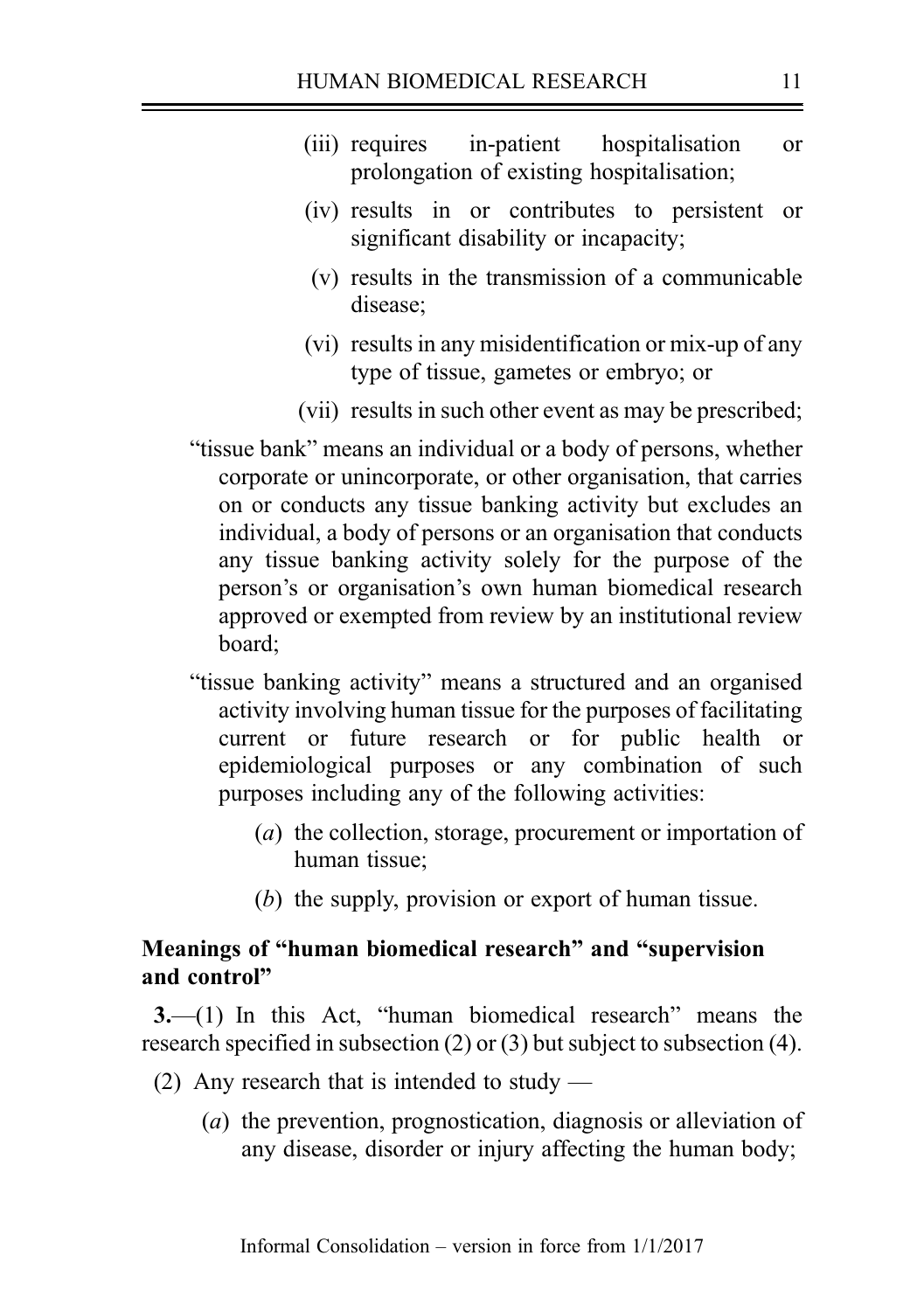- (b) the restoration, maintenance or promotion of the aesthetic appearance of human individuals through clinical procedures or techniques; or
- (c) the performance or endurance of human individuals,

where the research involves —

- (i) subjecting an individual to any intervention (including any wilful act or omission) that has a physical, mental or physiological effect (whether temporary or permanent) on the body of the individual;
- (ii) the use of any individually-identifiable human biological material; or
- (iii) the use of any individually-identifiable health information.
- (3) Any research that involves
	- (a) human gametes or human embryos;
	- (b) cytoplasmic hybrid embryos;
	- (c) the introduction of any human-animal combination embryo into an animal or a human;
	- (d) the introduction of human stem cells (including induced pluripotent stem cells) or human neural cells into an animal at any stage of development (including a prenatal animal foetus or animal embryo); or
	- (e) any entity created as a result of any process referred to in paragraph  $(c)$  or  $(d)$ .

(4) Subsections (2) and (3) do not apply to such research, studies or activities that are specified in the Second Schedule.

(5) For the purposes of this Act, human biomedical research is treated as conducted under the supervision and control of a research institution if the research institution is identified as the research institution for that research and that research has been reviewed by an institutional review board appointed by that research institution.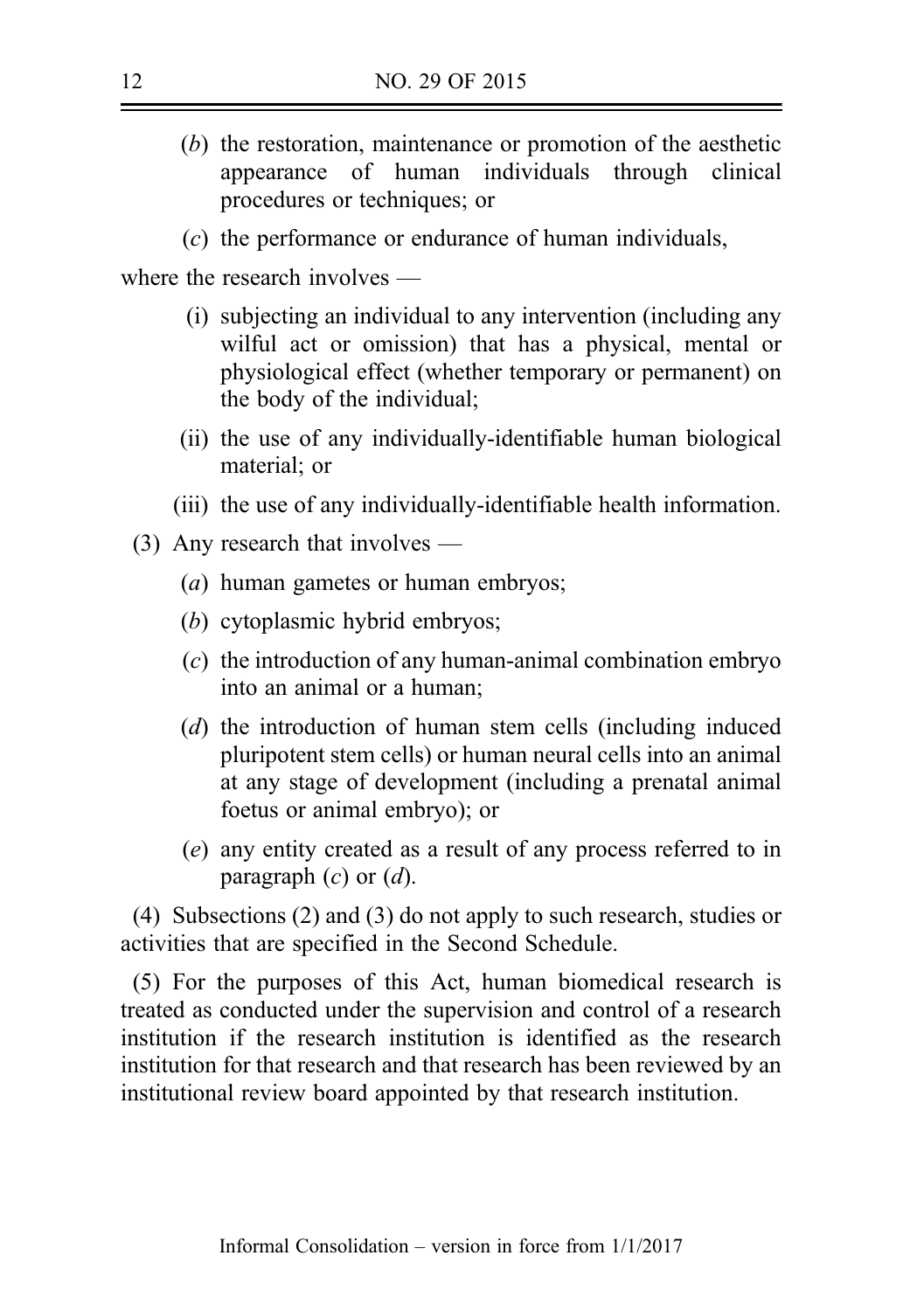### PART<sub>2</sub>

# ADMINISTRATION OF ACT

# Administration of Act

4.—(1) The Director is responsible for the administration and enforcement of this Act, subject to the general and special directions of the Minister.

(2) The Director may in writing appoint any public officer or any officer of any statutory body to be an authorised officer for the purposes of this Act.

(3) Every authorised officer, when exercising his or her powers and carrying out his or her duties under this Act, must comply with such general or special directions as may, from time to time, be given to the authorised officer by the Director.

(4) Every authorised officer when exercising any of his or her powers under this Act must, if not in uniform, declare his or her office and must, on demand, produce to any person affected by the exercise of that power such identification card as the Director may direct to be carried by the authorised officer when exercising such power.

(5) The Director may, in writing, delegate all or any of the powers conferred on the Director by this Act to any authorised officer subject to such conditions or restrictions as the Director thinks fit, except the power of delegation conferred by this subsection.

(6) The Director may, in writing, authorise any other person to assist the Director or an authorised officer in the administration and enforcement of this Act.

(7) Every authorised officer and every person authorised under subsection (6) is deemed to be a public servant for the purposes of the Penal Code (Cap. 224).

#### Advisory committees

5.—(1) The Minister may establish one or more advisory committees consisting of such persons as the Minister thinks fit to appoint for the purpose of advising the Minister on any matter arising out of the administration of this Act.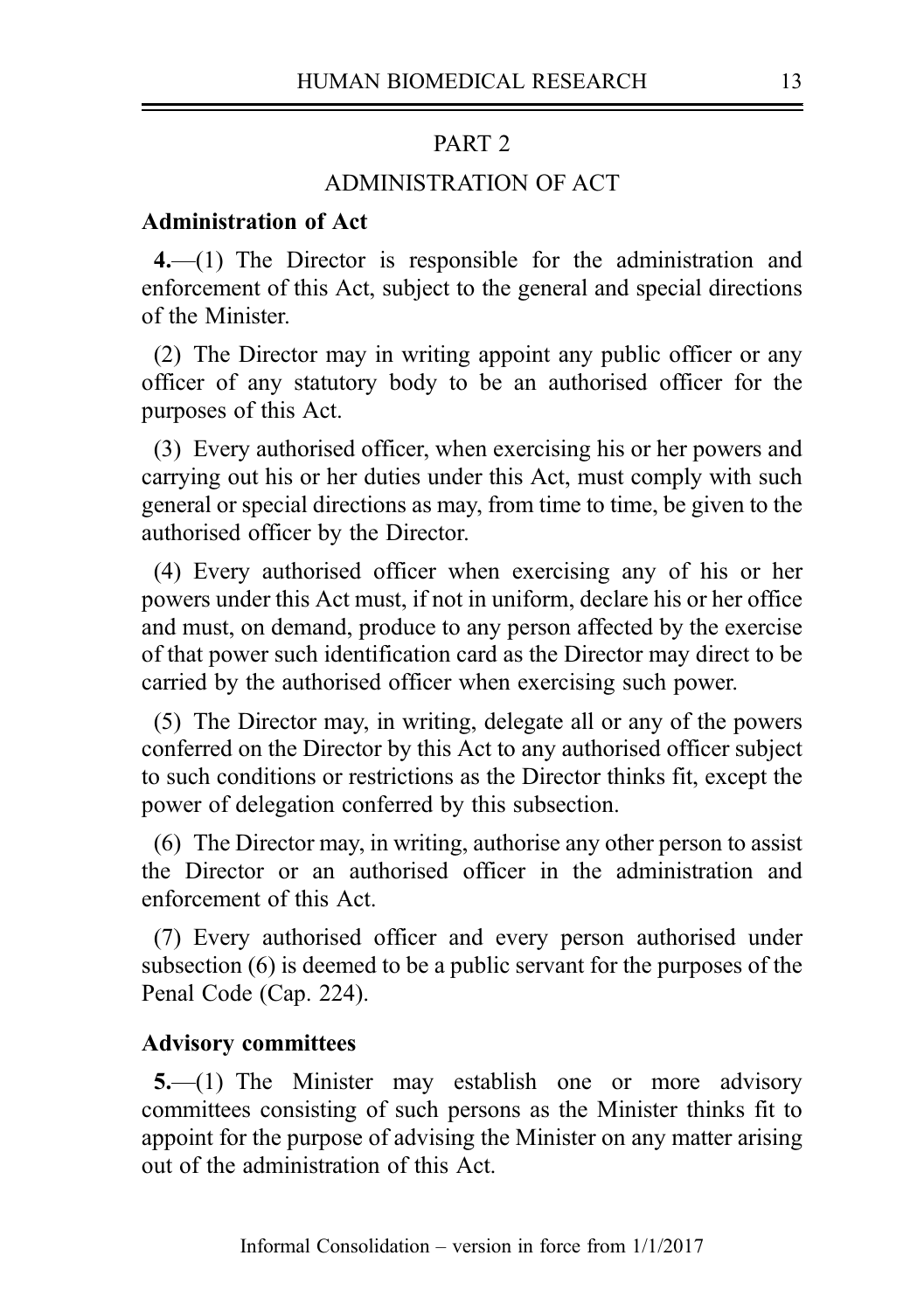(2) The Director may establish one or more advisory committees consisting of such persons as the Director thinks fit to appoint for the purpose of advising the Director on any matter arising out of the administration, functions and enforcement of this Act.

### PART 3

### CONSENT

### Taking of appropriate consent

6. Any appropriate consent must for the purposes of this Act be obtained —

- (a) in writing;
- (b) from the research subject or tissue donor personally or otherwise obtained in accordance with section 7, 8, 9, 10 or 11, as the case may be;
- (c) after the information referred to in section 12 has been provided and explained to the research subject or tissue donor or the persons authorised to give consent on the subject's or donor's behalf under this Part, as the case may be; and
- (d) in the presence of a prescribed witness and in accordance with such other procedures and requirements as may be prescribed.

### Consent for research involving adults who lack mental capacity

7.—(1) Where the prospective research subject is an adult who lacks mental capacity and there are reasonable grounds for believing that biomedical research of comparable effectiveness cannot be carried out without the participation of the class of persons to which the adult belongs, the appropriate consent for the adult must be obtained from the following persons in the following circumstances:

(a) where there is a donee or deputy who is authorised to give consent to the biomedical research on behalf of the adult, consent is obtained from the donee or deputy;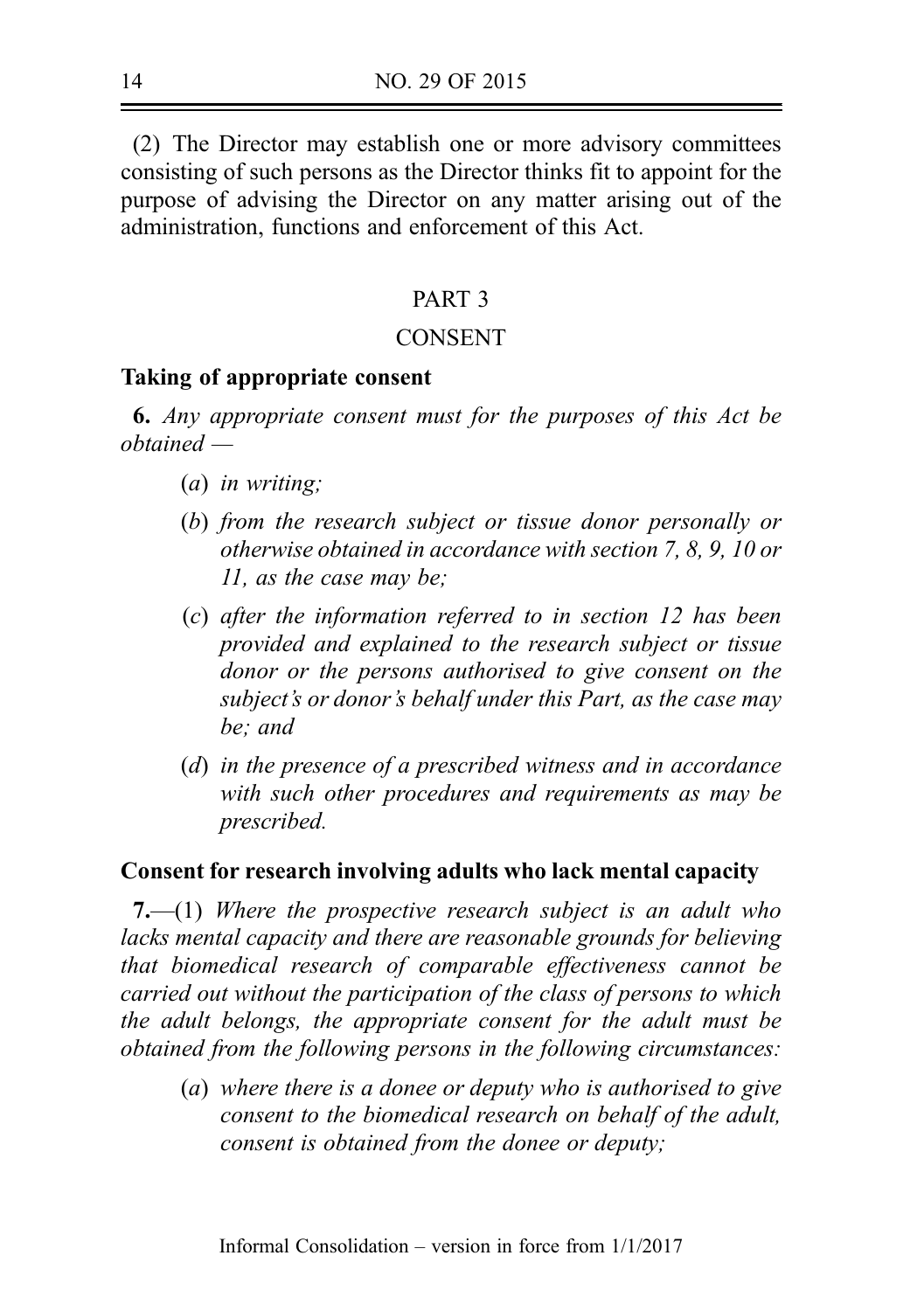- (b) where there is no donee or deputy who is authorised to give consent to the biomedical research on behalf of the adult, consent is obtained from any of the following persons in the order of priority stated, when persons in prior classes are not available, and in the absence of actual notice of contrary indications by the adult, or actual notice of opposition of a member of the same class or a prior class:
	- (i) the spouse;
	- (ii) an adult son or daughter;
	- (iii) either parent or a guardian;
	- (iv) an adult brother or sister;
	- (v) any other person named by the adult as someone to be consulted on the matter in question or on matters of that kind.
- (2) For the purposes of subsection  $(1)$ 
	- (a) an adult is assumed to have capacity to give consent unless it is established that he or she lacks capacity;
	- (b) where a donee is a person specified in subsection  $(1)(b)(i)$ to (iv) but there is an express provision in the lasting power of attorney that the donee is not authorised to give consent to human biomedical research on behalf of the adult lacking mental capacity, that donee is not authorised to give consent under subsection  $(1)(b)(i)$  to  $(iv)$ ;
	- (c) the donee or deputy of an adult lacking mental capacity or a person specified in subsection  $(1)(b)(i)$  to (iv) must, in determining whether to give consent under subsection (1), have regard to such matters, considerations and procedures as may be prescribed.

# Consent for research involving minors

**8.**—(1) Where the prospective research subject is a minor, the appropriate consent must be obtained from the following persons in the following circumstances: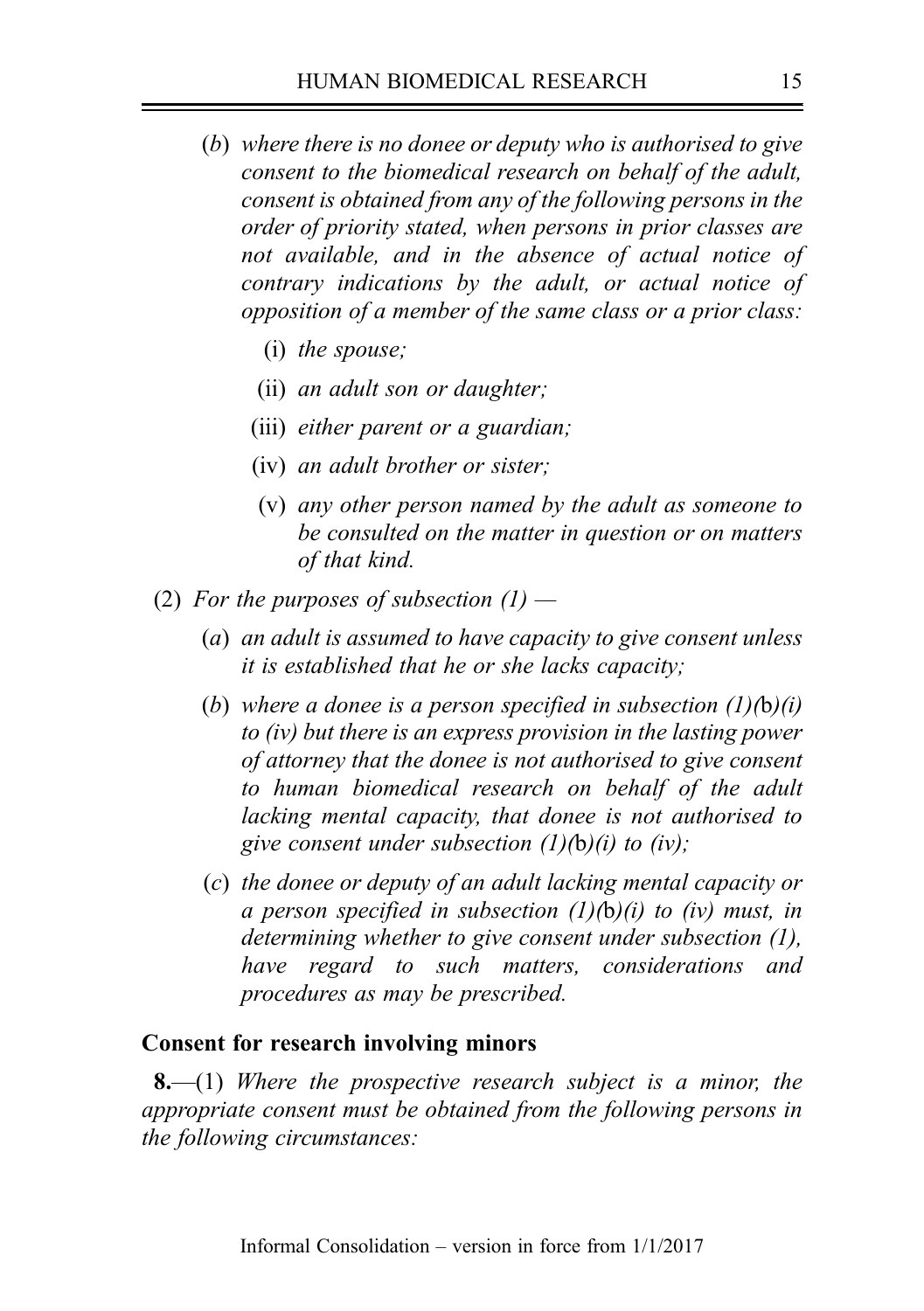- (a) where the minor has sufficient understanding and intelligence to enable the minor to understand what is proposed in the biomedical research, consent is obtained from both the minor and at least one adult parent or guardian of the minor;
- (b) where the minor has sufficient understanding and intelligence to enable the minor to understand what is proposed in the biomedical research and an institutional review board has, in accordance with section 13, waived the requirement to obtain the consent of at least one adult parent or guardian of the minor, consent is obtained from the minor;
- (c) where the minor does not have sufficient understanding and intelligence to enable the minor to understand what is proposed in the biomedical research and there are reasonable grounds for believing that biomedical research of comparable effectiveness cannot be carried out without the participation of the class of minors to which the minor belongs, consent is obtained from at least one adult parent or guardian of the minor;
- (d) where the minor lacks mental capacity and there are reasonable grounds for believing that biomedical research of comparable effectiveness cannot be carried out without the participation of the class of minors to which the minor belongs, consent is obtained from —
	- (i) a deputy who is authorised to give consent to the biomedical research on behalf of the minor; or
	- (ii) at least one adult parent or guardian of the minor.

(2) For the purposes of subsection (1), the deputy, adult parent or guardian of a minor must, in determining whether to give consent under subsection (1), have regard to such matters, considerations and procedures as may be prescribed.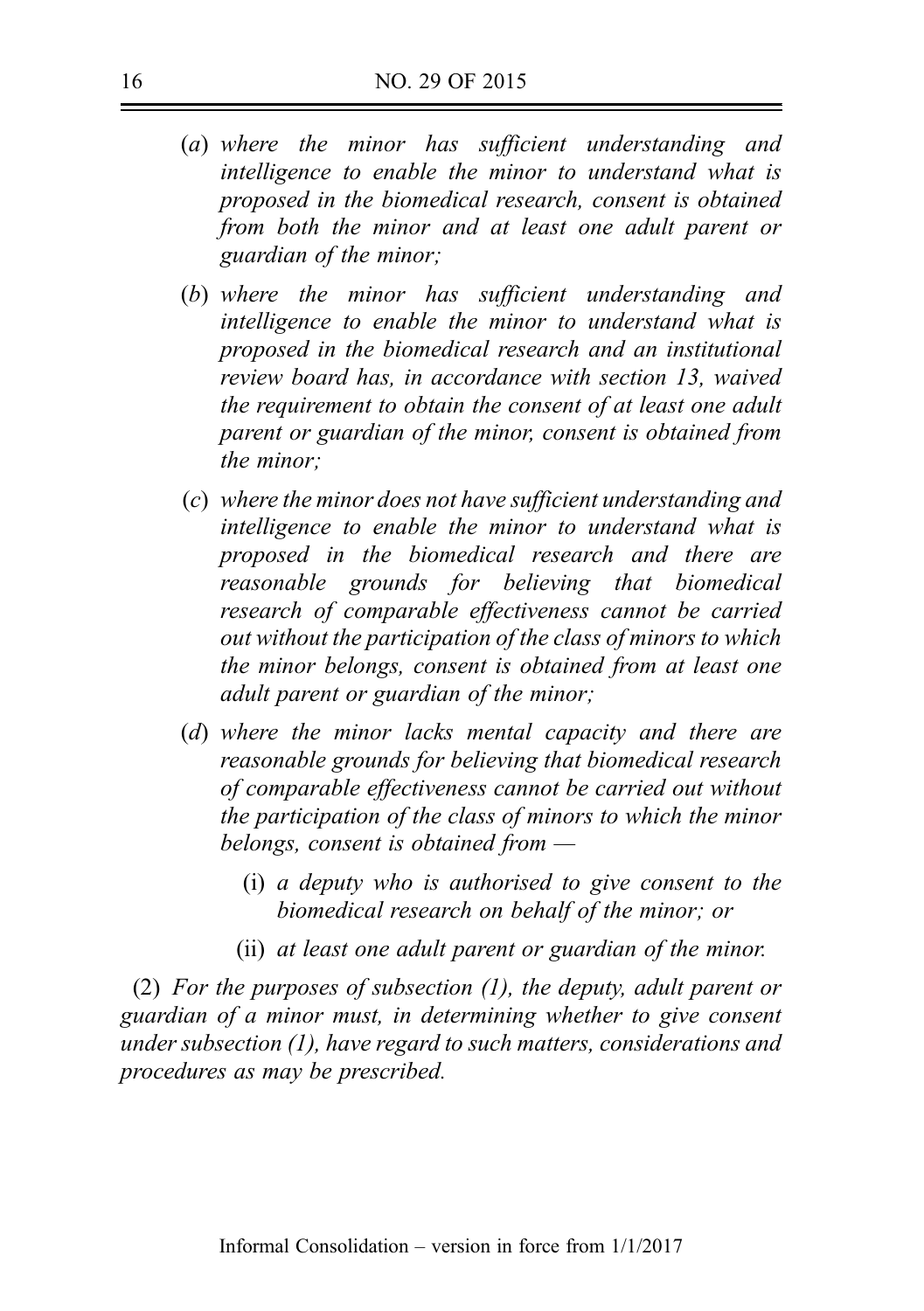# Consent for removal or use of tissue for research involving adults who lack mental capacity

**9.**—(1) Where the prospective tissue donor is an adult who lacks mental capacity to consent to the removal or use of any human tissue and the removal of human tissue from that adult is primarily for a therapeutic or diagnostic purpose, the appropriate consent must be obtained from the following persons in the following circumstances:

- (a) where there is a donee or deputy who is authorised to give consent to the removal or use of the tissue on behalf of the adult, consent is obtained from the donee or deputy;
- (b) where there is no donee or deputy who is authorised to give consent to the removal or use of the tissue on behalf of the adult, consent is obtained from any of the following persons in the order of priority stated, when persons in prior classes are not available, and in the absence of actual notice of contrary indications by the adult, or actual notice of opposition of a member of the same class or a prior class:
	- (i) the spouse;
	- (ii) an adult son or daughter;
	- (iii) either parent or a guardian;
	- (iv) an adult brother or sister;
	- (v) any other person named by the adult as someone to be consulted on the matter in question or on matters of that kind.
- (2) For the purposes of subsection  $(1)$ 
	- (a) an adult is assumed to have capacity to give consent unless it is established that he or she lacks capacity;
	- (b) where a donee is a person specified in subsection  $(1)(b)(i)$ to (iv) but there is an express provision in the lasting power of attorney that the donee is not authorised to give consent to the removal or use of tissue on behalf of the adult lacking mental capacity, that donee is not authorised to give consent under subsection  $(1)(b)(i)$  to (iv); and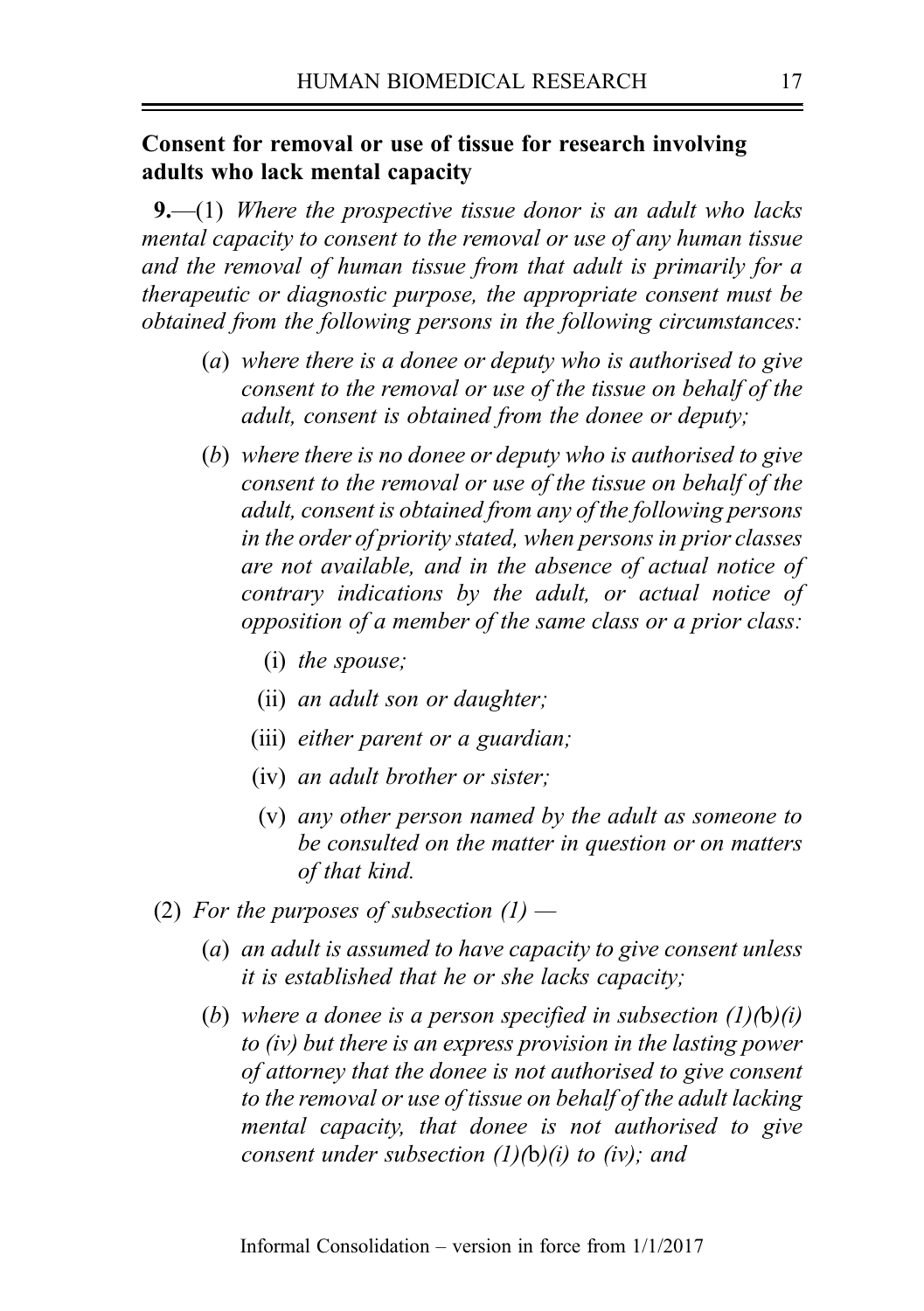(c) the donee or deputy of an adult lacking mental capacity or a person specified in subsection  $(1)(b)(i)$  to (iv) must, in determining whether to give consent under subsection (1), have regard to such matters, considerations and procedures as may be prescribed.

(3) To avoid doubt, subsections (1) and (2) apply as if there is no requirement that the removal of the tissue is primarily for a therapeutic or diagnostic purpose where the institutional review board has waived such requirement under section 37(3).

## Consent for removal or use of tissue for research from minors

10.—(1) Where the prospective tissue donor is a minor, the appropriate consent for the removal or use of human tissue must be obtained from the following persons in the following circumstances:

- (a) where the minor has sufficient understanding and intelligence to enable the minor to understand what is proposed in the procedure, consent is obtained from both the minor and at least one adult parent or guardian of the minor;
- (b) where the minor does not have sufficient understanding and intelligence to enable the minor to understand what is proposed in the procedure and the removal of the tissue is primarily for a therapeutic or diagnostic purpose, consent is obtained from at least one adult parent or guardian of the minor;
- (c) where the minor lacks mental capacity and the removal of the tissue is primarily for a therapeutic or diagnostic purpose, consent is obtained from —
	- (i) a deputy who is authorised to give consent for the removal or use of the tissue on behalf of the minor; or
	- (ii) at least one adult parent or guardian of the minor.

(2) For the purposes of subsection (1), the deputy, adult parent or guardian of a minor must, in determining whether to give consent under that subsection, have regard to such matters, considerations and procedures as may be prescribed.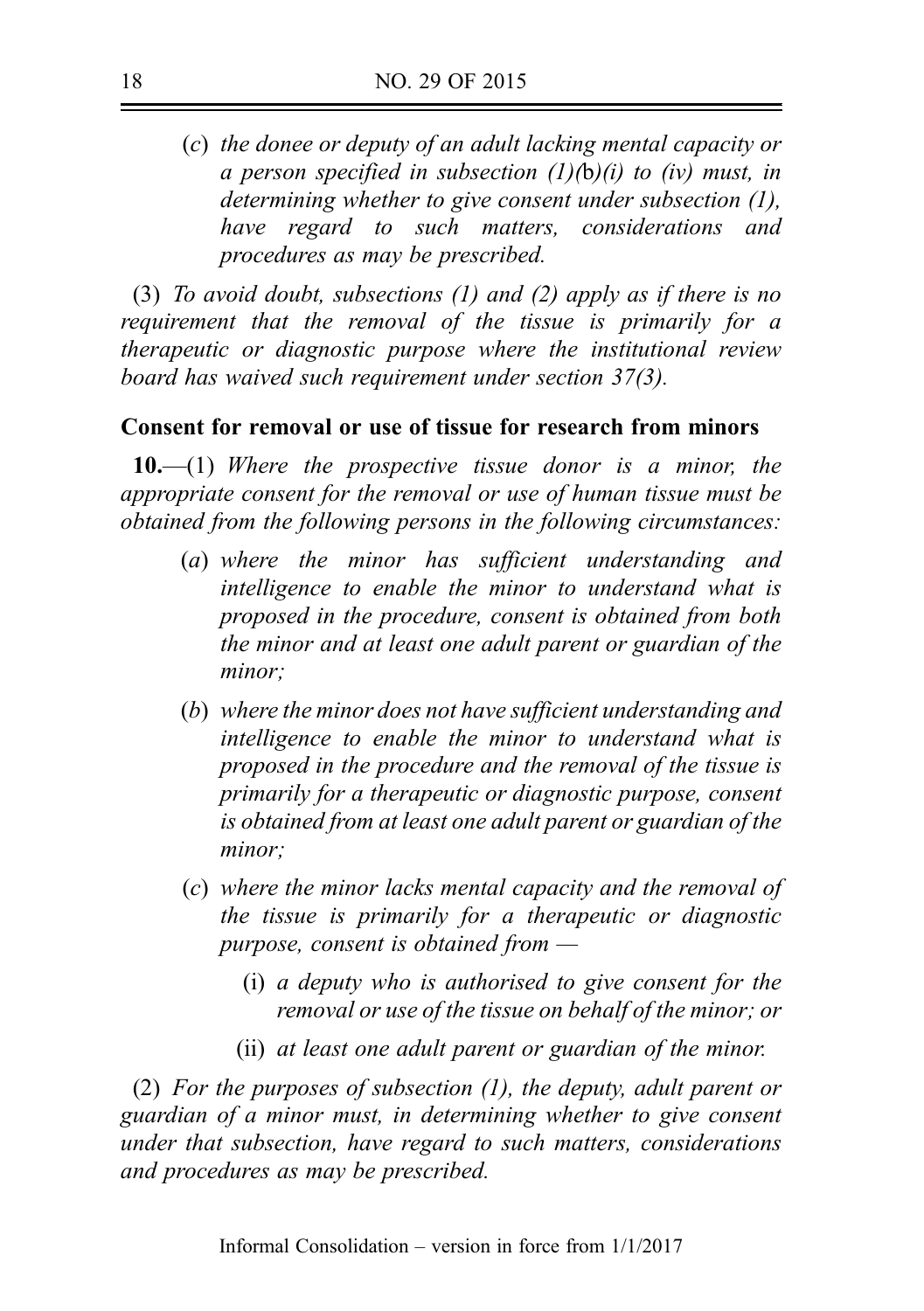(3) To avoid doubt, subsections  $(1)(b)$  and  $(c)$  and  $(2)$  apply as if there is no requirement that the removal of the tissue is primarily for a therapeutic or diagnostic purpose where the institutional review board has waived such requirement under section 37(3).

# Consent for research or removal or use of tissue for research in case of deceased persons

11.—(1) Where the prospective research subject or tissue donor is a deceased person, the appropriate consent  $-$ 

- (a) for the use of the deceased person's  $individually$ -identifiable  $-$ 
	- (i) biological material;
	- (ii) body or any part of the body; or
	- (iii) health information; or
- (b) for the removal or use of human tissue for research from the deceased person,

must be obtained from any of the following persons in the order of priority stated, when persons in prior classes are not available at the time of death, and in the absence of actual notice of contrary indications by the deceased person, or actual notice of opposition of a member of the same class or a prior class:

- (i) the spouse;
- (ii) an adult son or daughter;
- (iii) either parent or a guardian of the deceased person at the time of the person's death;
- (iv) an adult brother or sister;
- (v) the administrator or executor of the estate of the deceased person;
- (vi) any other person authorised or under obligation to dispose of the body of the deceased person.

(2) The person specified in subsection  $(1)(i)$  to  $(v)$  must, in determining whether to give appropriate consent under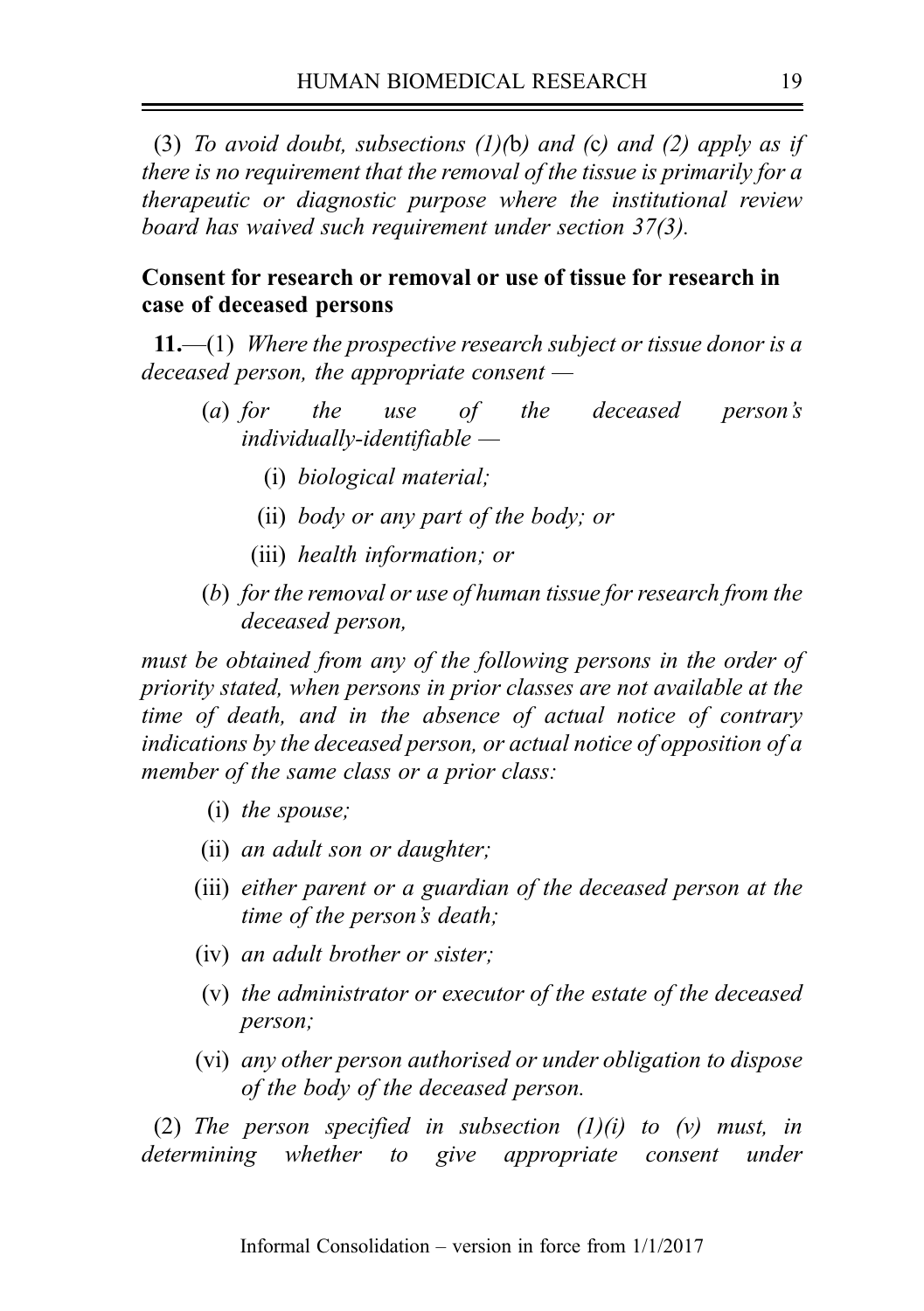subsection (1), have regard to such matters, considerations and procedures as may be prescribed.

### Information to be provided before taking appropriate consent

 $12,$ —(1) In the case of human biomedical research, the appropriate consent must be obtained after the research subject or, where applicable, the person authorised to give consent under this Part, has been informed of all of the following:

- (a) the investigational nature of the biomedical research;
- (b) the purpose of the biomedical research;
- (c) the reasonably foreseeable risks, discomforts or inconveniences to a living research subject arising from this biomedical research;
- (d) the benefits which the research subject may reasonably expect from the biomedical research;
- (e) where applicable, whether there are any alternative procedures or treatments available to the research subject, and the potential benefits and risks of such alternatives:
- (f) any compensation and treatment available to the research subject in the event of injury arising from participation in the research;
- (g) any anticipated expenses the research subject is likely to incur as a consequence of participating in the biomedical research;
- (h) the extent to which information identifying the research subject will be kept confidential;
- (i) whether individually-identifiable information obtained from the research subject will be used for future biomedical research;
- (j) where applicable, whether biological material taken from the research subject will be destroyed, discarded or stored for future biomedical research;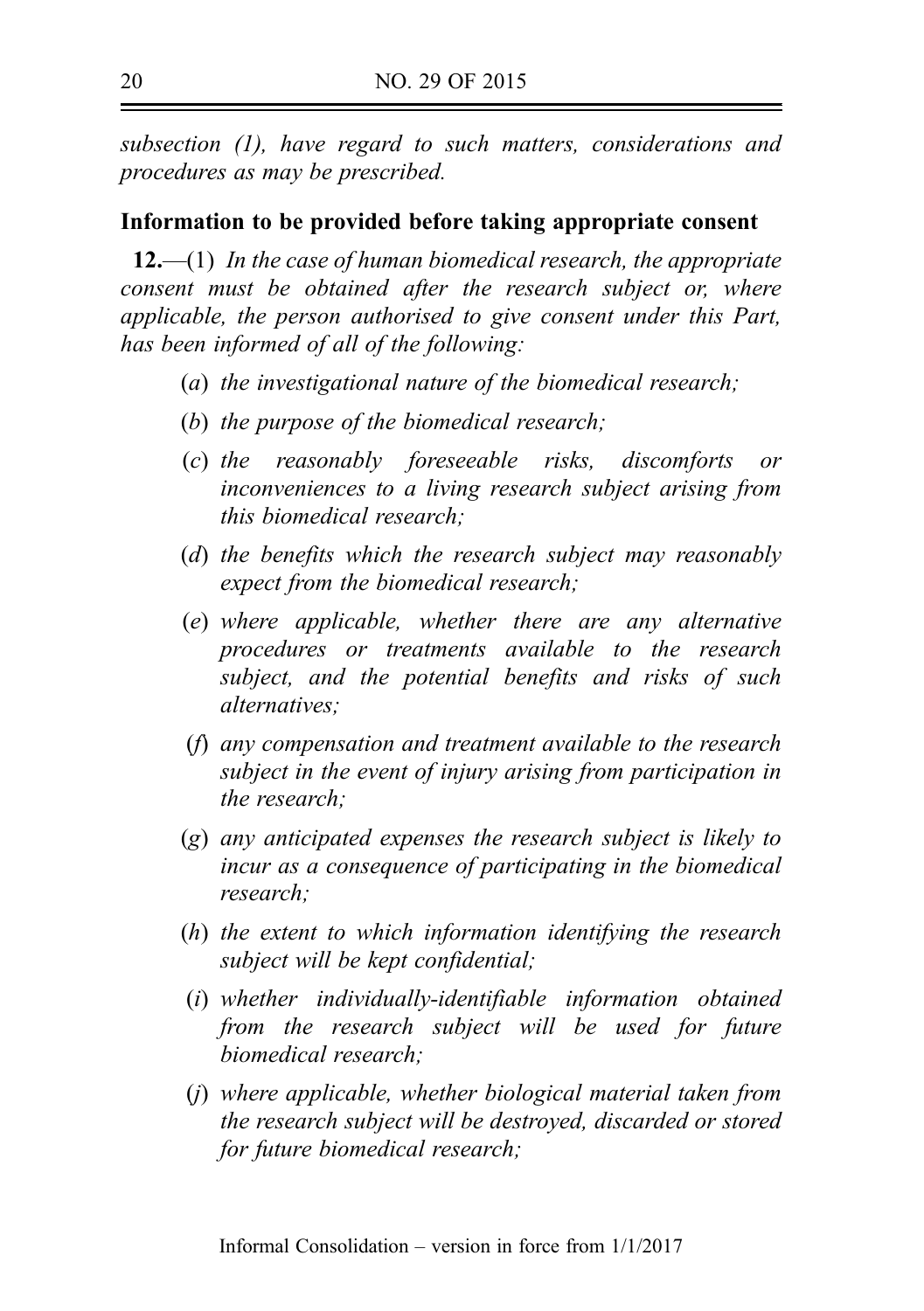- (k) whether the participation of the research subject involves information in individually-identifiable form;
- (l) the circumstances, if any, under which, the research subject or the person authorised to give consent under this Part will be contacted for further consent, including but not limited to changes in the proposed research, serious adverse events that would lead to a change in the proposed research, the development of capacity by minors to make decisions and any other circumstances which could be specific to a particular research proposal;
- $(m)$  whether the research subject would wish to be re-identified in the case of an incidental finding if the proposed biomedical research expressly provides for such re-identification:
- (n) the research subject's right to withdraw his or her consent in the circumstances specified in section 14 and the limitations of such withdrawal as specified in that section;
- (o) the person or persons to contact to obtain further information on the biomedical research and to provide feedback in relation to the biomedical research, respectively;
- (p) such other information as the institutional review board may require;
- (q) such other information as may be prescribed.

(2) In the case of the removal, donation or use of human tissue, the appropriate consent must be obtained after the tissue donor or, where applicable, the person authorised to give consent under this Part, has been informed of all of the following:

(a) the specific research purpose for which the tissue is intended to be used, if this information is available but if not available, the purpose for which the tissue is intended to be used may be stated as for general research;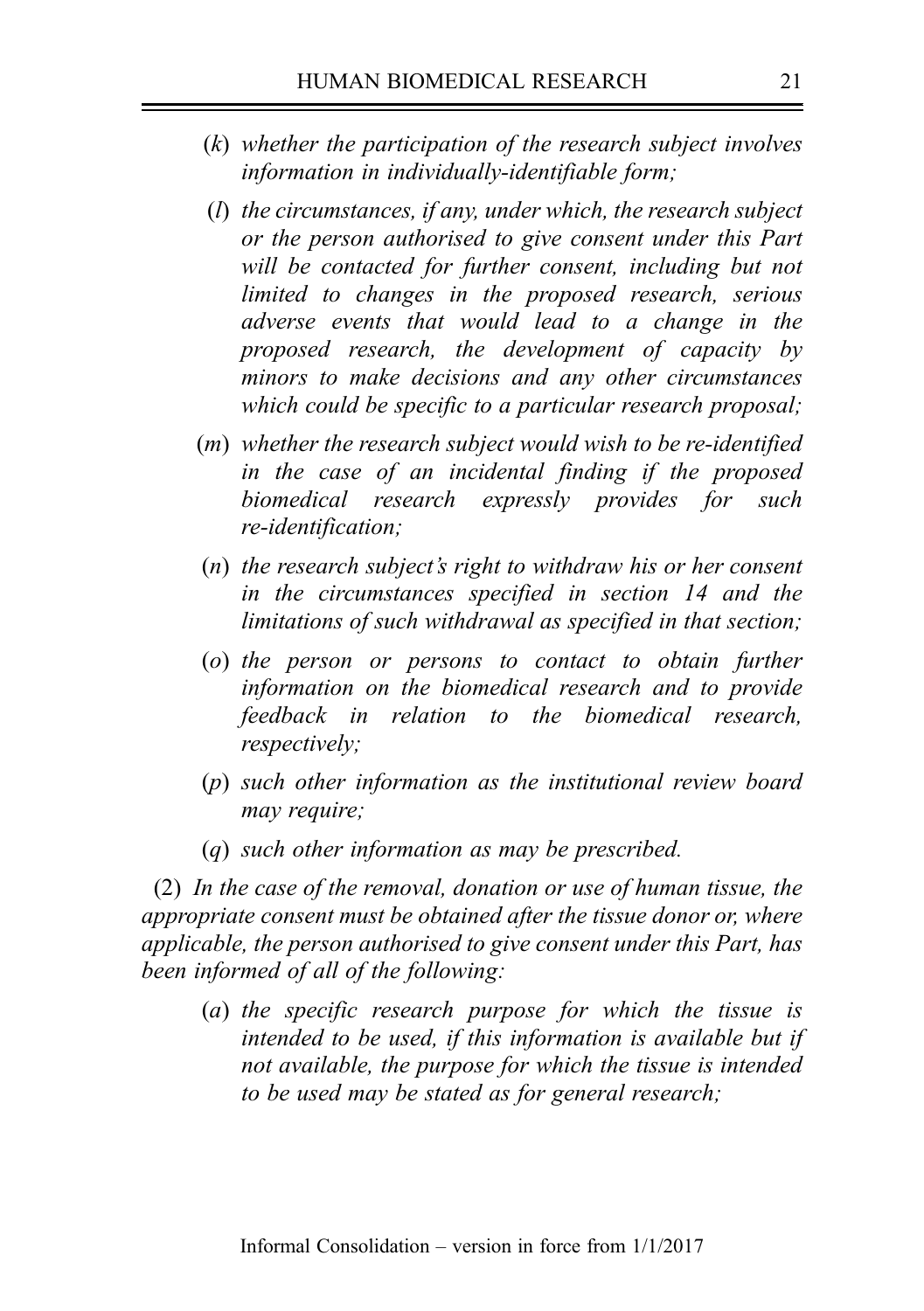- (b) whether the tissue will be used for any purpose other than research and if so, the specific purpose for which the tissue will be used:
- (c) the proposed areas of research approved by the institutional review board in a case where it has waived the requirement that the removal of the tissue is primarily for a therapeutic or diagnostic purpose under section 37(3);
- (d) the reasonably foreseeable risks, discomforts or inconveniences to a living donor arising from the removal of the tissue;
- (e) the donation of the tissue is voluntary and the renunciation of the donor's rights to the tissue and any intellectual property rights that may be derived from the use of the tissue;
- (f) the donor's right to withdraw his or her consent in the circumstances specified in section 14 and the limitations of such withdrawal as specified in that section;
- (g) any compensation and treatment available to the donor in the event of injury arising from participation in the process of tissue donation;
- (h) any anticipated expenses the donor is likely to incur as a consequence of donating tissue;
- (i) the extent to which records identifying the donor will be kept confidential;
- (j) whether individually-identifiable information obtained from the tissue donor will be used for future research;
- (k) where applicable, whether biological material taken from the tissue donor will be destroyed, discarded or stored and used for future research;
- (l) whether, and the circumstances under which, the donor or the person authorised to give consent under this Part, as the case may be, will be contacted for further consent;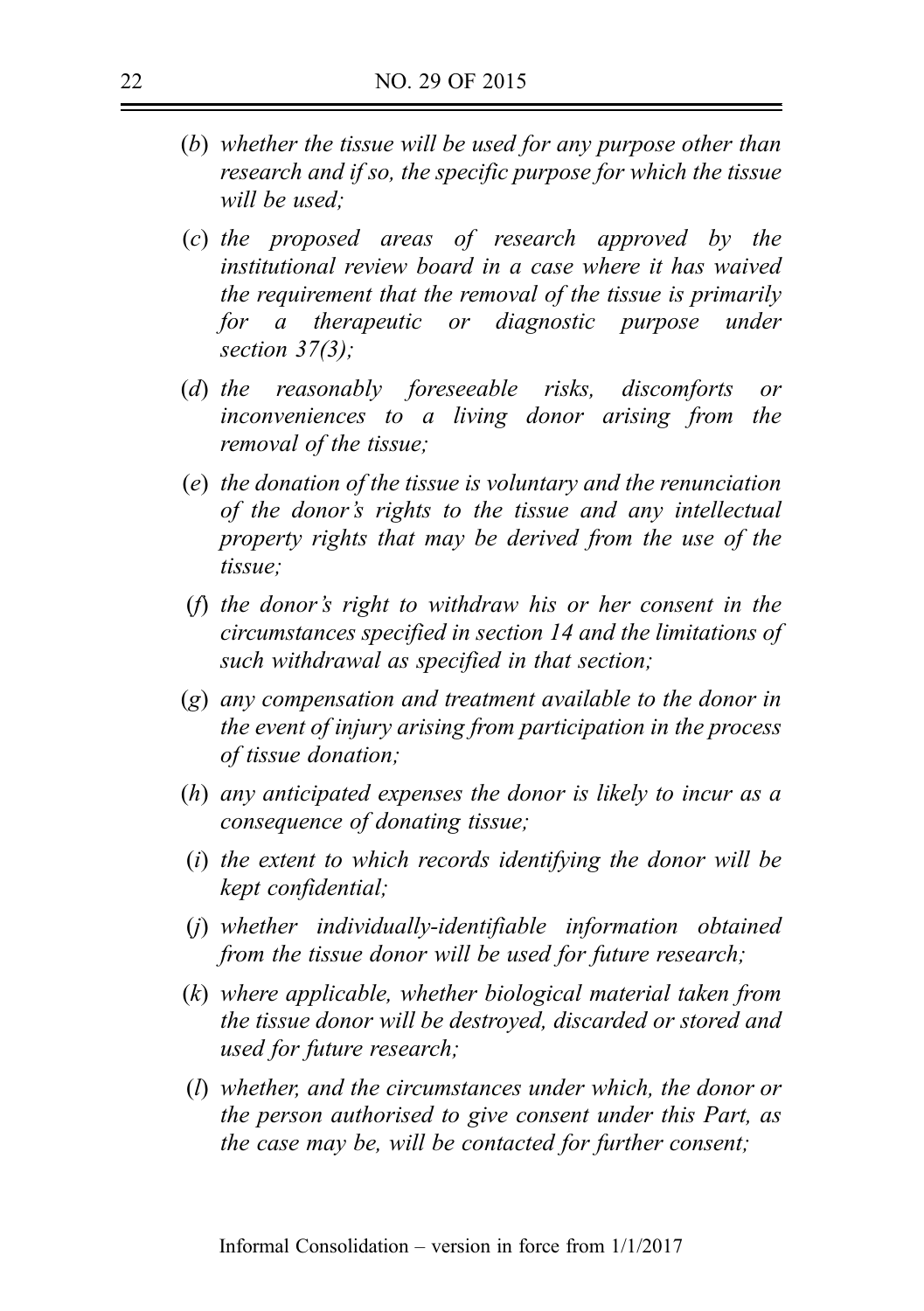- (m) whether the tissue donation would result in the use of the donor's tissue in an individually-identifiable form;
- (n) whether the tissue will be used in restricted human biomedical research involving human-animal combinations;
- (o) whether the donor or the person authorised to give consent under this Part, as the case may be, would wish to be re-identified in the case of an incidental finding if the future research expressly provides for such re-identification;
- (p) the person or persons to contact to obtain further information on the purposes for which the tissue will be used and to provide feedback in relation to such purposes, respectively;
- (q) whether the tissue will be exported or removed from Singapore to a place outside Singapore;
- (r) such other information as may be prescribed.

(3) Where the research subject or tissue donor is a minor who has sufficient understanding and intelligence to understand what is proposed in the biomedical research or procedure, as the case may be, it is sufficient compliance with this section in respect of that minor if only such information as may be prescribed is provided to that minor.

(4) Subsection (3) does not affect the duty to provide the information specified in this section to the adult parent or guardian of the minor where the consent of the adult parent or guardian in addition to the consent of the minor is required under this Part.

## Waiver of appropriate consent by institutional review board

**13.—(1)** Despite anything in this Part, an institutional review board which is the reviewing authority of a human biomedical research proposal may waive the requirement  $-$ 

(a) for the appropriate consent obtained for the participation of a person as a research subject or for the use of human tissue, as the case may be, to be in writing, in such circumstances as are specified in Part 1 of the Fifth Schedule;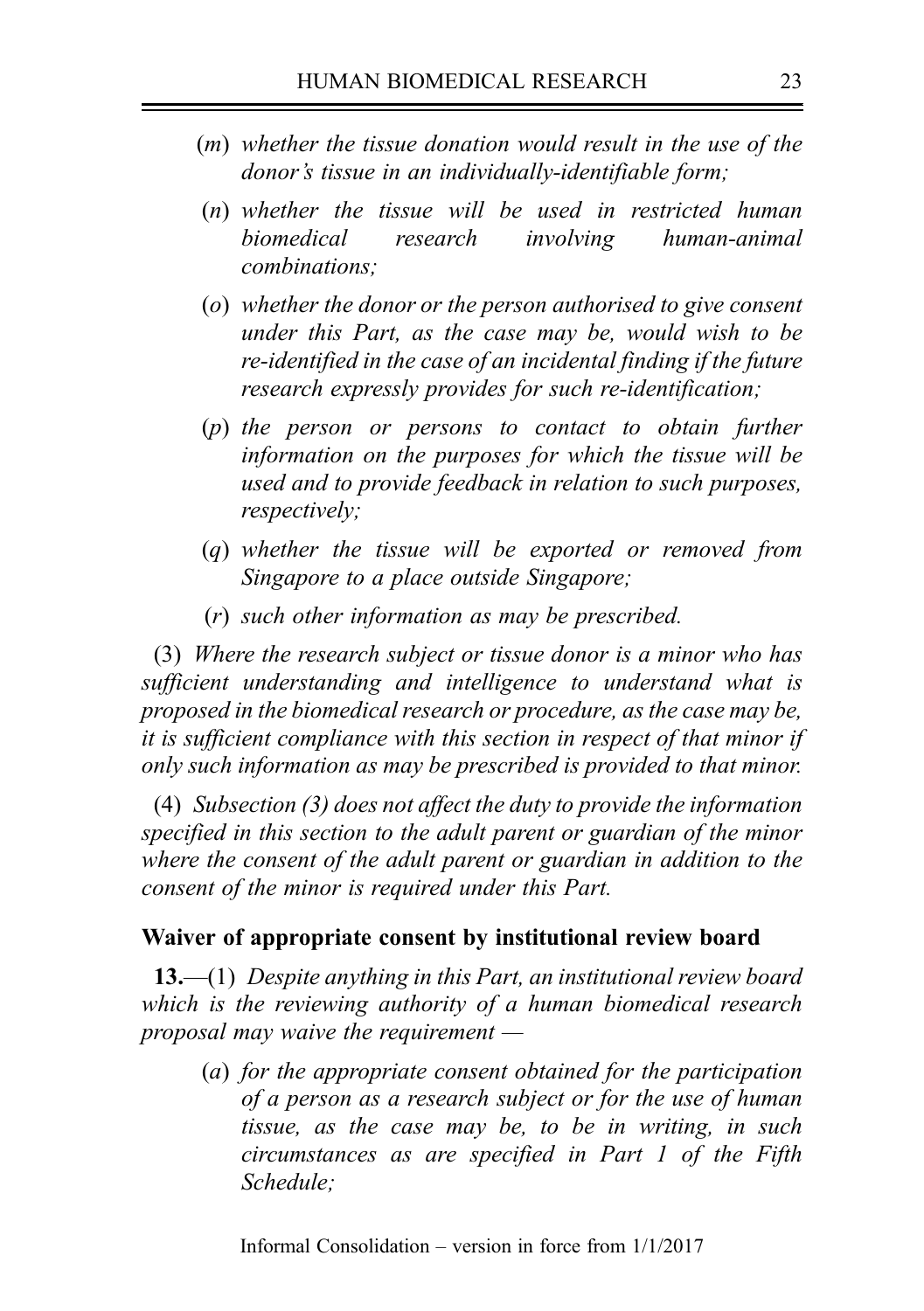- (b) to obtain appropriate consent for the use of human biological material or health information, as the case may be, in such circumstances as are specified in Part 2 of the Fifth Schedule; or
- (c) to obtain appropriate consent for the participation of a person as a research subject for emergency research in such circumstances as are specified in Part 3 of the Fifth Schedule.

(2) Despite sections 8 and 10, an institutional review board which is the reviewing authority of a human biomedical research proposal may waive the requirement to obtain the appropriate consent of at least one adult parent or guardian for the participation of a minor as a research subject if the board is satisfied that  $-$ 

- (a) the proposed research involves no more than minimal risk to the research subjects;
- (b) the waiver of parental consent will not adversely affect the rights and welfare of the research subjects; and
- (c) the proposed research may not practicably be carried out unless there is such a waiver, and the research proposal  $-$ 
	- (i) is designed for conditions or for a research subject population for which parental or guardian consent is not a reasonable requirement to protect the research subjects (such as neglected or abused minors), and an appropriate mechanism for protecting the minors is substituted;
	- (ii) is of such a private and sensitive nature that it is not reasonable to require permission, (such as adolescents in studies concerning treatment of sexually transmitted diseases); or
	- (iii) is within the description of such circumstances as may be prescribed.
- (3) To avoid doubt  $-$ 
	- (a) subsection (1) does not apply to the waiver of consent for the removal of human tissue from a person;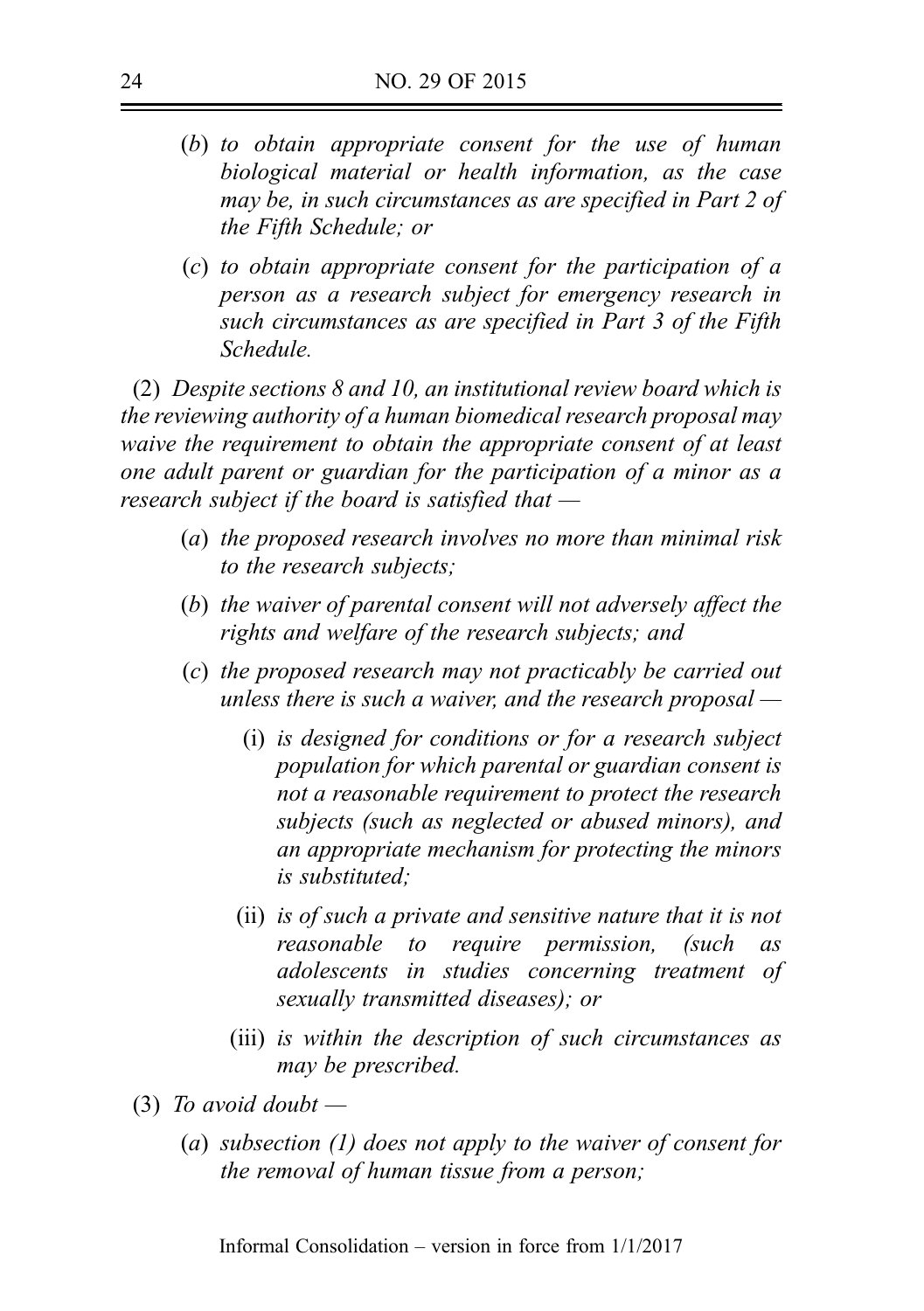- (b) a waiver under subsection (1) or (2) does not affect a person's duty to protect individually-identifiable information from unauthorised disclosure under sections 29 and 39 or imposed by law; and
- (c) nothing in this section provides immunity to the custodian of any individually-identifiable information for such information if disclosed, unless the disclosure was done in accordance with this Act.

(4) A waiver under subsection (1) or (2) has effect despite any obligation as to confidentiality or other restriction upon the disclosure or use of information imposed by law, contract or rules of professional conduct.

(5) A researcher who conducts human biomedical research pursuant to a waiver under subsection (1) or (2) is not treated as being in breach of any obligation as to confidentiality or other restriction upon the disclosure or use of information or material imposed by law, contract or rules of professional conduct.

# Withdrawal of consent

14.—(1) A research subject or any person who is authorised to give consent on the subject's behalf under this Part may, at any time, withdraw the consent to the subject's participation in the human biomedical research.

(2) A donor of human tissue or any person who is authorised to give consent on the donor's behalf under this Part may, at any time, withdraw the consent to the use of the donor's tissue for research if  $-$ 

- (a) the tissue is individually-identifiable and has not been used for the research; or
- (b) the tissue is individually-identifiable and has been used for the research but it is practicable to discontinue further use of the tissue for the research.

(3) The withdrawal of consent in the circumstances specified in subsection (1) or (2)(b) does not affect the research information obtained before the consent is withdrawn and such information may be retained and used for the research.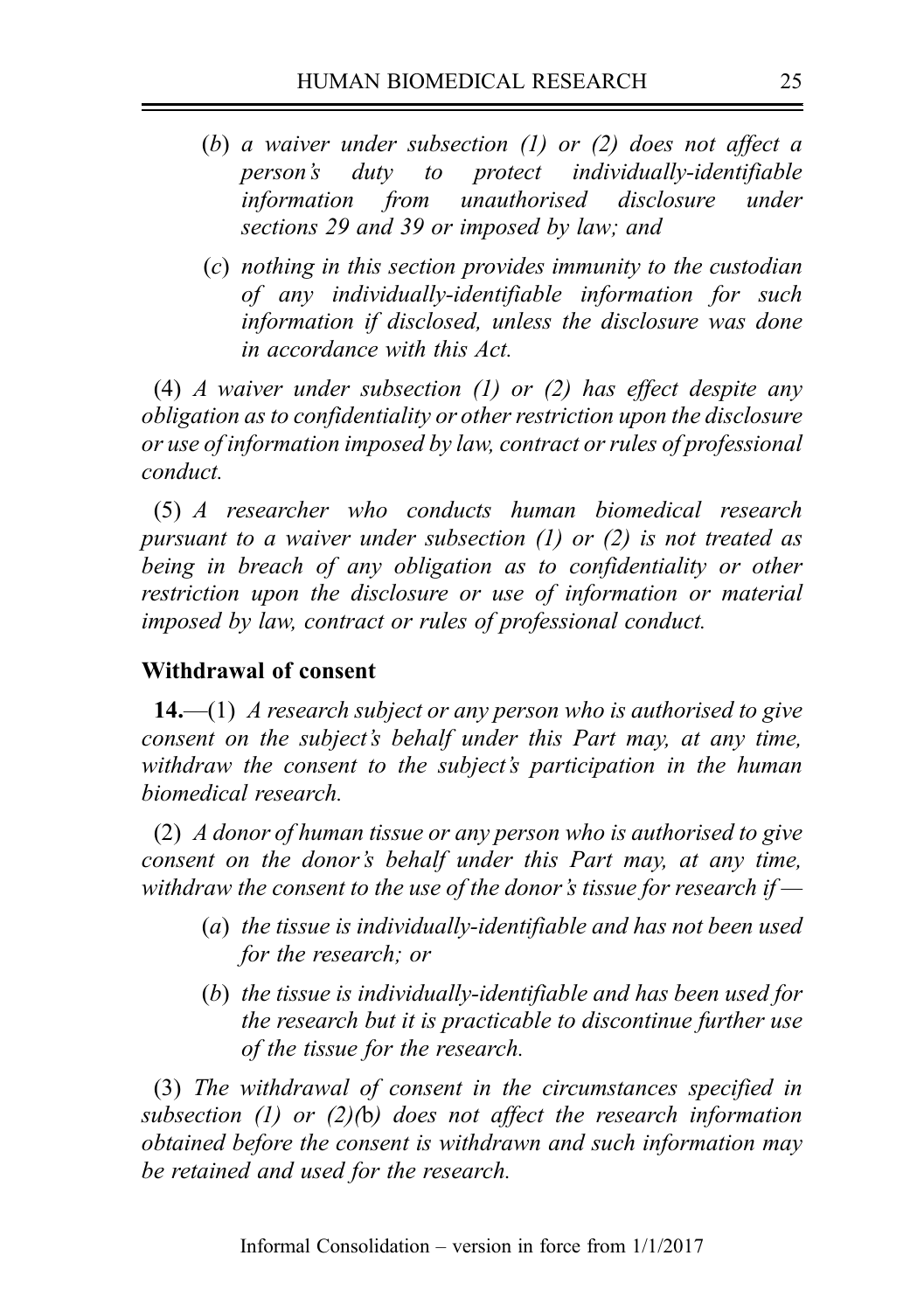(4) Any penalty or damages imposed solely by reason of the withdrawal of consent permitted by this section is void and unenforceable.

### PART 4

## INSTITUTIONAL REVIEW BOARDS

### Appointment and notification of institutional review boards

**15.—(1)** A research institution must appoint one or more institutional review boards for the purpose of reviewing human biomedical research conducted under the supervision and control of that research institution and in accordance with such requirements as may be prescribed.

(2) To avoid doubt, a person may be appointed as a member concurrently of 2 or more institutional review boards appointed by the same research institution or different research institutions.

(3) A person who is appointed as a member concurrently of 2 or more institutional review boards is not disqualified from sitting on the different boards which are reviewing proposals for human biomedical research that are part of the same research or are otherwise connected or related.

(4) A research institution must notify the Director of  $-$ 

- (a) any institutional review board which it has appointed under this section or section 16; or
- (b) any institutional review board which appointment it has revoked,

as the case may be.

(5) A notification for the purposes of subsection (4) must be submitted to the Director in such form and manner and within such time as the Director may require, and must be accompanied by such fee as may be prescribed.

(6) Any person who contravenes subsection  $(4)(a)$  or (b) shall be guilty of an offence and shall be liable on conviction to a fine not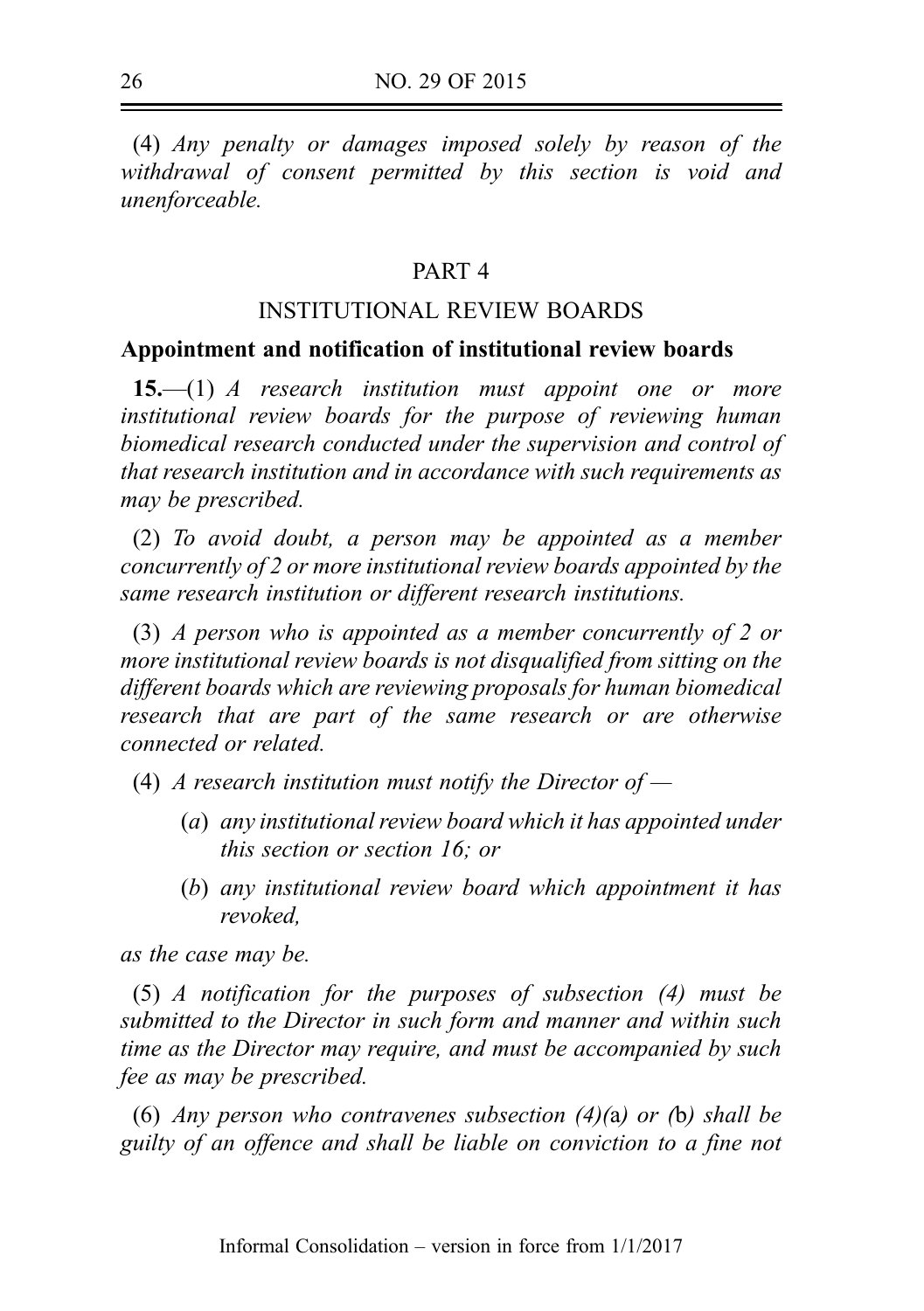exceeding \$10,000 or to imprisonment for a term not exceeding 12 months or to both.

(7) Any person who, in submitting a notification for the purposes of subsection  $(4)$  —

- (a) makes any statement or furnishes any document which that person knows to be false or does not believe to be true; or
- (b) by the intentional suppression of any material fact, furnishes information which is misleading,

shall be guilty of an offence and shall be liable on conviction to a fine not exceeding \$20,000 or to imprisonment for a term not exceeding 2 years or to both.

# Appointment of institutional review boards by multiple research institutions

**16.—(1)** This section applies where human biomedical research is conducted jointly or in collaboration with more than one research institution and there is an agreement among the research institutions for one research institution to be appointed as the lead research institution for the purpose of coordinating the research (called in this section the lead research institution).

(2) For the purposes of their common human biomedical research, the research institutions may, instead of appointing the institutional review boards appointed by them under section 15, appoint a common institutional review board which may be the institutional review board appointed by the lead research institution or such other institutional review board as may be agreed among the institutions.

(3) This Act applies, with the necessary modifications, to the common institutional review board designated by the research institutions under subsection (2) in the same manner as it applies to the institutional review board appointed by the research institution under section 15.

# Functions and duties of institutional review boards

 $17,$ —(1) The functions and duties of an institutional review board  $are$  —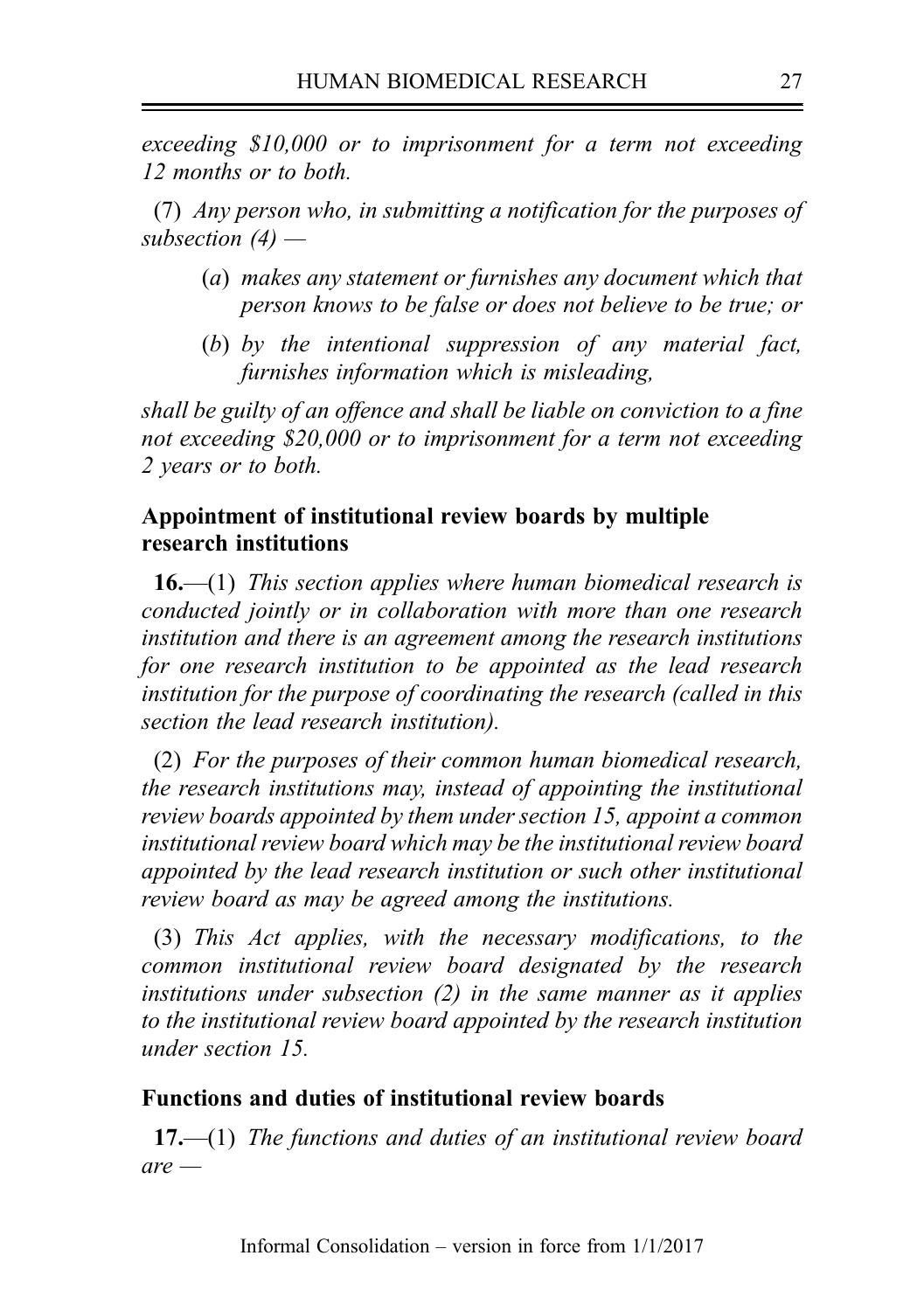- (a) to carry out a review (called in this Act an initial review) of any proposed human biomedical research (called in this section the proposed research) on ethical grounds;
- (b) to carry out a review of the progress of the proposed research on ethical grounds at such times as may be prescribed;
- (c) to assess the suitability and qualifications of the researcher for the proposed research;
- (d) to assess whether the minors or the class of minors, if any, who are research subjects in the proposed research are capable of giving consent to the proposed research, having regard to the ages, psychological states and maturity of the minors or class of minors involved;
- (e) to assess whether the participation by the minors who lack sufficient understanding and intelligence to give consent or the class of such minors, or the adults or minors who lack mental capacity or the class of such adults or minors, if any, in the proposed research is scientifically necessary and ethically appropriate for the conduct of the proposed research;
- (f) to assess that the requirements in Part 3 of the Fifth Schedule are fulfilled before approving any proposed emergency research;
- (g) to assess whether there are adequate provisions for taking the consent of the minors or the class of minors, if any, who are research subjects in the proposed research;
- (h) to assess if a data and safety monitoring board is necessary for the purposes of the proposed research;
- (i) to assess the suitability and adequacy of the system of oversight of the research institution conducting the particular research proposal;
- (j) to assess the suitability of the premises for the proposed research;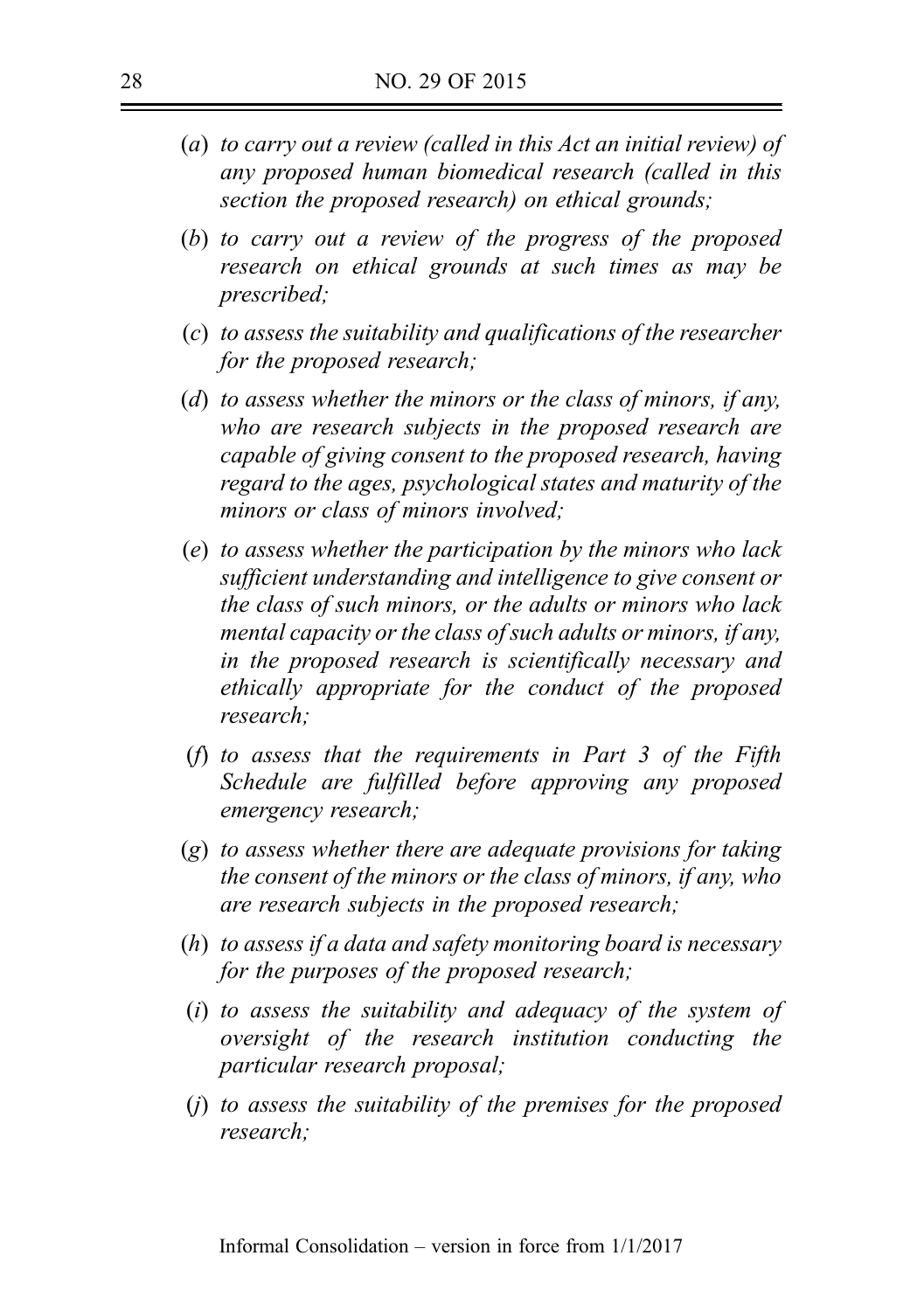- (k) if the board considers appropriate  $-$ 
	- (i) to grant its approval for the research to be conducted or continued, as the case may be;
	- (ii) to require modifications to be made to the research proposal before granting its approval or allowing the proposed research to continue, as the case may be; or
	- (iii) to disallow the conduct or continuation of the proposed research, as the case may be, with written justifications; and
- (l) to make such other assessments or carry out such other functions or duties as may be required or imposed under this Act.

(2) Despite subsection  $(1)$ , if the chairman of an institutional review board that is responsible for reviewing a proposed human biomedical research or another member authorised by the board is satisfied that the proposed research falls within such criteria as may be prescribed, including but not limited to the risk of harm to the research subjects, the chairman or the authorised member may, if he or she considers appropriate —

- (a) exempt the proposed research from the requirement to be approved by an institutional review board; or
- (b) review the proposed research proposal through an expedited process by the chairman alone or by a single member authorised by the institutional review board,

subject to such conditions as may be prescribed or imposed by the board.

# Composition, quorum and proceedings of institutional review board

**18.**—(1) The composition, quorum and proceedings of an institutional review board must be in accordance with regulations made under section 63.

(2) The office of a member of an institutional review board becomes vacant if the member —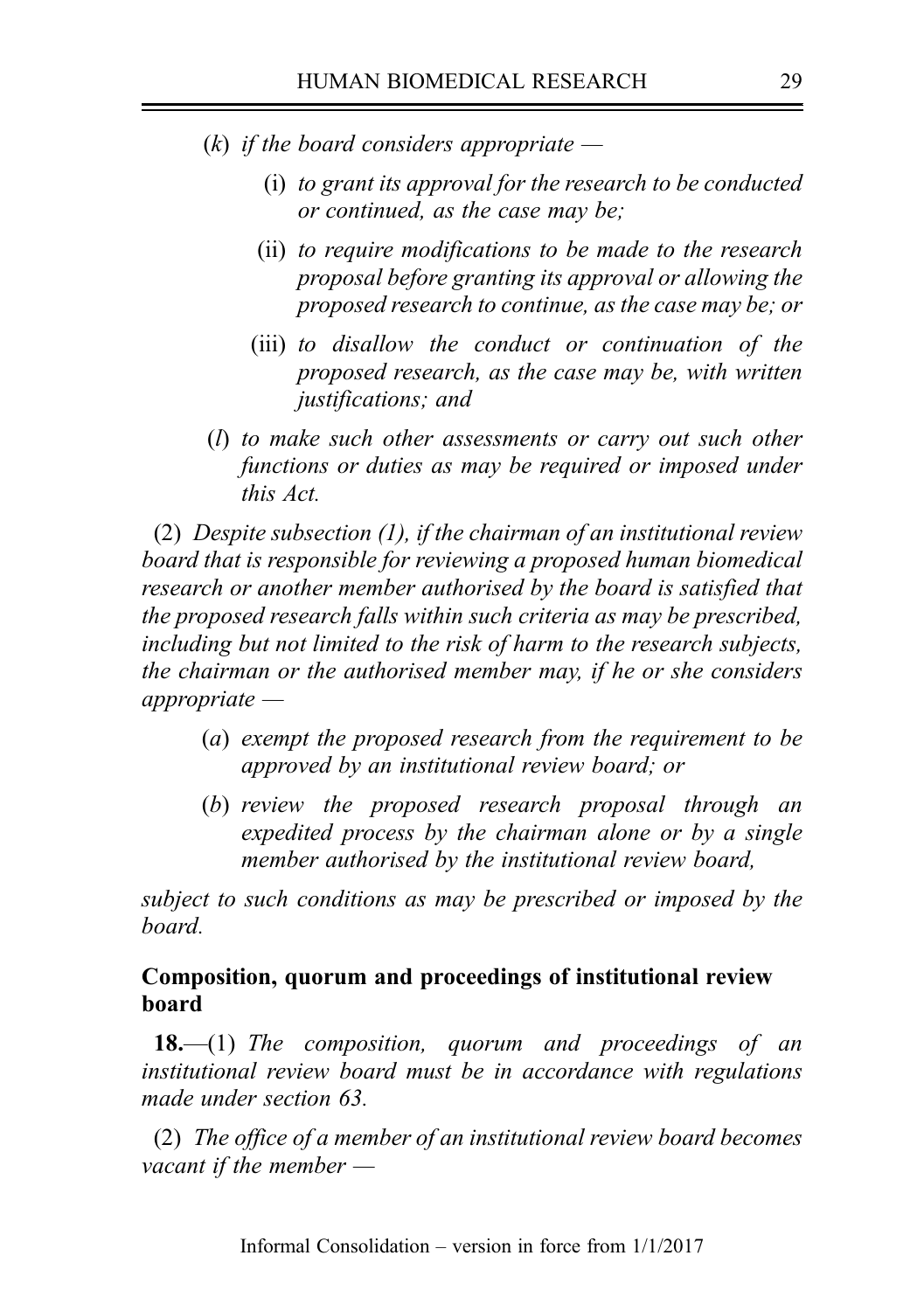- (a) dies;
- (b) resigns his or her office;
- (c) becomes subject to any of the disqualifications specified in the regulations;
- (d) becomes subject to a disqualification order made under the regulations; or
- (e) has his or her appointment revoked before the expiry of the term for which he or she has been appointed.

(3) If any vacancy arises in the institutional review board, the research institution may appoint any person who is eligible under the regulations to fill the vacancy.

(4) An institutional review board may act despite any vacancy in the board, except that where the number of members of the board becomes less than 5, the board is dissolved.

(5) The validity of any proceedings of an institutional review board is not affected —

- (a) by any defect in the appointment or qualification of any member of the board;
- (b) by any contravention of section  $19(1)$  by any member of the board; or
- (c) by any contravention of the regulations relating to the procedures of institutional review boards except for the requirements relating to the quorum for meetings of the board.

# Conflicts of interest

**19.**—(1) A member of an institutional review board must declare at every meeting of the board the nature and extent of all conflicts of interest or potential conflicts of interest in relation to a matter under consideration by the board at that meeting, including such circumstances as may be prescribed in regulations made under section 63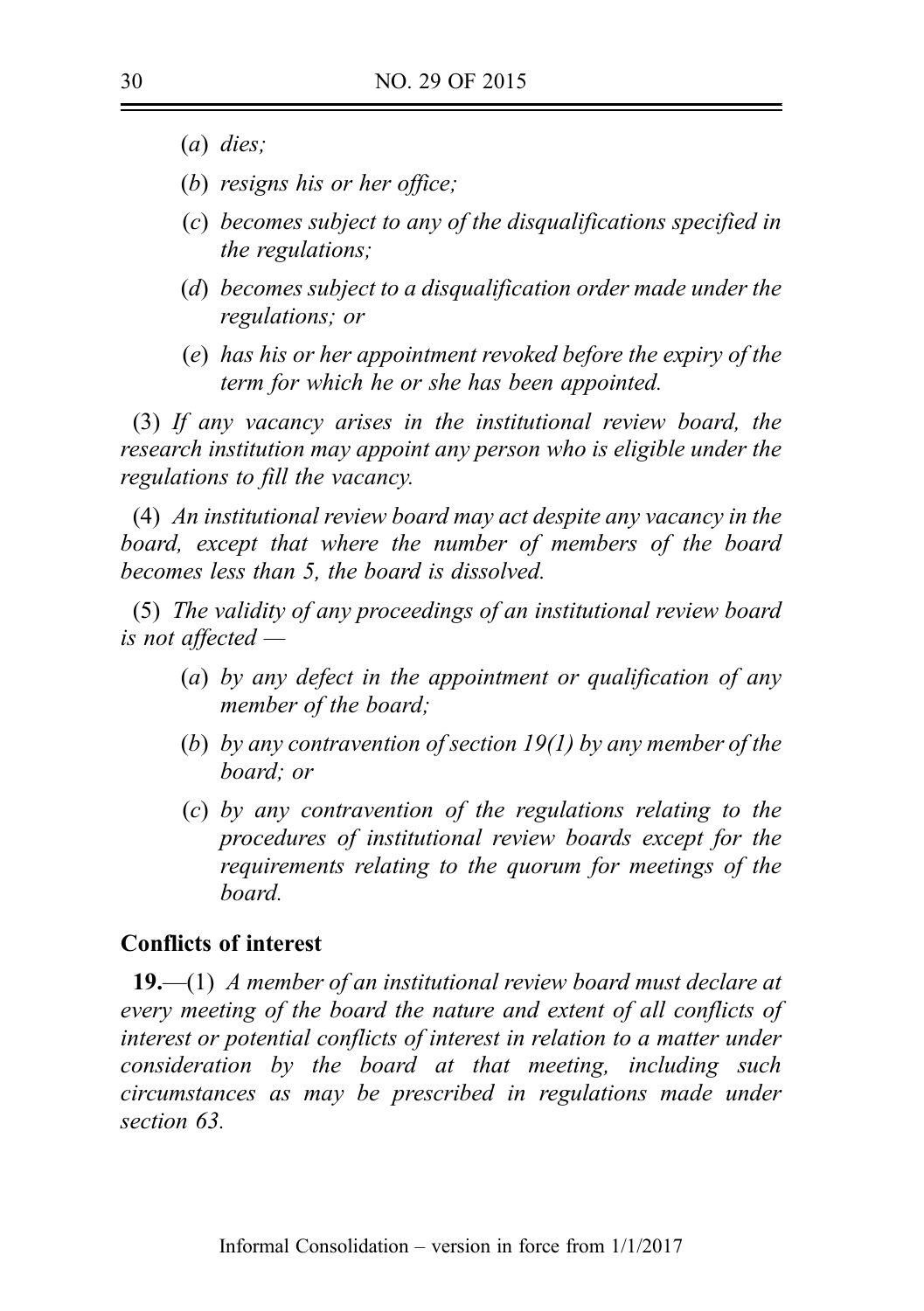(2) A person who is a member concurrently of 2 or more institutional review boards which are reviewing proposals for human biomedical research that are part of the same research or are otherwise connected or related —

- (a) is not disqualified from participating in the proceedings of the boards on the ground of conflicts of interests by reason only of such concurrent memberships; but
- (b) must disclose his or her participation in each board's proceedings to all the other boards.

### Application to institutional review board for review

20. Every application to an institutional review board for the review of human biomedical research must be made by one or more researchers responsible for the conduct and supervision of the research in accordance with such requirements as may be prescribed.

### Appeal against decision of institutional review board

 $21,$ —(1) Any researcher who, having submitted an application to an institutional review board for initial review, is aggrieved by the decision of the institutional review board (called in this section the first board) not to grant approval for the research to be conducted or continued, as the case may be, may within 30 days after the decision of the first board, submit an appeal to the research institution which appointed the first board.

(2) The research institution receiving an appeal under subsection (1) may —

- (a) dismiss the appeal;
- (b) direct the first board to reconsider and review its decision; or
- (c) direct the researcher to submit the research to another institutional review board appointed by the research institution (called in this section the second board) for a second initial review.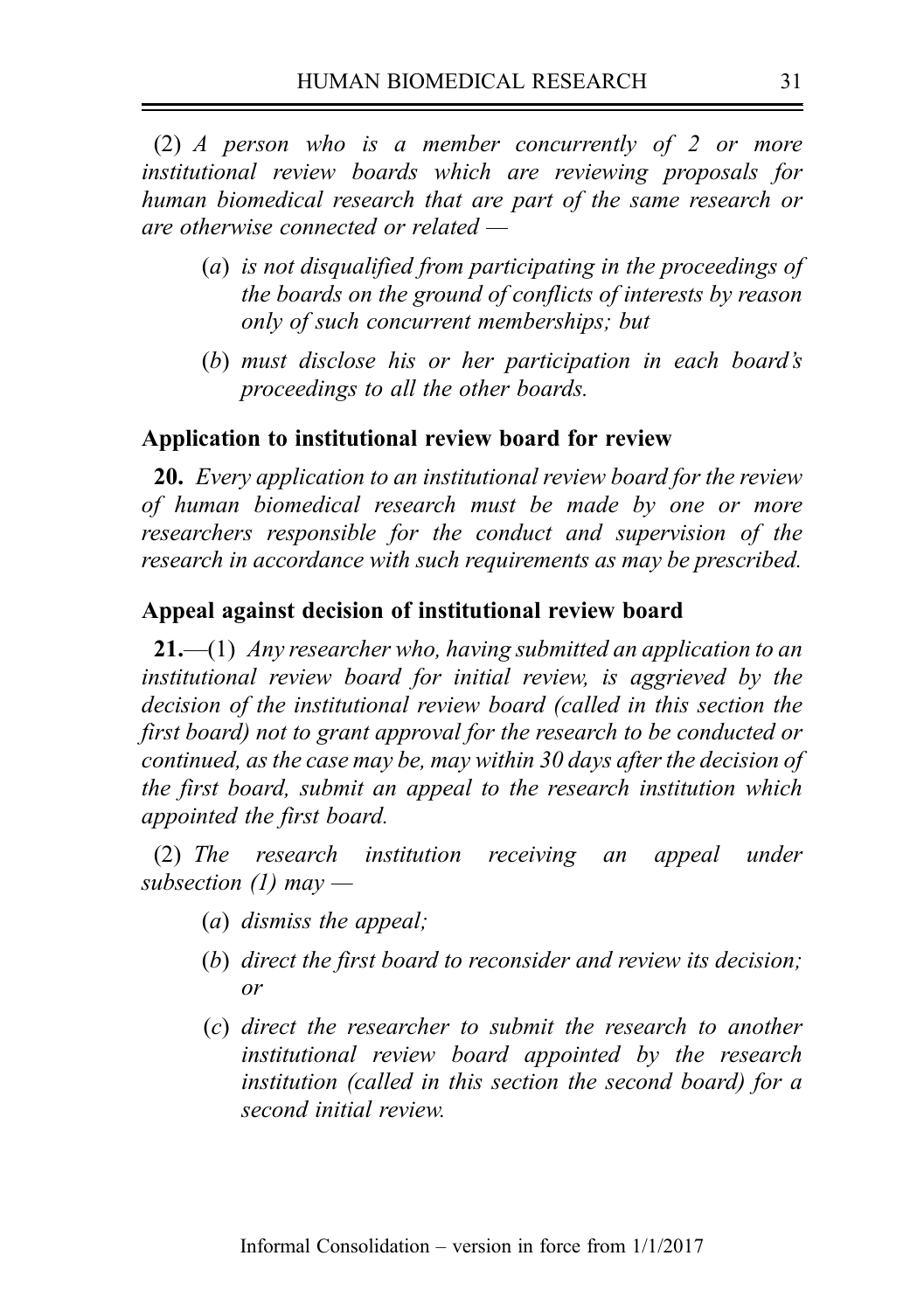(3) No appeal under subsection (1) is allowed unless the first board has confirmed in writing that it has disallowed the conduct or continuation of the research.

(4) To avoid doubt, there is no appeal against the decision of the research institution or the second board referred to in subsection (2).

# PART 5

# REGULATION OF HUMAN BIOMEDICAL RESEARCH

# Conduct of human biomedical research and duties of researcher

 $22$ ,  $-$ (1) No human biomedical research can be conducted except under the supervision and control of a research institution with  $-$ 

- (a) a place of business in Singapore; and
- (b) at least 2 individuals ordinarily resident in Singapore who are responsible on behalf of the research institution for the supervision and control of the biomedical research.

(2) No person can conduct any human biomedical research unless he or she has first complied with all of the following requirements:

- (a) he or she has made the necessary contractual or other arrangements with a research institution referred to in subsection (1) for the proposed research to be conducted under the supervision and control of the research institution;
- (b) he or she has ensured that the proposed research has been —
	- (i) reviewed and approved by an institutional review board appointed by the research institution referred to in paragraph (a); or
	- (ii) exempted from review by an institutional review board under section 17(2);
- (c) he or she has ensured that, except in such circumstances as may be prescribed, appropriate consent has been obtained in accordance with Part 3 prior to the participation of the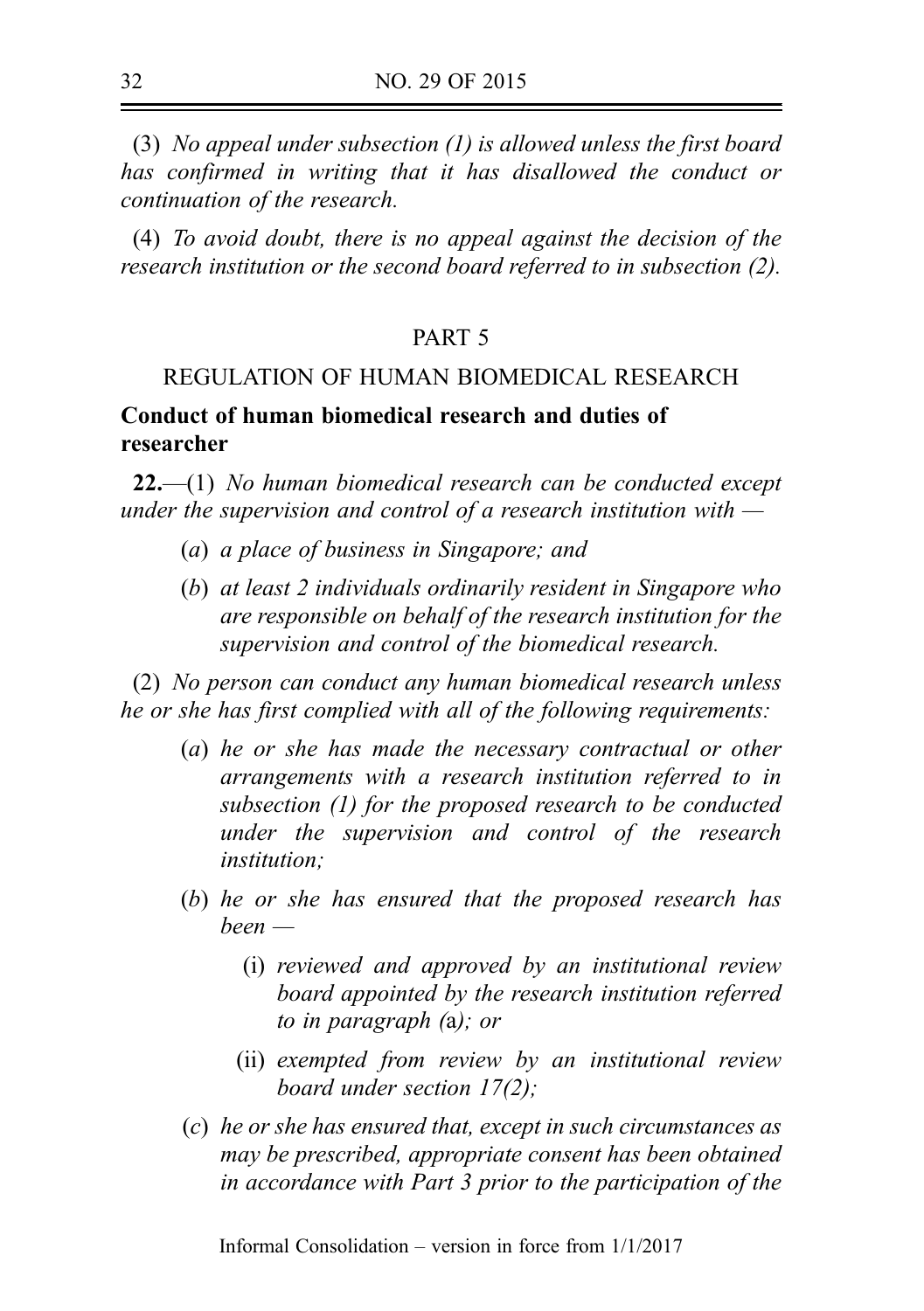research subject or the use of individually-identifiable biological material or health information of the research subject in the proposed research, as the case may be;

- (d) he or she has ensured that where the human biomedical research involves human gametes or embryos, whether individually‑identifiable or not, the appropriate consent must be obtained from the research subject or donor who has capacity to give consent in person and not from a person authorised under Part 3 to give consent on the subject's or donor's behalf.
- (3) A researcher must ensure that  $-$ 
	- (a) the research does not deviate from the research proposal that has been reviewed and approved or exempted from review by an institutional review board unless the deviation —
		- (i) has been reviewed and approved, or otherwise exempted from review, by the institutional review board; or
		- (ii) is necessary to mitigate an immediate risk of harm to a research subject and the researcher without unreasonable delay informs the institutional review board of the deviation;
	- (b) any research is immediately discontinued if the institutional review board has withdrawn its approval for the research unless the immediate discontinuation will result in a risk of harm to the research subject;
	- (c) the further participation of the research subject or further use of the individually-identifiable biological material or health information of the research subject is immediately discontinued if the consent has been withdrawn or is otherwise invalid unless the immediate discontinuation will result in a risk of harm to the research subject; and
	- (d) all such appropriate and necessary measures are taken to mitigate any risk of harm that has arisen under paragraph (b) or (c).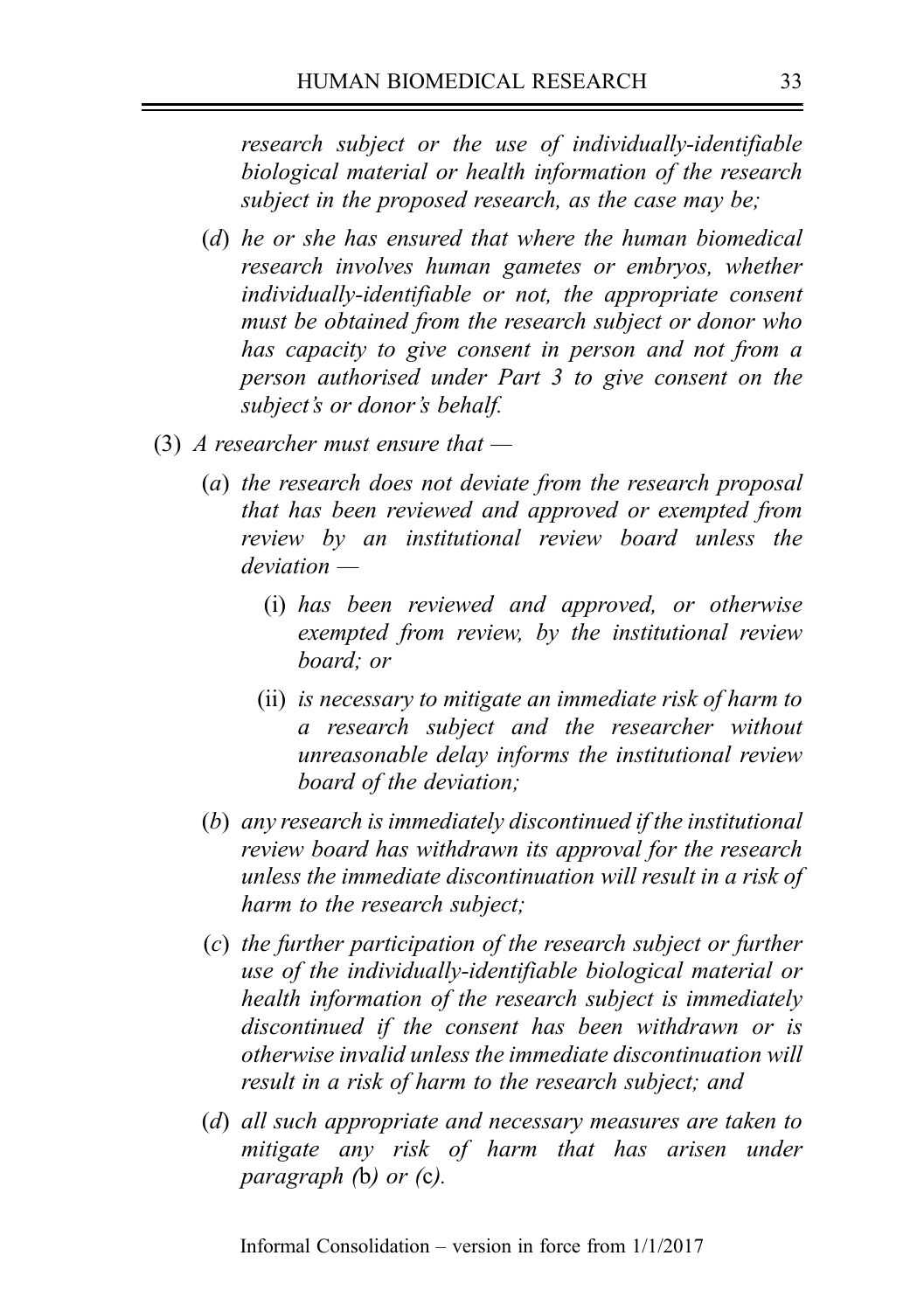(4) A researcher must ensure that a minor who lacks sufficient understanding and intelligence, or an adult or minor who lacks mental capacity to give consent, must not be a research subject in any biomedical research unless there are reasonable grounds for believing that biomedical research of comparable effectiveness cannot be carried out without the participation of the class of persons to which the minor or adult belongs, as the case may be.

(5) To avoid doubt, the delegation of any obligation or duty under this Act to another person or service provider under a contract or other arrangement does not absolve or relieve the person of any of his or her obligations or duties under this Act.

(6) Any person who contravenes subsection  $(1)$ ,  $(2)$ ,  $(3)$  or  $(4)$  shall be guilty of an offence and shall be liable on conviction to a fine not exceeding \$50,000 or to imprisonment for a term not exceeding 5 years or to both.

# Functions and duties of research institutions

 $23$ —(1) Every research institution must, in respect of any human biomedical research to be conducted under its supervision and control —

- (a) submit a notification in such form and manner, and within such time as may be prescribed, before the commencement of the first human biomedical research conducted under that research institution's supervision and control;
- (b) submit, in accordance with section 24(1), a declaration of compliance in respect of all human biomedical research conducted under its supervision and control in the preceding 12 months, or such other period of time as the Director may require; and
- (c) ensure that there is in force an approval for the human biomedical research under section 17(1) issued by an institutional review board which the research institution had appointed or is an exemption under section 17(2) of the requirement for that research to be approved by the institutional review board appointed by the research institution.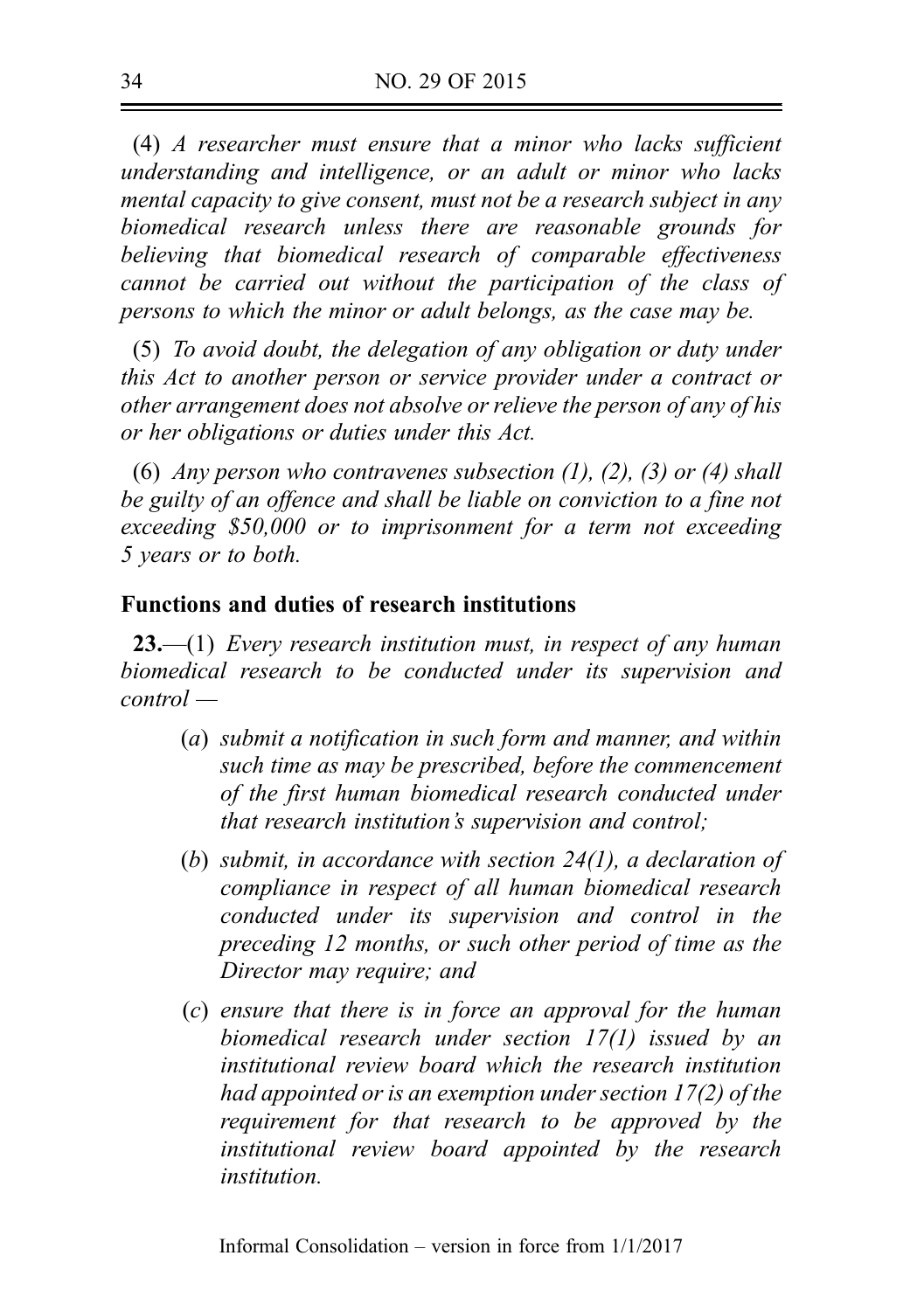(2) Every research institution must, in respect of any human biomedical research which is carried out under its supervision and control —

- (a) supervise, review and proactively monitor the conduct of the research;
- (b) designate a principal person in charge to be responsible for ensuring that the research institution complies with this Act;
- (c) formulate and implement appropriate standards, policies and procedures to supervise, review and monitor the conduct of the research;
- (d) establish a data and safety monitoring board if its institutional review board considers that it is necessary for the purposes of any particular research proposal;
- (e) investigate any areas of concern and take such remedial measures as appropriate;
- (f) ensure that the research  $-$ 
	- (i) is in compliance with the requirements of this Act; and
	- (ii) is conducted in accordance with its standards, policies and procedures referred to in paragraph (c);
- (g) ensure that, where the human biomedical research is conducted jointly or in collaboration with more than one research institution, there is an agreement among the research institutions for one research institution to be appointed as the lead research institution for the purpose of coordinating the research; and
- (h) perform such other functions and duties as may be prescribed by the Minister.

(3) Every research institution must notify the Director, in such form and manner as may be prescribed, of  $-$ 

(a) the commission of any suspected offence or contravention under this Act or the regulations;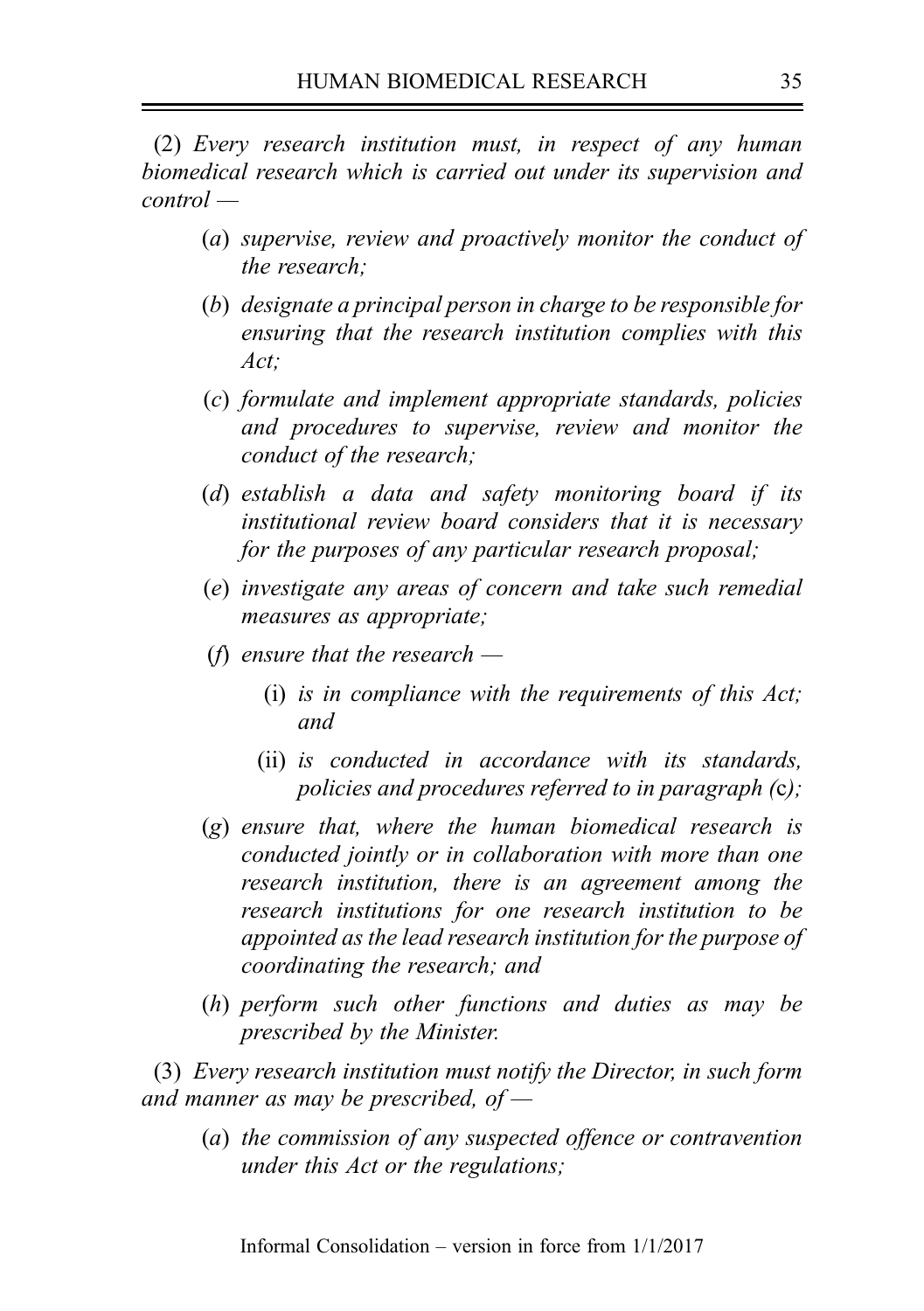(b) the occurrence of any serious adverse event; and

(c) such other matters as may be prescribed.

(4) The designation of a principal person in charge by a research institution under subsection (2)(b) does not absolve or relieve the institution of any of its obligations or duties under this Act.

(5) To avoid doubt, the delegation of any obligation or duty under this Act to another person or service provider under a contract or other arrangement does not absolve or relieve the research institution of any of its obligations or duties under this Act.

(6) Any person who contravenes subsection (1)(a) or (b) shall be guilty of an offence and shall be liable on conviction to a fine not exceeding \$10,000 or to imprisonment for a term not exceeding 12 months or to both.

(7) Any person who contravenes subsection (1)(c) shall be guilty of an offence and shall be liable on conviction to a fine not exceeding \$50,000 or to imprisonment for a term not exceeding 5 years or to both.

(8) Any person who contravenes subsection (3) shall be guilty of an offence and shall be liable on conviction to a fine not exceeding \$20,000 or to imprisonment for a term not exceeding 2 years or to both.

### Declaration of compliance by research institution

**24.**—(1) The declaration of compliance that a research institution is required to submit to the Director under section 23(1) for all research conducted under the supervision and control of the research institution must be in such form and submitted in such manner and within such time as may be prescribed and must be accompanied by  $-$ 

- (a) such particulars, information and documents as may be prescribed;
- (b) if required by the Director, a statutory declaration by the research institution verifying any information contained in or related to the declaration of compliance; and
- (c) such fee as may be prescribed.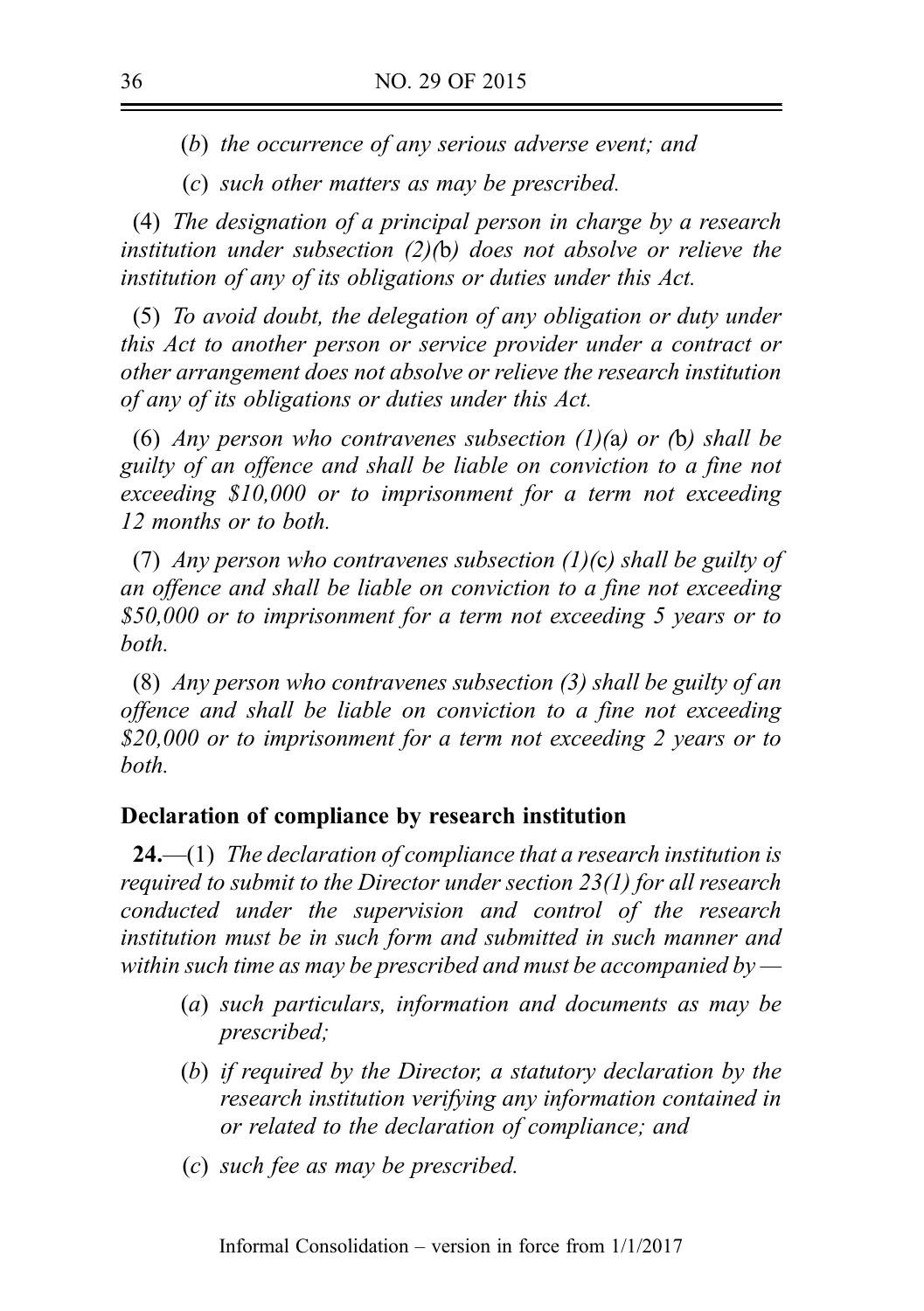- (2) A research institution must notify the Director  $-$ 
	- (a) of any change in the information submitted under subsection  $(1)(a)$ , within 30 days after the occurrence of the change or such longer period as the Director may allow in any particular case; and
	- (b) of its intention to cease operating as a research institution not less than 30 days before the cessation of operation or such shorter period as the Director may allow in any particular case.

(3) Any person who, in submitting a declaration of compliance referred to in subsection (1) or any notification referred to in subsection  $(2)$  —

- (a) makes any statement or furnishes any document which he or she knows to be false or does not believe to be true; or
- (b) by the intentional suppression of any material fact, furnishes information which is misleading,

shall be guilty of an offence and shall be liable on conviction to a fine not exceeding \$20,000 or to imprisonment for a term not exceeding 2 years or to both.

(4) Any person who contravenes subsection (2) shall be guilty of an offence and shall be liable on conviction to a fine not exceeding \$10,000 or to imprisonment for a term not exceeding 12 months or to both.

#### Appropriate consent from research subjects

25. No human biomedical research can be conducted if the appropriate consent of a person for participation as a research subject, including the use of his or her biological material or individually-identifiable health information, has not been obtained in accordance with Part 3.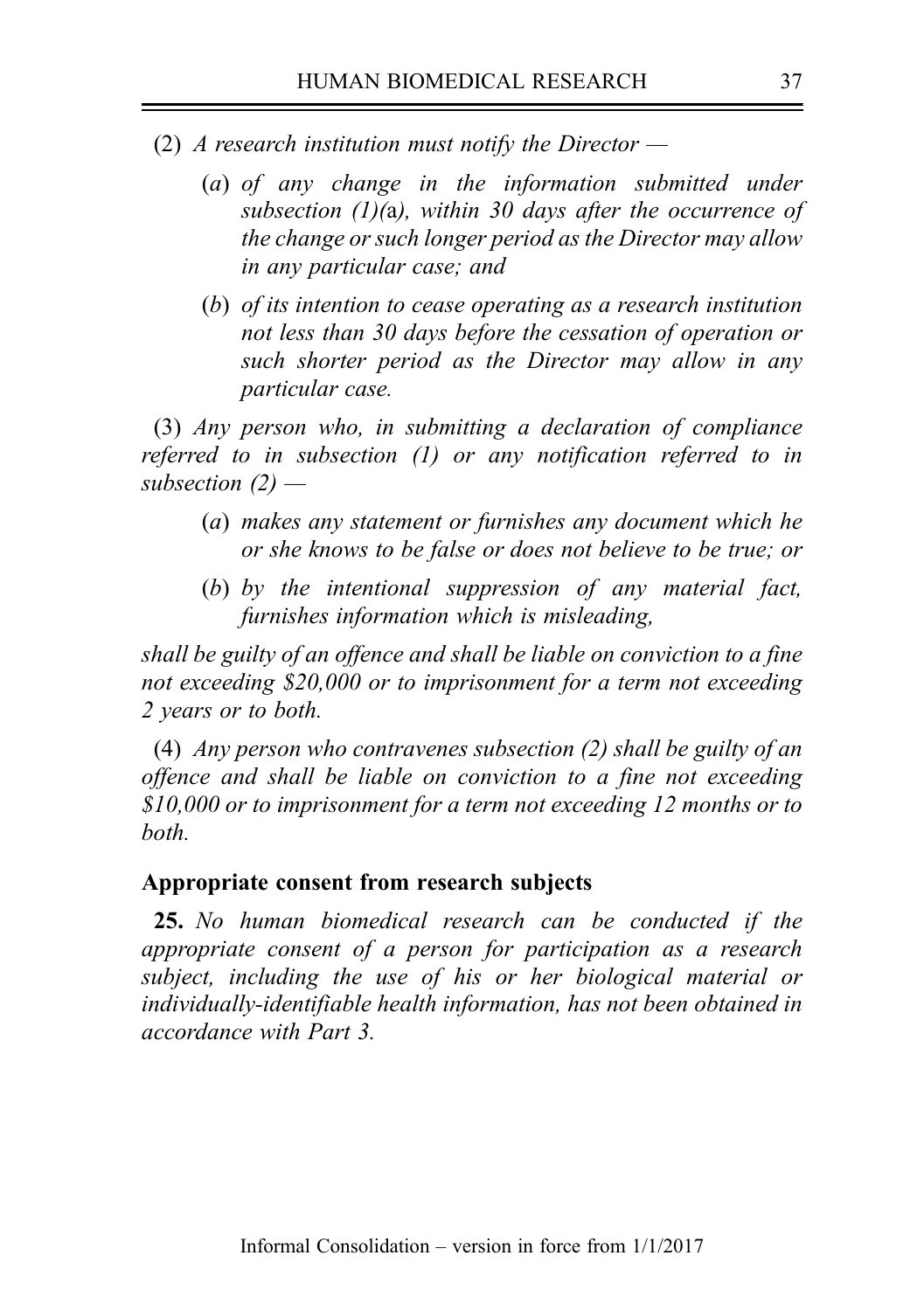### Compelling person to participate in research

- **26.—(1)** Any person who
	- (a) by means of coercion or intimidation, compels another person against that person's will to participate or continue to participate as a research subject in any human biomedical research;
	- (b) by means of coercion or intimidation, compels another person (A) against A's will to give A's consent or to refrain from withdrawing A's consent for the participation of another person (B) as a research subject in any human biomedical research;
	- (c) by means of deception or misrepresentation, causes another person to participate or continue to participate as a research subject in any human biomedical research; or
	- (d) by means of deception or misrepresentation, causes another person (A) to give A's consent or to refrain from withdrawing A's consent for the participation of another person (B) as a research subject in any human biomedical research,

shall be guilty of an offence and shall be liable on conviction to a fine not exceeding \$100,000 or to imprisonment for a term not exceeding 10 years or to both.

(2) It is a defence to a prosecution under subsection  $(1)(c)$  if the defendant proves all of the following:

- (a) the deception or misrepresentation was a necessary requirement of the human biomedical research;
- (b) the possibility of the deception or misrepresentation was disclosed to the research subject;
- (c) the research was conducted in accordance with the research proposal approved by the reviewing authority.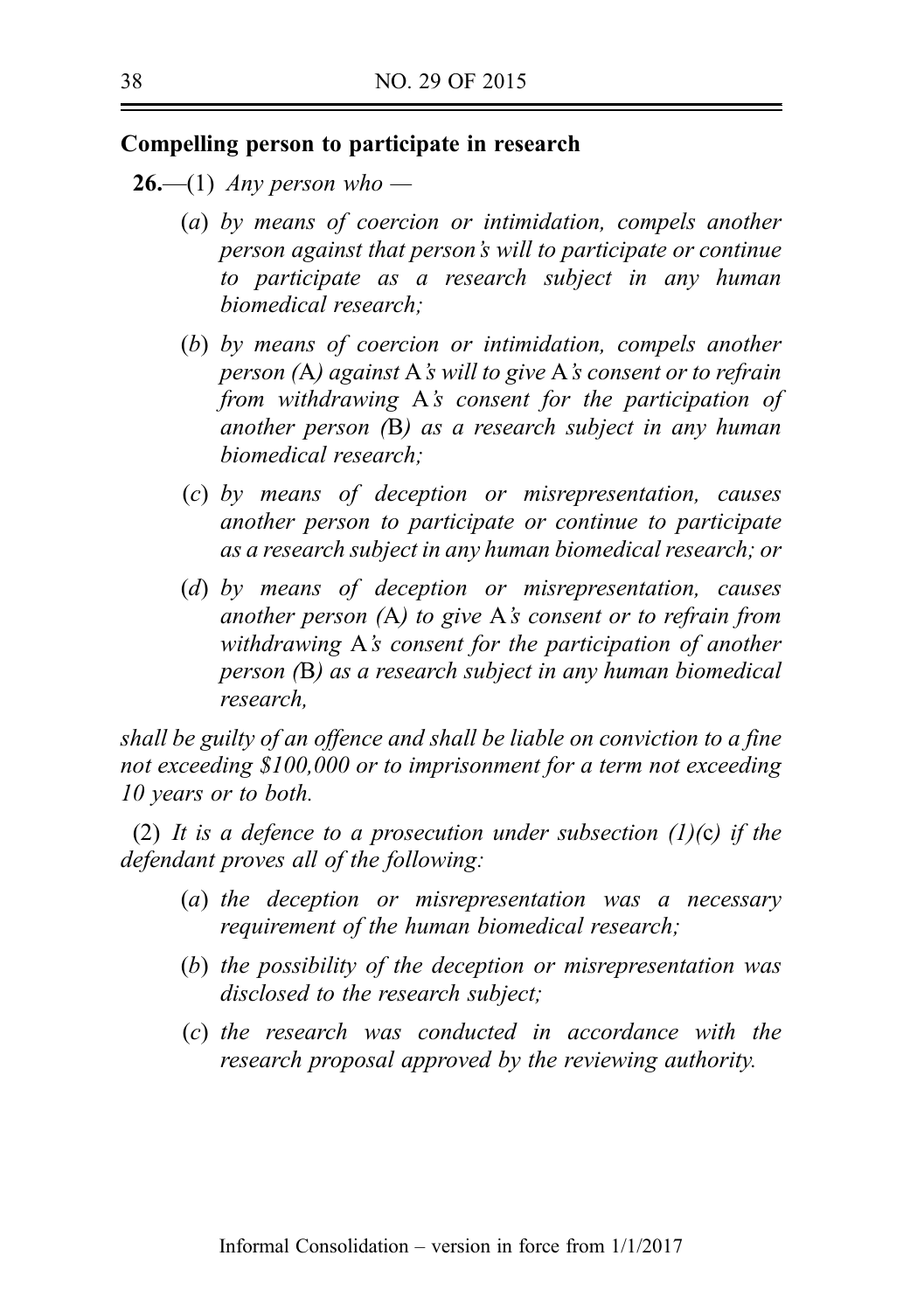## Duty to protect health information and human biological material against loss, unauthorised disclosure, etc.

 $27.$ —(1) Every person who has obtained individually-identifiable information or human biological material for the purposes of human biomedical research must take all reasonable steps and safeguards as may be necessary, including rendering information or material non-identifiable, to protect such information or material against accidental or unlawful loss, modification or destruction, or unauthorised access, disclosure, copying, use or modification.

(2) Any person who contravenes subsection (1) shall be guilty of an offence and shall be liable on conviction to a fine not exceeding \$10,000 or to imprisonment for a term not exceeding 12 months or to both.

(3) In this section and section 28, the act of rendering information or material non-identifiable means the removal of identifying details from the information or material so that the identity of the research subject from whom the information or material was obtained cannot be readily discovered or ascertained by a person who subsequently accesses or receives the information or material.

## No re-identification of anonymised information or biological material without consent

**28.**—(1) This section applies to any information or human biological material —

- (a) relating to human biomedical research; and
- (b) which was individually-identifiable but which has been rendered non-identifiable within the meaning of section 27(3).

(2) No person who is in possession of or in contact with any information or human biological material referred to in subsection (1) can take any action to identify the person from whom such information or material was obtained except —

(a) with the consent of the research subject or the person authorised under Part 3 to give consent on the research subject's behalf, as the case may be;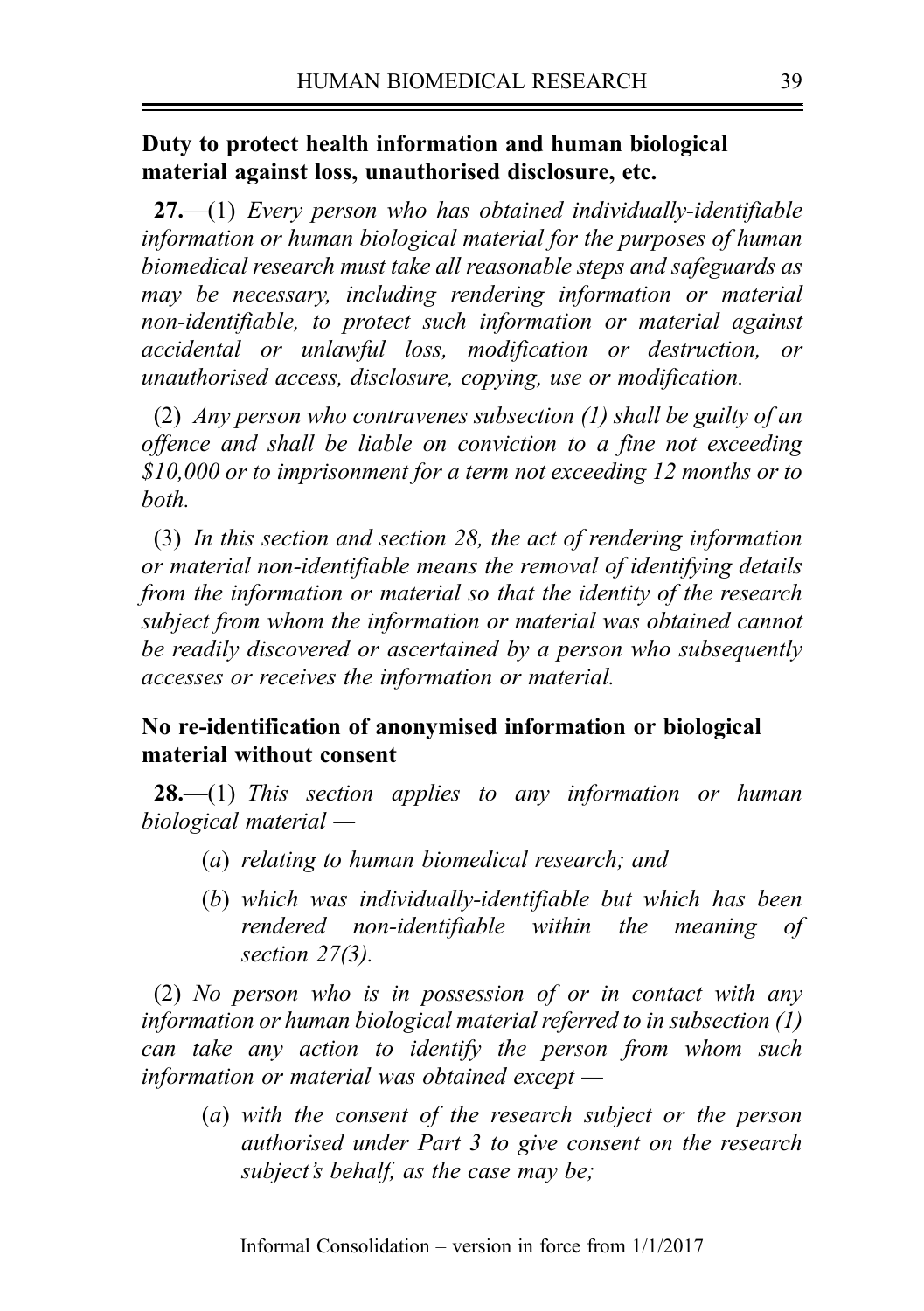- (b) when it is necessary to do so in connection with the administration or execution of anything under this Act;
- (c) when ordered to do so by a court;
- (d) where the information on the identity is publicly available;
- (e) for the purpose of providing the identity to any person or class of persons to whom, in the opinion of the Director, it is in the public interest that the information be disclosed;
- (f) where it is permitted or provided for under this Act or any other written law or rule of law; or
- (g) in such other circumstances and to such persons as may be prescribed.

(3) Any person who contravenes subsection (2) shall be guilty of an offence and shall be liable on conviction to a fine not exceeding \$20,000 or to imprisonment for a term not exceeding 2 years or to both.

### Restrictions on disclosure of information

 $29$ —(1) No person may disclose any individually-identifiable information of any research subject which has come to his or her knowledge in the course of discharging his or her functions or duties under this Act, or by virtue of his or her conduct or review of the human biomedical research, as the case may be, except —

- (a) with the consent of the research subject or the person authorised under Part 3 to give consent on his or her behalf, as the case may be;
- (b) when it is necessary to do so in connection with the administration or execution of anything under this Act;
- (c) when ordered to do so by a court;
- (d) where the information is publicly available;
- (e) to any person or class of persons to whom, in the opinion of the Director, it is in the public interest that the information be disclosed;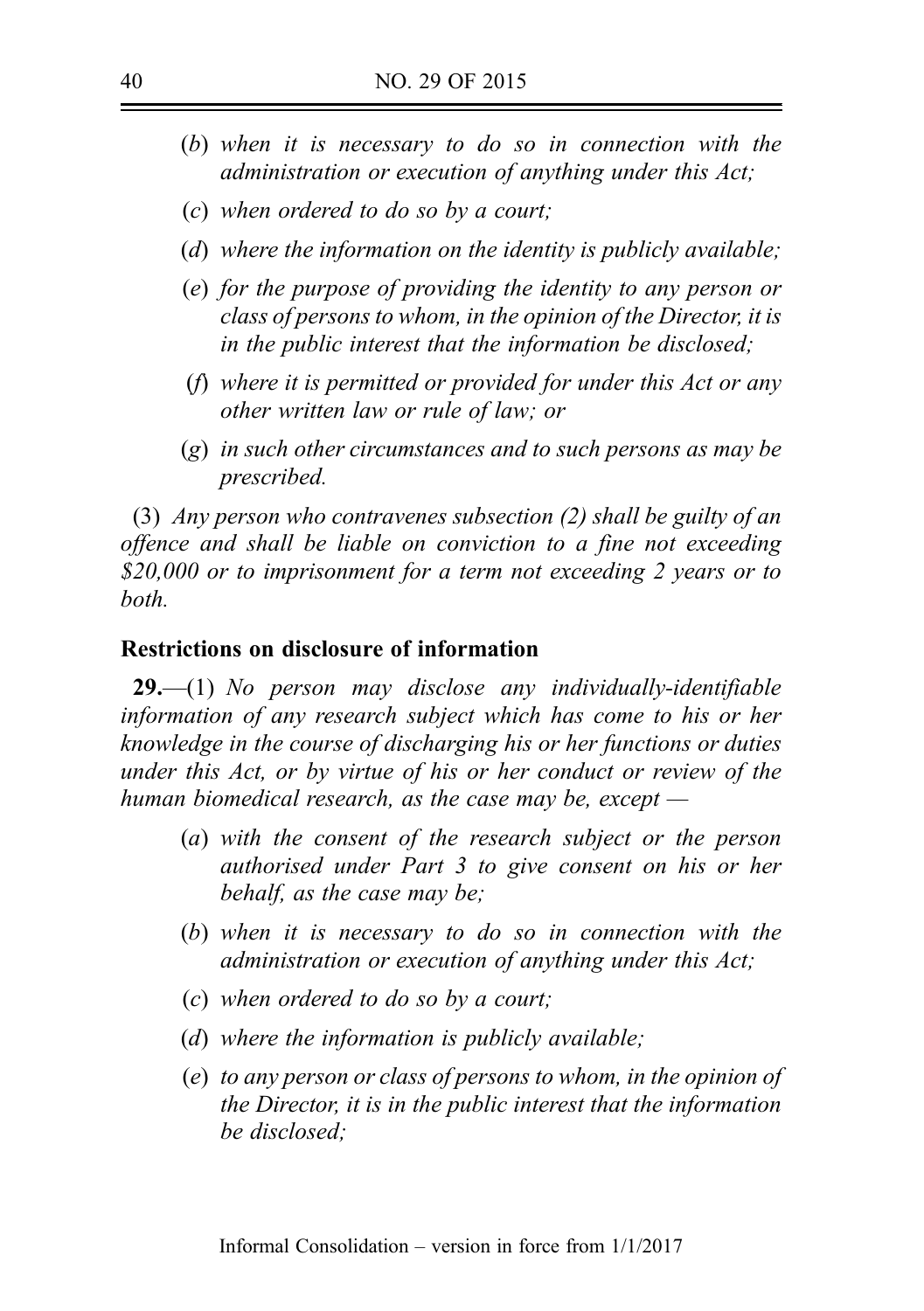- (f) where any other right of disclosure arises under this Act or any other written law or rule of law; or
- (g) in such other circumstances and to such persons as may be prescribed.

(2) No person receiving any individually-identifiable information or human biomedical material of a research subject, may disclose any individually-identifiable information of the research subject, if at the time when the person received the information or material, the person knew or had reasonable grounds to believe that it had been communicated or supplied to him or her in contravention of this Act or any other written law or rule of law.

(3) Any person who contravenes subsection  $(1)$  or  $(2)$  shall be guilty of an offence and shall be liable on conviction to a fine not exceeding \$20,000 or to imprisonment for a term not exceeding 2 years or to both.

### Prohibited human biomedical research

 $30$ —(1) Despite anything in this Act, no research institution or person can conduct, supervise or control any prohibited human biomedical research specified in the Third Schedule.

(2) Any person who contravenes subsection (1) shall be guilty of an offence and shall be liable on conviction to a fine not exceeding \$100,000 or to imprisonment for a term not exceeding 10 years or to both.

### Restricted human biomedical research

 $31,$ —(1) No research institution or person can conduct, supervise or control any restricted human biomedical research specified in the Fourth Schedule except in accordance with such requirements as the Minister may prescribe and such prescribed requirements are in addition to and not in lieu of the requirements in this Act.

(2) Without prejudice to the generality of subsection (1), the additional requirements which may be prescribed for the purposes of subsection (1) may include the following: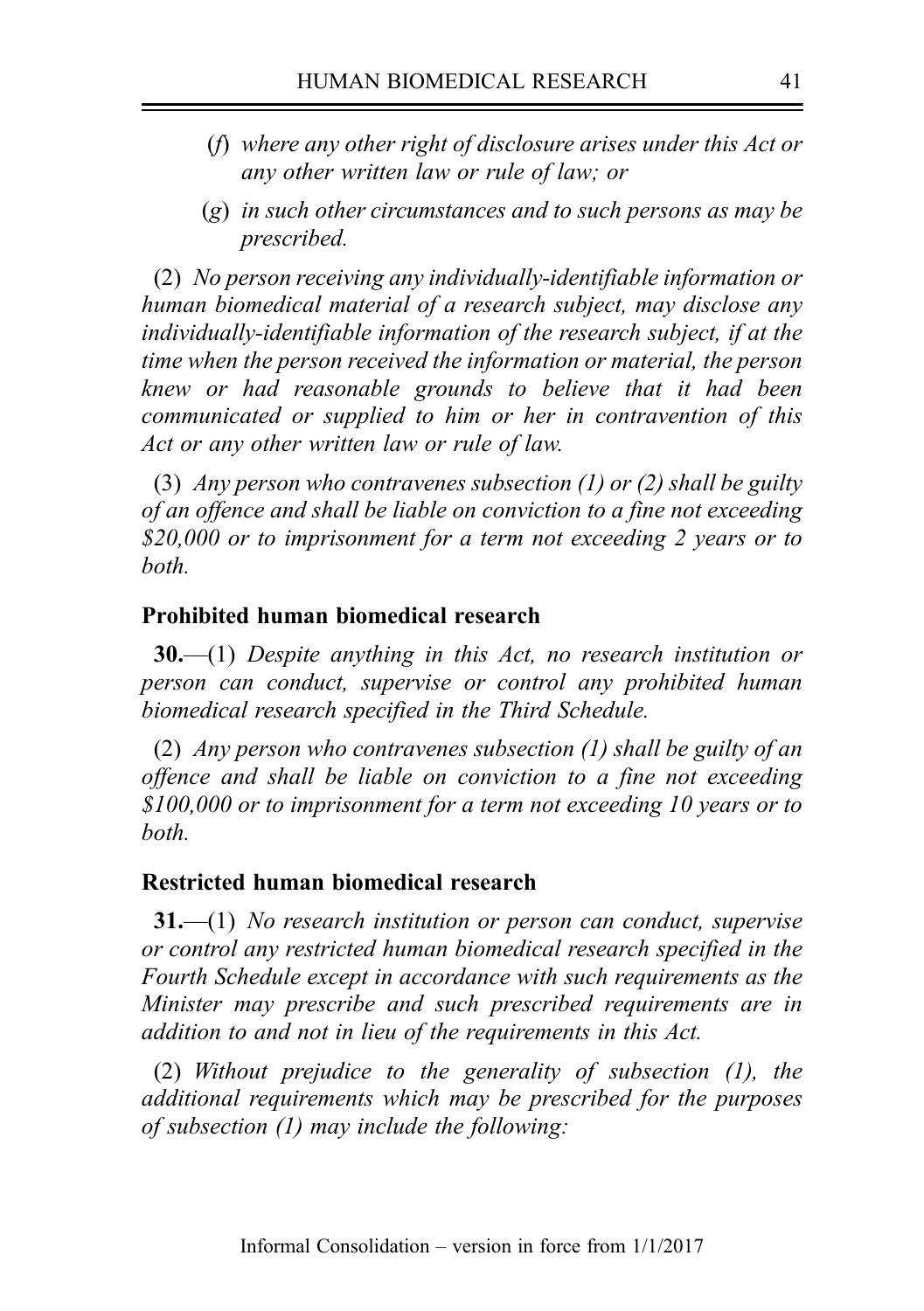- (a) that the Director should be notified of the conduct of such restricted human biomedical research;
- (b) that the restricted human biomedical research should be carried out only under, and in accordance with the conditions of approval obtained from the Director or a public officer authorised by the Minister;
- (c) that the restricted human biomedical research should be reviewed by an institutional review board, or such other committee as may be prescribed, comprising members with certain specified qualifications;
- (d) that the restricted human biomedical research should be conducted only by certain specified persons;
- (e) that the appropriate consent in a restricted human biomedical research be obtained from the research subject who has capacity to give consent in person and not from a person authorised under Part 3 to give consent on the subject's behalf;
- (f) that the restricted human biomedical research should be carried out only at certain specified premises;
- (g) that the restricted human biomedical research should or should not be conducted in any specified manner.

(3) No person can use any human tissue in restricted human biomedical research unless —

- (a) one of the following types of consent for the tissue to be used for the particular restricted human biomedical research has been obtained:
	- (i) in a case where the donor is not a minor and has capacity to give consent, appropriate consent obtained from the donor in person and not from a person authorised under Part 3 to give consent on the donor's behalf;
	- (ii) in a case where the donor is a minor who has sufficient understanding and intelligence to enable the minor to understand what is proposed in the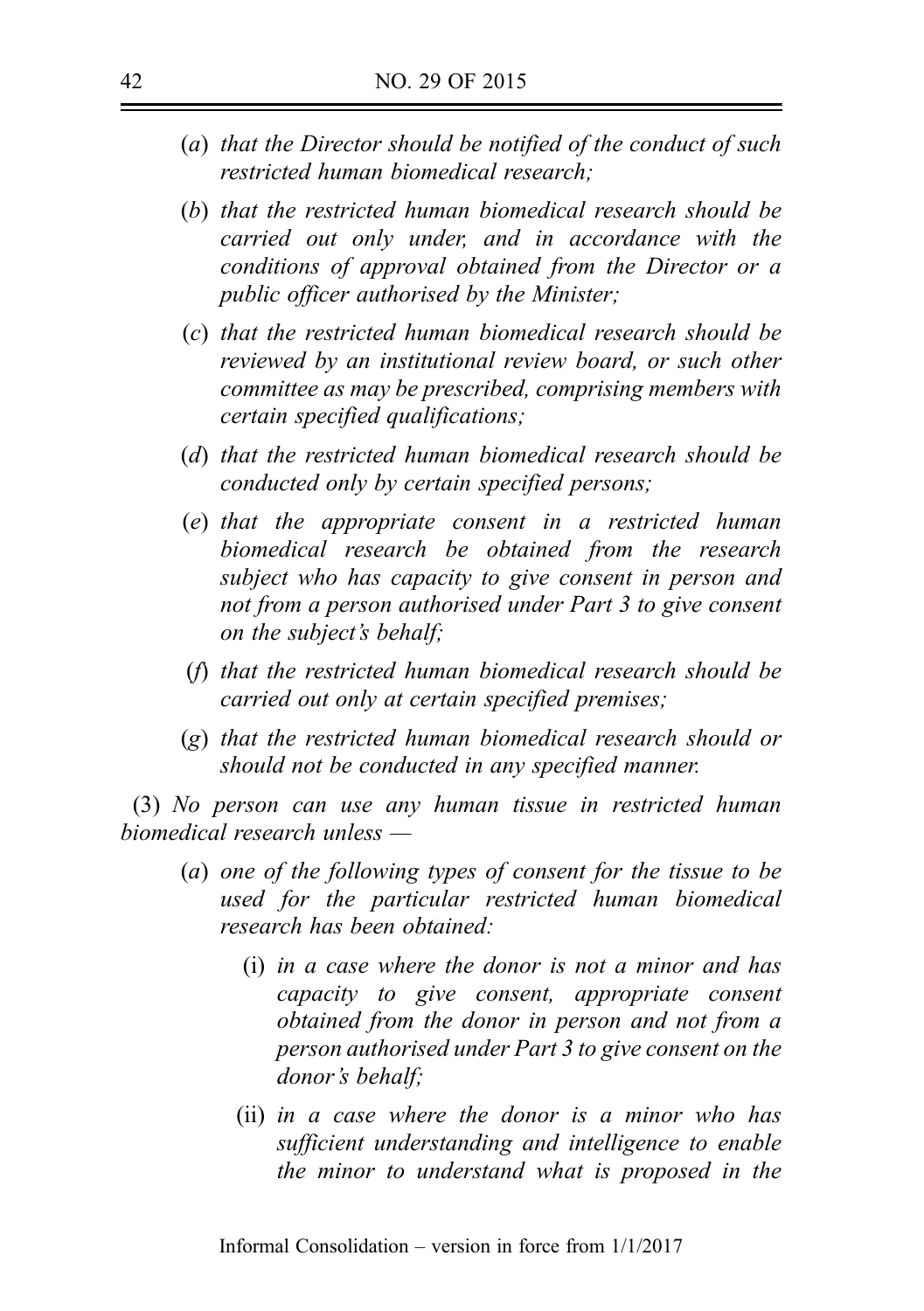procedure, appropriate consent obtained from both the minor and, unless waived under section 13(2), at least one adult parent or guardian of the minor;

- (iii) in the case of human tissue imported from a place outside Singapore, consent obtained in accordance with the legal or ethical requirements of that place; and
- (b) the use is in accordance with any conditions or restrictions specified as part of the consent.

(4) Any person who contravenes subsection  $(1)$  or  $(3)$  shall be guilty of an offence and shall be liable on conviction to a fine not exceeding \$100,000 or to imprisonment for a term not exceeding 10 years or to both.

## PART 6

## REGULATION OF HUMAN TISSUE ACTIVITIES AND TISSUE BANKS

#### Commercial trading of human tissue prohibited

 $32$ ,  $\left(1\right)$  Subject to subsections (4) and (5), a contract or an arrangement under which a person agrees, for valuable consideration, whether given or to be given to himself or herself or to another person, to the sale or supply of any human tissue from his or her body or from the body of another person, whether before or after his or her death or the death of the other person, as the case may be, is void.

(2) A person who enters into a contract or an arrangement of the kind referred to in subsection (1) and to which that subsection applies shall be guilty of an offence and shall be liable on conviction to a fine not exceeding \$100,000 or to imprisonment for a term not exceeding 10 years or to both.

- (3) Any person who
	- (a) gives or offers to give valuable consideration for the sale or supply of, or for an offer to sell or supply, any human tissue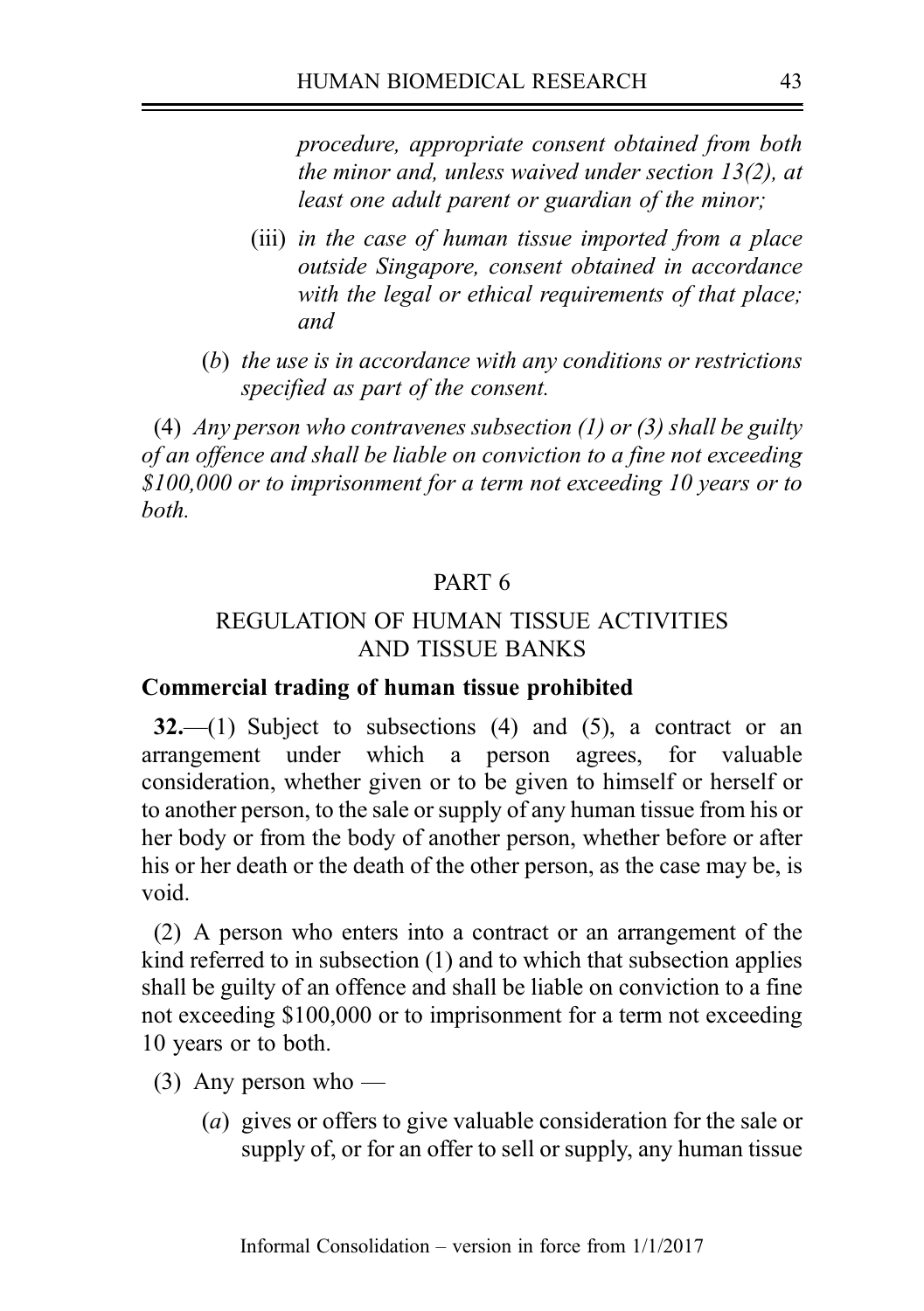from the body of another person other than for the purpose of transplantation to his or her body;

- (b) receives valuable consideration for the sale or supply of, or for an offer to sell or supply, any human tissue from the body of another person;
- (c) offers to sell or supply any human tissue from the body of another person for valuable consideration;
- (d) initiates or negotiates any contract or arrangement for the sale or supply of, or for an offer to sell or supply, any human tissue from the body of another person for valuable consideration other than for the purpose of transplantation to his or her body; or
- (e) takes part in the management or control of a body corporate or body unincorporate whose activities consist of or include the initiation or negotiation of any contract or arrangement referred to in paragraph  $(d)$ ,

shall be guilty of an offence and shall be liable on conviction to a fine not exceeding \$100,000 or to imprisonment for a term not exceeding 10 years or to both.

- (4) Subsections (1) and (3) do not apply to or in relation to
	- (a) a contract or an arrangement providing only for the reimbursement of any expenses necessarily incurred by a person in relation to the removal of human tissue in accordance with the provisions of any other written law;
	- (b) any scheme introduced or approved by the Government granting medical benefits or privileges to any human tissue donor and any member of the donor's family or any person nominated by the donor; and
	- (c) any contract, arrangement or valuable consideration providing only for the defraying or reimbursing, in money or money's worth, of such costs or expenses that may be reasonably incurred by a living person in relation  $to -$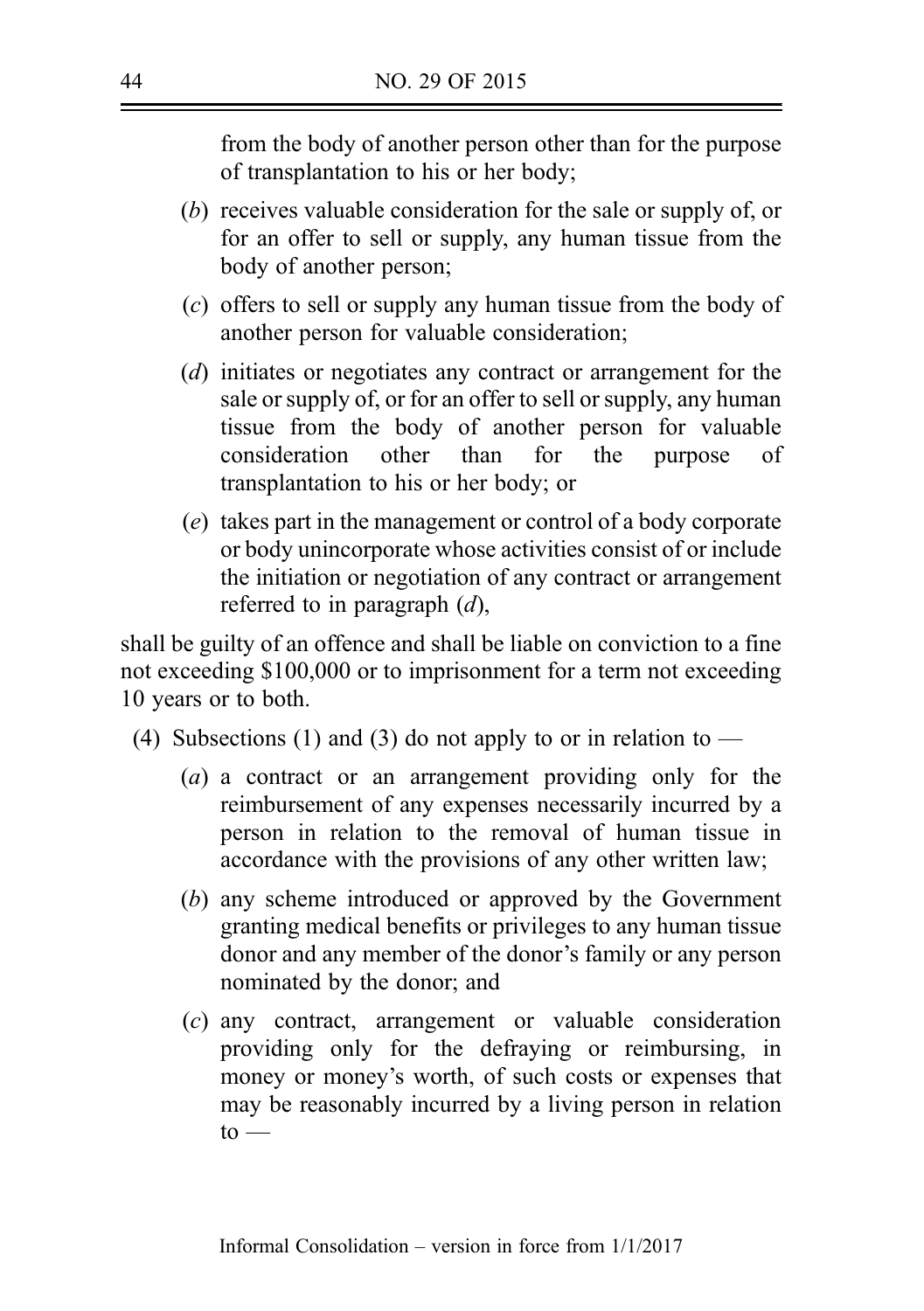- (i) the removal, transportation, preparation, preservation, quality control or storage of any human tissue;
- (ii) the costs or expenses (including the costs of travel, accommodation, domestic help or child care) or loss of earnings so far as are reasonably or directly attributable to that person supplying any human tissue from his or her body; and
- (iii) any short-term or long-term medical care or insurance protection of that person which is or may reasonably be necessary as a consequence of his or her supplying any human tissue from his or her body.

(5) Nothing in this section will render inoperative a consent or an authority given or purporting to have been given under this Act in relation to any human tissue from the body of a person or in relation to the body of a person if a person acting in pursuance of the consent or authority did not know and had no reason to know that the human tissue or the body was the subject matter of a contract or an arrangement referred to in subsection (1) or (3).

(6) This section and section 33 do not apply to any human tissue where any of the following provisions applies to that tissue:

- (a) section 14 or 15 of the Human Organ Transplant Act (Cap. 131A) (Prohibition of trading in organs and blood);
- (b) section 13 of the Human Cloning and Other Prohibited Practices Act (Cap. 131B) (Prohibition against commercial trading in human eggs, human sperm and human embryos).

## Advertisements relating to commercial trading of human tissue prohibited

33.—(1) No person may issue or cause to be issued any advertisement relating to the buying or selling in Singapore of any human tissue or of the right to take any human tissue from the body of a person.

(2) In this section, "advertisement" includes every form of advertising, whether in a publication, or by the display of any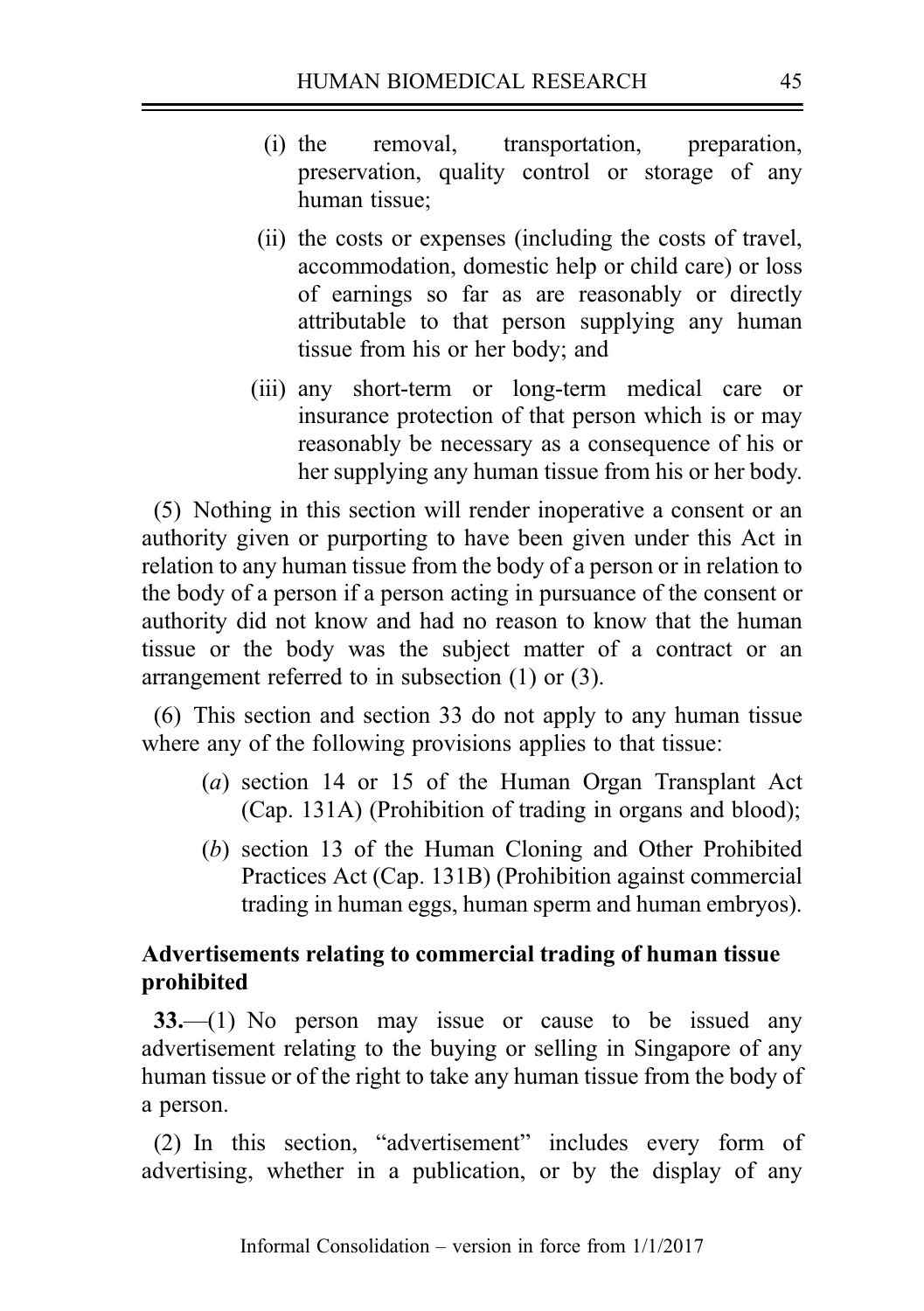notice or signboard, or by means of any catalogue, price list, letter (whether circulated or addressed to a particular person) or other documents, or by words inscribed on any article, or by the exhibition of a photograph or a cinematograph film, or by way of sound recording, sound broadcasting or television, or in any other way, and any reference to the issue of an advertisement is construed accordingly.

(3) Any person who contravenes subsection (1) shall be guilty of an offence and shall be liable on conviction to a fine not exceeding \$100,000 or to imprisonment for a term not exceeding 10 years or to both.

## Notification of tissue bank

**34.**—(1) A research institution must notify the Director of any tissue bank which the research institution is directly or indirectly operating or which is part of the research institution.

(2) A tissue bank must notify the Director of its particulars unless a research institution has made a notification of that tissue bank in accordance with subsection (1).

(3) A notification for the purposes of subsection  $(1)$  or  $(2)$  must be submitted to the Director in such form and manner, with such particulars and within such time as may be prescribed, and must be accompanied by such fee as may be prescribed.

(4) Any person who contravenes subsection  $(1)$  or  $(2)$  shall be guilty of an offence and shall be liable on conviction to a fine not exceeding \$10,000 or to imprisonment for a term not exceeding 12 months or to both.

(5) Any person who, in submitting a notification for the purposes of subsection (1) or  $(2)$  —

- (a) makes any statement or furnishes any document which he or she knows to be false or does not believe to be true; or
- (b) by the intentional suppression of any material fact, furnishes information which is misleading,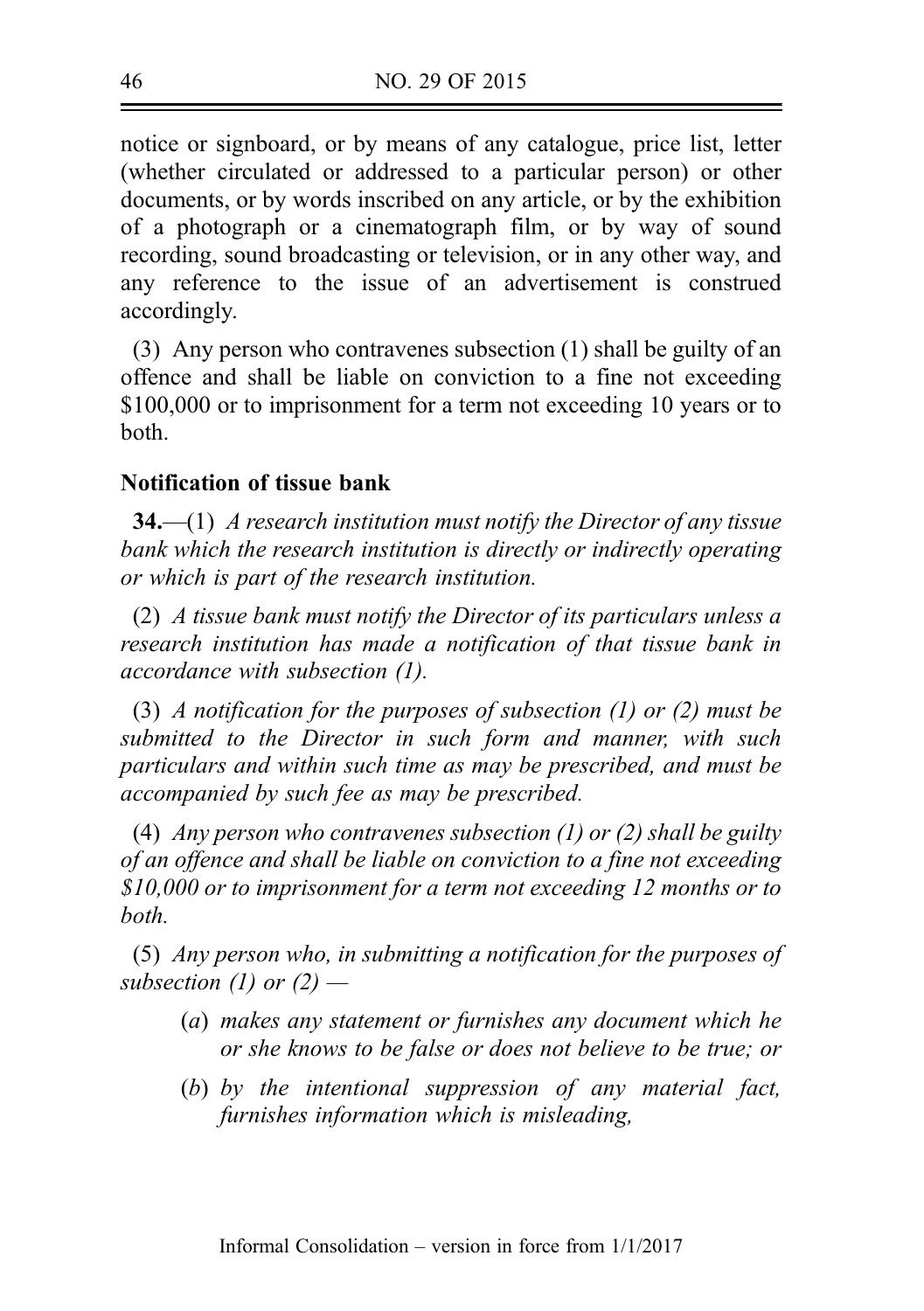shall be guilty of an offence and shall be liable on conviction to a fine not exceeding \$20,000 or to imprisonment for a term not exceeding 2 years or to both.

#### Duties of tissue bank

 $35-$ (1) Every tissue bank must, in respect of any tissue banking activity to be conducted under its supervision and control —

- (a) submit a notification in such form and manner, and within such time as may be prescribed, before the commencement of any tissue banking activity conducted under that tissue bank's supervision and control; and
- (b) submit, in accordance with section 36, a declaration of compliance in respect of all tissue banking activities conducted under its supervision and control in the preceding 12 months, or such other period of time as the Director may require.

(2) Every tissue bank must, in respect of any tissue banking activity which is carried out under its supervision and control  $-$ 

- (a) supervise, review and proactively monitor the conduct of the tissue banking activity;
- (b) designate a principal person in charge to be responsible for ensuring that the tissue bank complies with this Act;
- (c) formulate and implement appropriate standards, policies and procedures to supervise, review and monitor the conduct of the tissue banking activity;
- (d) investigate any areas of concern and take such remedial measures as appropriate;
- (e) ensure that the tissue banking activity  $-$ 
	- (i) is in compliance with the requirements of this Act; and
	- (ii) is conducted in accordance with its standards, policies and procedures referred to in paragraph (c);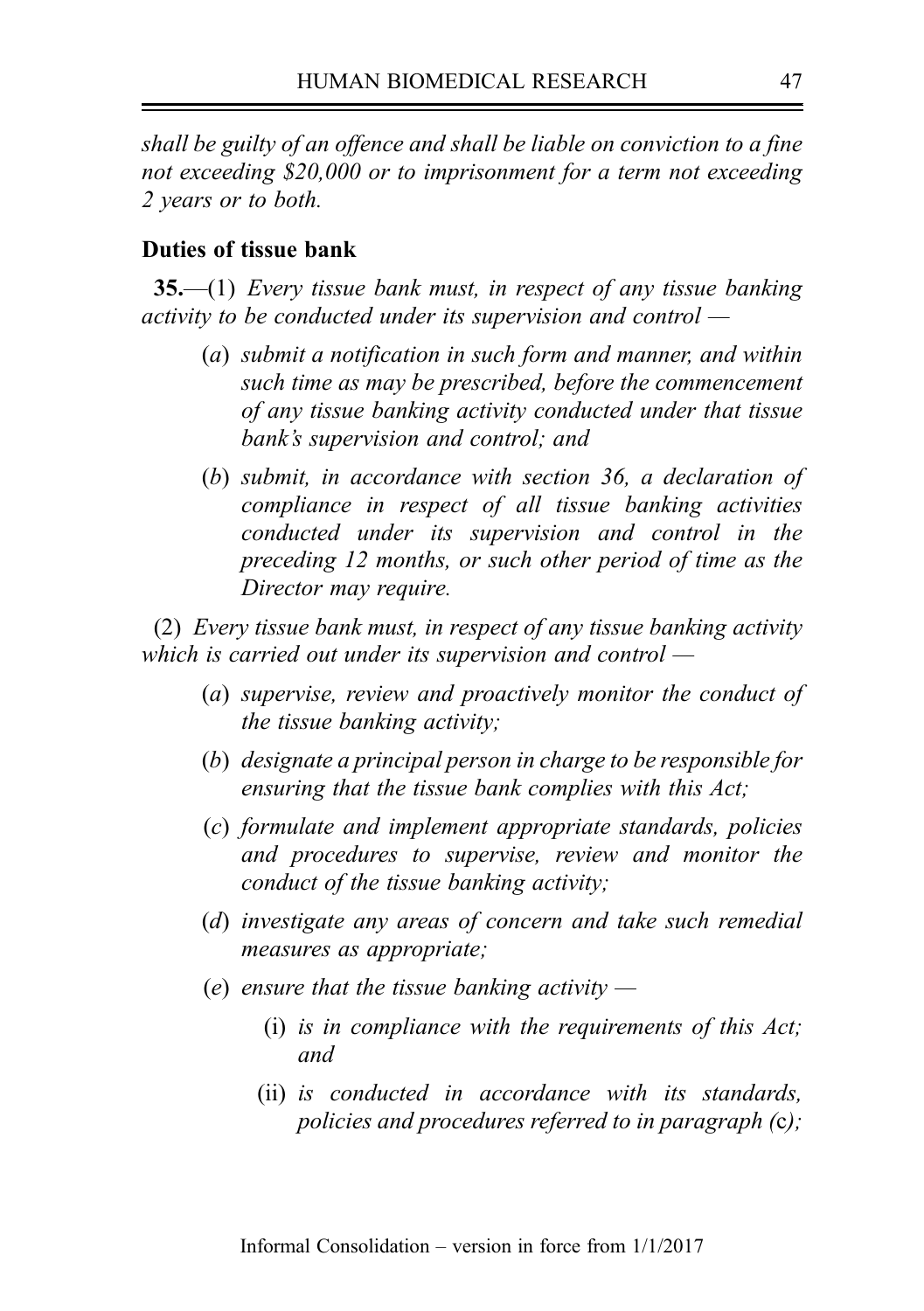- (f) ensure that if any human tissue under its supervision and control is to be exported or otherwise removed from Singapore to a place outside Singapore, the export or removal is carried out in accordance with prescribed requirements, including but not limited to requirements in relation to consent from the donor;
- $(g)$  ensure that if any human tissue is to be removed from its supervision and control in circumstances other than in paragraph (f), the removal is carried out in accordance with prescribed requirements, including but not limited to requirements in relation to approval for the removal of individually‑identifiable tissue from an institutional review board and scientific endorsement by experts on the merits of the research for which the tissue rendered non-identifiable within the meaning of section  $27(3)$  are removed; and
- (h) perform such other functions and duties as may be prescribed by the Minister.

(3) Every tissue bank must notify the Director, in such form and manner as may be prescribed, of  $-$ 

- (a) the commission of any suspected offence or contravention under this Act or the regulations;
- (b) the occurrence of any serious adverse event; and
- (c) such other matters as may be prescribed.

(4) The designation of a principal person in charge by a tissue bank under subsection (2)(b) does not absolve or relieve the tissue bank of any of its obligations or duties under this Act.

(5) To avoid doubt, the delegation of any obligation or duty under this Act to another person or service provider under a contract or other arrangement does not absolve or relieve the tissue bank of any of its obligations or duties under this Act.

(6) Any person who contravenes subsection (1) shall be guilty of an offence and shall be liable on conviction to a fine not exceeding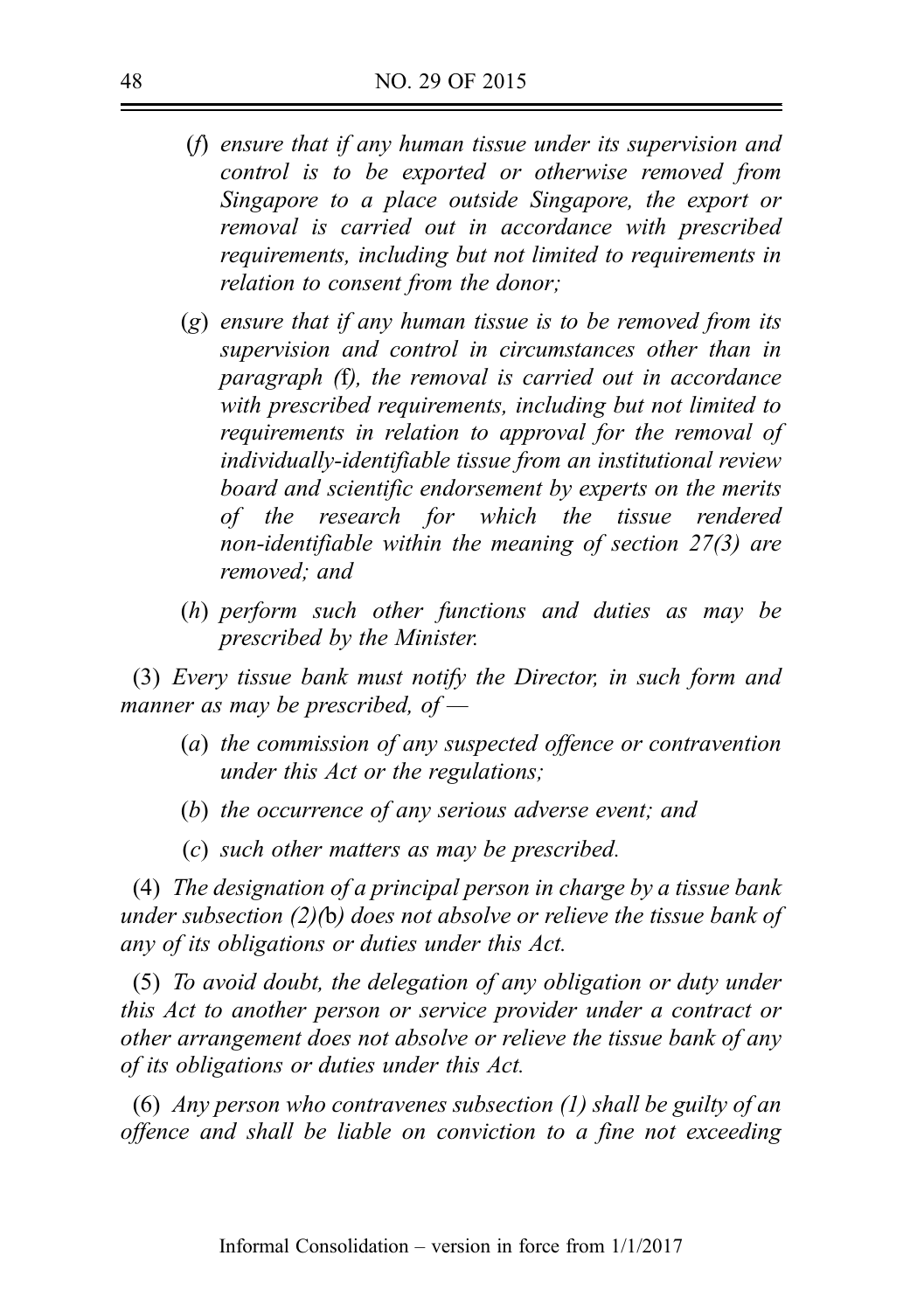\$10,000 or to imprisonment for a term not exceeding 12 months or to both.

(7) Any person who contravenes subsection (3) shall be guilty of an offence and shall be liable on conviction to a fine not exceeding \$20,000 or to imprisonment for a term not exceeding 2 years or to both.

### Declaration of compliance by tissue bank

**36.**—(1) The declaration of compliance that a tissue bank is required to submit to the Director under section 35(1) for all tissue banking activities conducted under the supervision and control of the tissue bank must be in such form and submitted in such manner and within such time as may be prescribed and must be accompanied by  $-$ 

- (a) such particulars, information and documents as may be prescribed;
- (b) if required by the Director, a statutory declaration by the tissue bank verifying any information contained in or related to the declaration of compliance; and
- (c) such fee as may be prescribed.
- (2) A tissue bank must notify the Director  $-$ 
	- (a) of any change in the information submitted under subsection  $(1)(a)$ , within 30 days after the occurrence of the change or such longer period as the Director may allow in any particular case; and
	- (b) of its intention to cease operating as a tissue bank not less than 30 days before the cessation of operation or such shorter period as the Director may allow in any particular case.

(3) Any person who, in submitting a declaration of compliance referred to in subsection (1) or any notification referred to in subsection  $(2)$  —

(a) makes any statement or furnishes any document which he or she knows to be false or does not believe to be true; or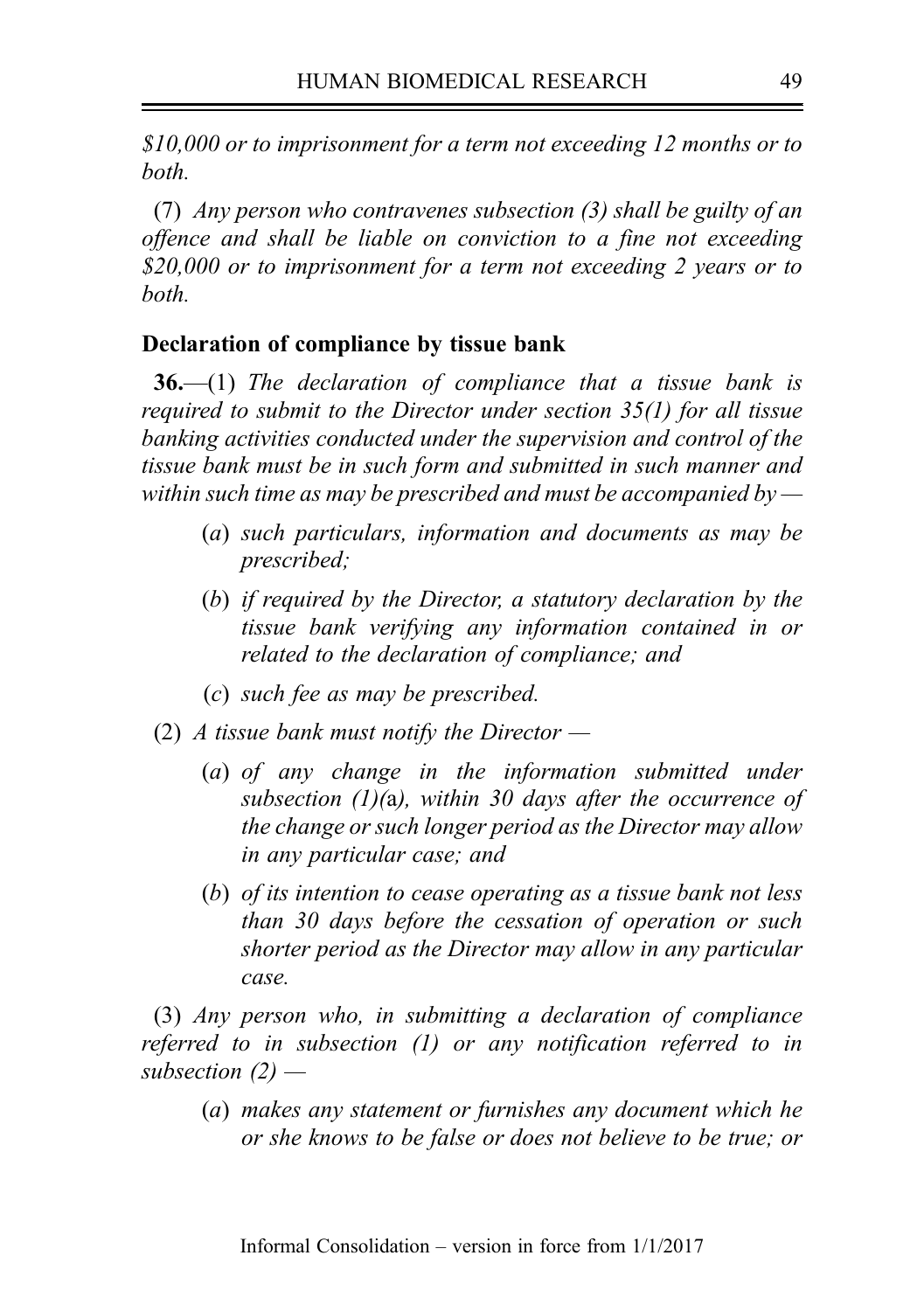(b) by the intentional suppression of any material fact, furnishes information which is misleading,

shall be guilty of an offence and shall be liable on conviction to a fine not exceeding \$20,000 or to imprisonment for a term not exceeding 2 years or to both.

(4) Any person who contravenes subsection (2) shall be guilty of an offence and shall be liable on conviction to a fine not exceeding \$10,000 or to imprisonment for a term not exceeding 12 months or to both.

## Restrictions on activities relating to human tissue

 $37$ —(1) No person may remove any human tissue from a donor  $unless -$ 

- (a) where the tissue is to be removed for a therapeutic or diagnostic purpose but will also be or is likely to be used for research purposes, appropriate consent has been obtained for these research purposes in addition to the consent obtained for the therapeutic or diagnostic purpose; or
- (b) where the tissue is to be removed for a research purpose, appropriate consent has been obtained for the tissue to be removed from the donor.

(2) No person may remove any human tissue from any of the following persons unless the removal of the tissue was primarily for a therapeutic or diagnostic purpose:

- (a) an adult who lacks mental capacity;
- (b) a minor who lacks mental capacity;
- (c) a minor who lacks sufficient understanding and intelligence to give consent.

(3) Despite subsection (2), an institutional review board may waive the requirement that the tissue be removed, from any person referred to in that subsection, primarily for a therapeutic or diagnostic purpose if the board is satisfied that  $-$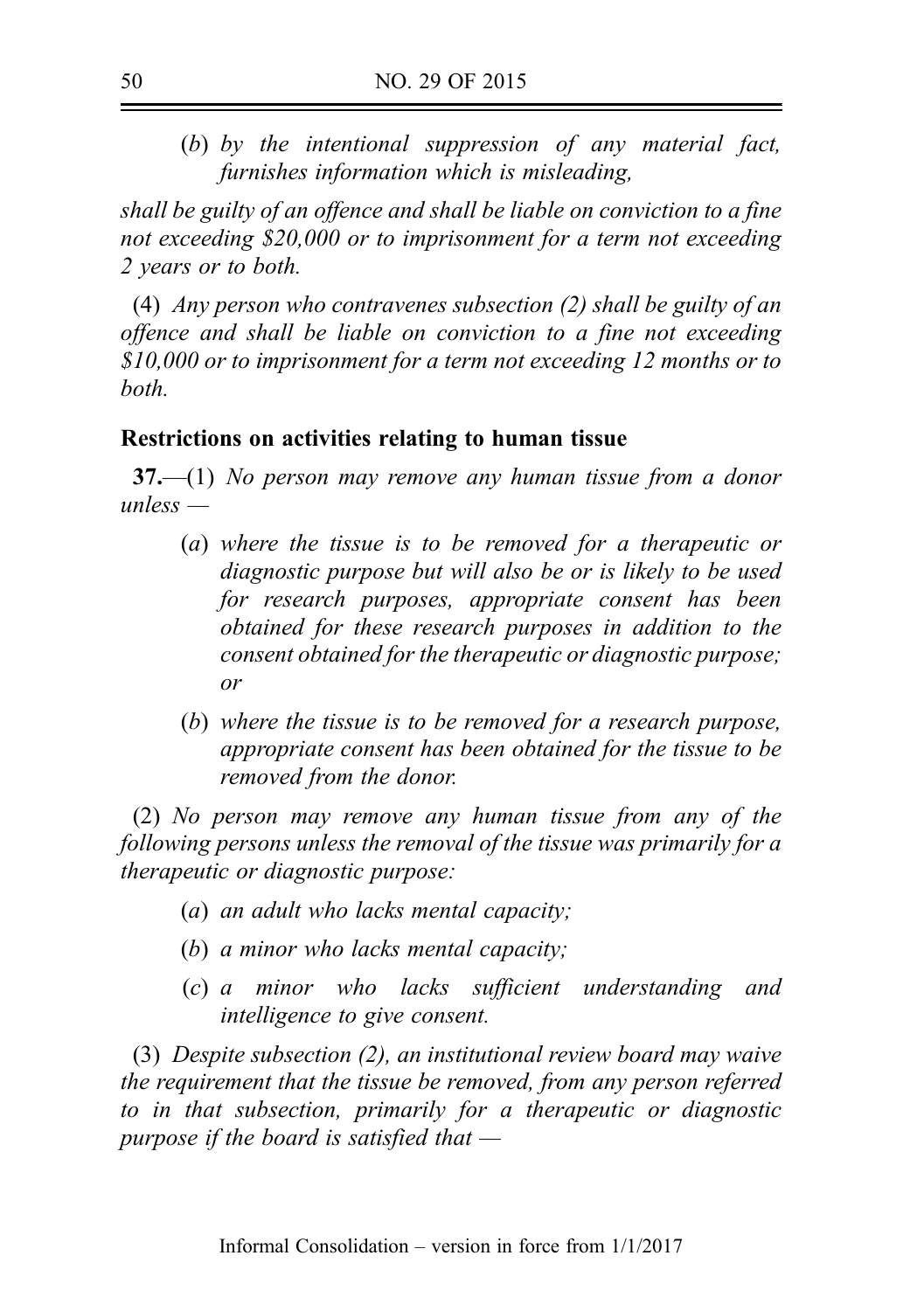- (a) the removal of the tissue involves no more than minimal risk to that person; and
- (b) there are reasonable grounds for believing that the proposed areas of research cannot be carried out without the use of the tissue from the class of persons to which that person belongs.

(4) No person may store any human tissue for subsequent use in research unless that person is reasonably satisfied that —

- (a) appropriate consent has been obtained for the tissue to be stored for subsequent use; and
- (b) the storage is in accordance with any conditions or restrictions specified as part of the appropriate consent.

(5) No person may supply any human tissue to another person for use in research unless that person is reasonably satisfied that  $-$ 

- (a) appropriate consent has been obtained for the tissue to be used in research;
- (b) the intended use is in accordance with any conditions or restrictions specified as part of the appropriate consent; and
- (c) the recipient is informed of the requirements referred to in paragraphs (a) and (b).

(6) No person may use any human tissue in research unless that person is reasonably satisfied that  $-$ 

- (a) appropriate consent has been obtained for the tissue to be used in research; and
- (b) the intended use is in accordance with any conditions or restrictions specified as part of the appropriate consent.
- (7) No person may use any human tissue that has been  $-$ 
	- (a) removed from the donor where the sole purpose or one of the purposes of the removal is research;
	- (b) stored for use in research; or
	- (c) supplied for use in research,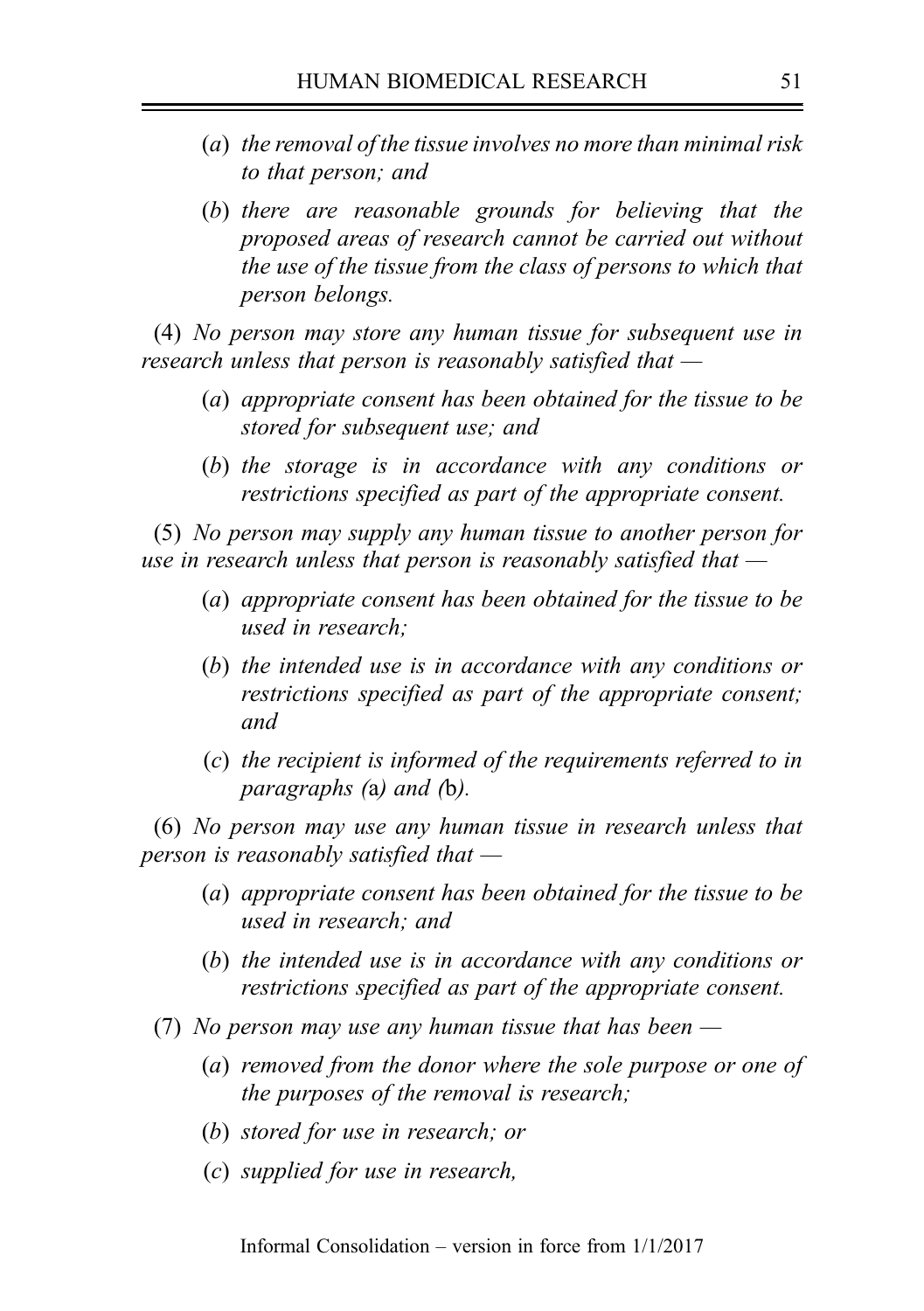for any purpose other than research unless that person is reasonably satisfied that the use is in accordance with the conditions or restrictions, if any, specified as part of the appropriate consent for its use in research.

(8) In the case of any human tissue which has been imported from a place outside Singapore, whether on its own or as part of a human body or body part, it is sufficient compliance with subsection (4), (5), (6) or (7) for a person to prove that there is documentary evidence that consent has been given in accordance with the legal or ethical requirements of that place.

(9) Where the human tissue was removed from a donor for a therapeutic or diagnostic purpose, no person may store, supply or use the tissue for research or for any other purpose unless the medical practitioner or healthcare institution responsible for the medical treatment of the donor had completed all necessary therapeutic or diagnostic procedures and no longer requires the tissue or part of the tissue for the treatment.

- (10) This section does not apply to  $-$ 
	- (a) the removal, storage or supply of any human tissue in the course of a post-mortem examination conducted in accordance with the Coroners Act (Cap. 63A) or carried out pursuant to the order of a Coroner made under that Act;
	- (b) the removal, storage or supply of any organ as defined in the Human Organ Transplant Act (Cap. 131A) and carried out in accordance with that Act; and
	- (c) the removal, storage or supply of all or any part of a human body or a post-mortem examination carried out in accordance with the Medical (Therapy, Education and Research) Act (Cap. 175).

(11) Any person who contravenes this section shall be guilty of an offence and shall be liable on conviction to a fine not exceeding \$50,000 or to imprisonment for a term not exceeding 5 years or to both.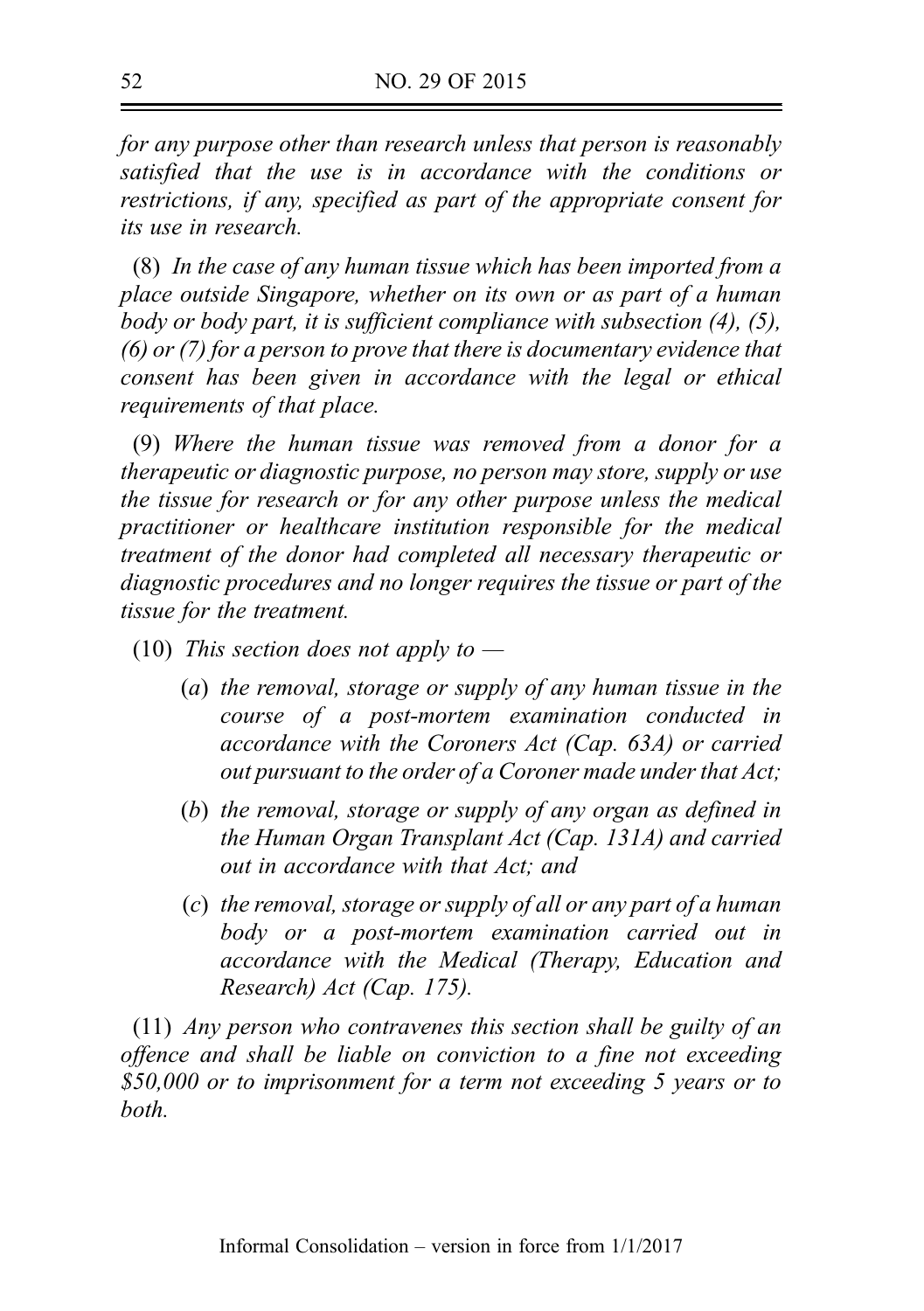#### Compelling person to donate tissue

- **38.** Any person who  $-$ 
	- (a) by means of coercion or intimidation, compels another person against that person's will to allow his or her tissue to be removed from his or her body;
	- (b) by means of coercion or intimidation, compels another person (A) against A's will to give A's consent or to refrain from withdrawing A's consent for the removal of tissue from the body of another person (B);
	- (c) by means of deception or misrepresentation, causes another person to allow or continue to allow his or her tissue to be removed from his or her body; or
	- (d) by means of deception or misrepresentation, causes another person (A) to give A's consent or to refrain from withdrawing A's consent for the removal of tissue from the body of another person (B),

shall be guilty of an offence and shall be liable on conviction to a fine not exceeding \$100,000 or to imprisonment for a term not exceeding 10 years or to both.

#### Restrictions on disclosure of information on tissue donor

39.—(1) No person may disclose any individually-identifiable information on any donor of human tissue which has come to that person's knowledge except —

- (a) with the consent of the donor or the donor's legal representative, as the case may be;
- (b) when it is necessary to do so in connection with the administration or execution of anything under this Act;
- (c) when ordered to do so by a court;
- (d) where the information is publicly available;
- (e) to any person or class of persons to whom, in the opinion of the Director, it is in the public interest that the information be disclosed;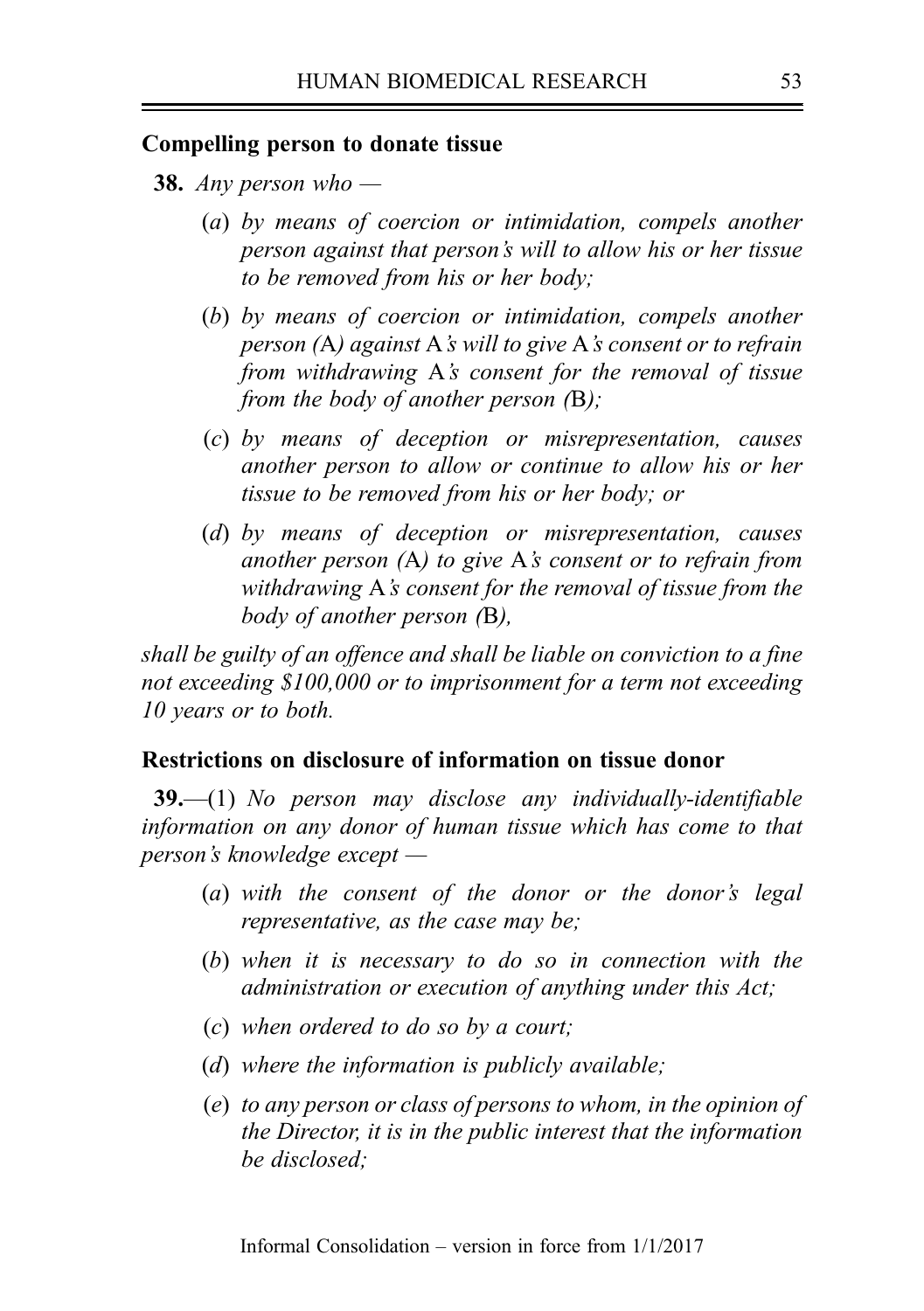- (f) where any other right of disclosure arises under this Act or any other written law or rule of law; or
- (g) in such other circumstances and to such persons as may be prescribed.

(2) No person receiving any individually-identifiable information of a donor may disclose any individually-identifiable information of the donor, if at the time when the person received the information or material, the person knew or had reasonable grounds to believe that it had been communicated or supplied to him or her in contravention of this Act or any other written law or rule of law.

(3) Any person who contravenes subsection  $(1)$  or  $(2)$  shall be guilty of an offence and shall be liable on conviction to a fine not exceeding \$20,000 or to imprisonment for a term not exceeding 2 years or to both.

### PART 7

## CODES OF PRACTICE AND ETHICS

#### Codes of practice or ethics

40.—(1) The Director may, from time to time —

- (a) issue one or more codes of practice for the purpose of providing guidance with respect to the requirements of this Act relating to the taking of consent, safety and research practices and for standards;
- (b) issue one or more codes of practice for the protection of the identity of individuals in relation to individuallyidentifiable human biological material and health information;
- (c) issue one or more codes of ethics for the ethical conduct of human biomedical research or tissue banking activity;
- (d) approve as a code of practice or a code of ethics any document prepared by another person or body of persons other than the Director, if the Director considers the document as suitable for this purpose; and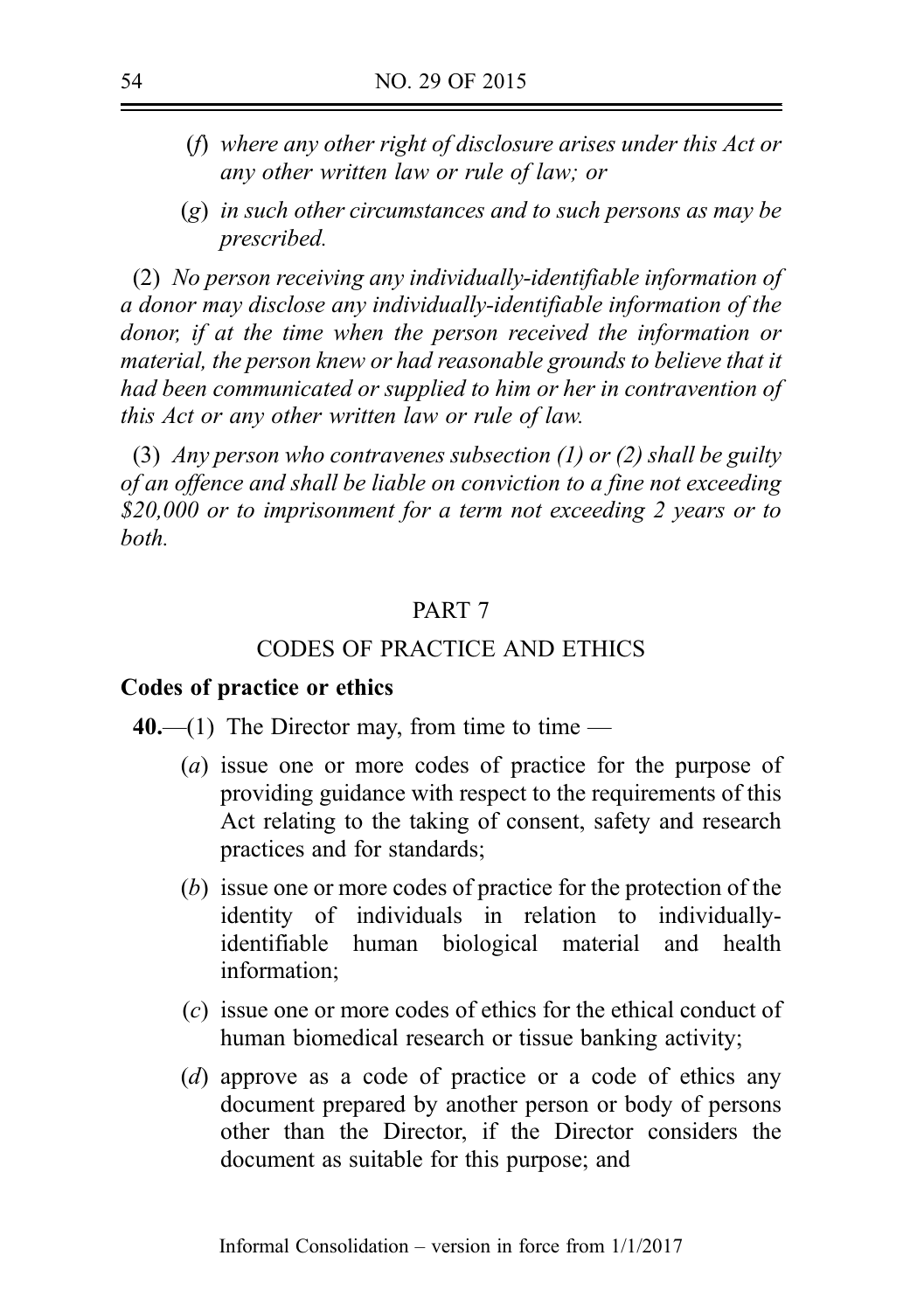(e) amend or revoke the whole or part of any code of practice or code of ethics issued under paragraph  $(a)$ ,  $(b)$  or  $(c)$  or approved under paragraph (d).

(2) The Director must publish any code of practice or code of ethics issued or approved under subsection (1), including any amendment or revocation of the code, in such manner as the Director thinks fit.

(3) Any code of practice or code of ethics issued or approved under this section does not have any legislative effect and need not be published in the Gazette.

## Use of codes of practice or ethics

 $41$ .—(1) A person is not liable to any criminal proceedings by reason only that the person has failed to observe any code of practice or code of ethics issued or approved under section 40.

(2) In any proceedings for an offence under this Act, a code of practice or code of ethics issued or approved under section 40 that is relevant to any matter which it is necessary for the prosecution to prove in order to establish the commission of the offence is admissible in evidence in the proceedings.

(3) In determining for the purposes of any provision of this Act as to whether any activity or practice in or in relation to the conduct of human biomedical research or tissue banking activity is reasonable and in accordance with the generally accepted practices and principles of ethical conduct, regard must be had to any relevant code of practice or code of ethics issued or approved under section 40.

## PART 8

## ENFORCEMENT POWERS

## Immediate stoppage of human biomedical research or tissue banking activity, etc.

 $42$ ,  $-$ (1) Where the Director is of the opinion that any human biomedical research or tissue banking activity —

(a) has given rise or is likely to give rise to a serious adverse event or to such other matter as may be prescribed;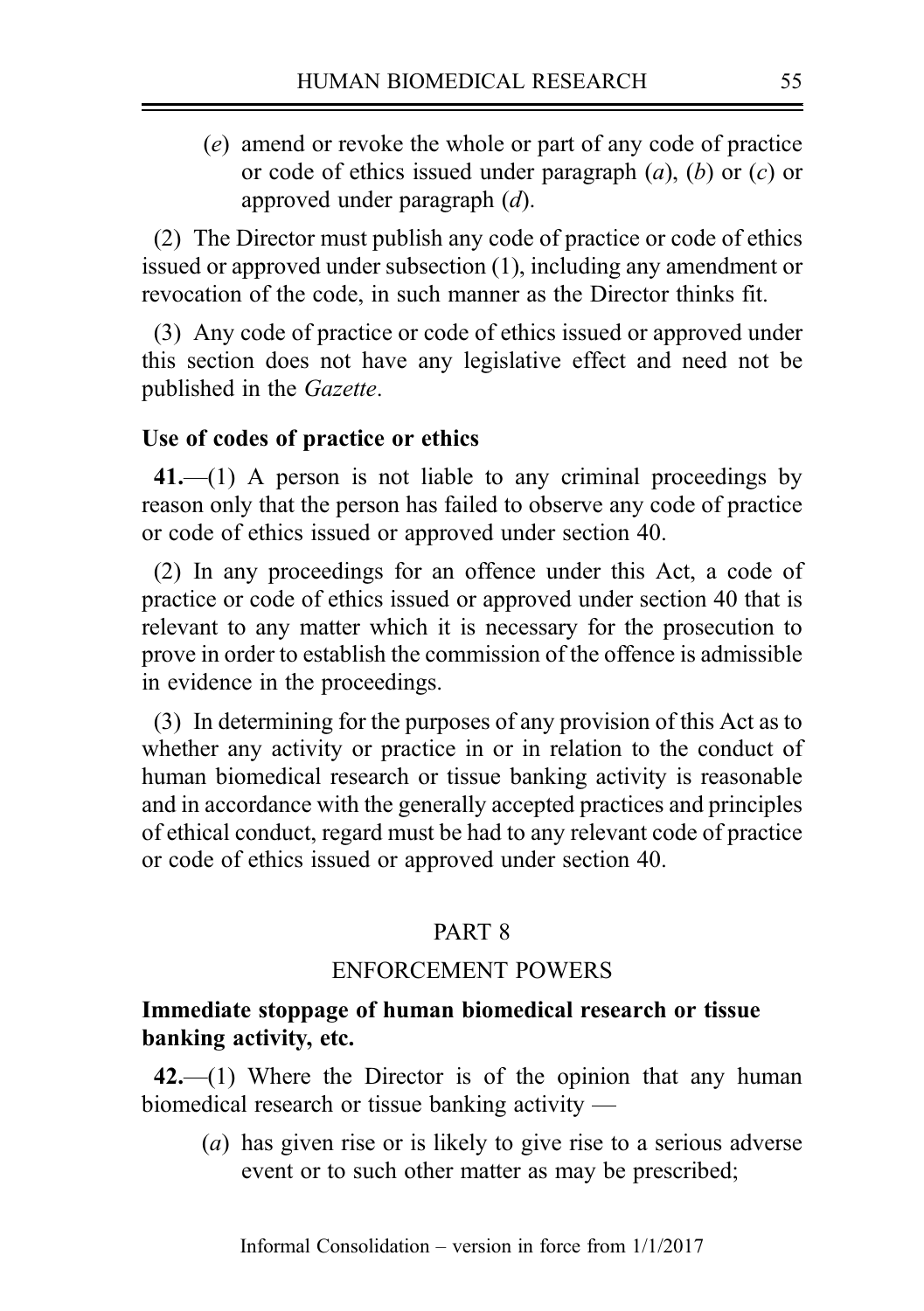- (b) is in contravention of
	- (i) any provision of this Act; or
	- (ii) any relevant code of practice or code of ethics issued or approved under section 40;
- (c) is not being or has not been properly reviewed by an institutional review board appointed by the research institution; or
- (d) is contrary to the public interest,

the Director may, in writing, order the researcher and other persons conducting the human biomedical research or tissue banking activity to immediately stop all activities, or any part of the activities, relating to the human biomedical research or tissue bank, and direct the research institution, institutional review board, tissue bank or researcher, as the case may be, to take such precautionary, remedial or other measures as the Director may specify.

(2) Where the Director is of the opinion that an institutional review board is not discharging its duties in a proper or satisfactory manner, the Director may do one or more of the following:

- (a) direct the research institution to suspend any human biomedical research for which the institutional review board was the reviewing authority;
- (b) direct the research institution to assign another appointed institutional review board to review any human biomedical research for which the institutional review board was the reviewing authority;
- (c) direct the research institution which appointed the institutional review board to —
	- (i) remove or replace any member of the institutional review board; or
	- (ii) dissolve the institutional review board.

(3) Where the Director is of the opinion that a research institution or tissue bank is not discharging its duties under this Act, or as prescribed in regulations made under this Act, in a proper or satisfactory manner,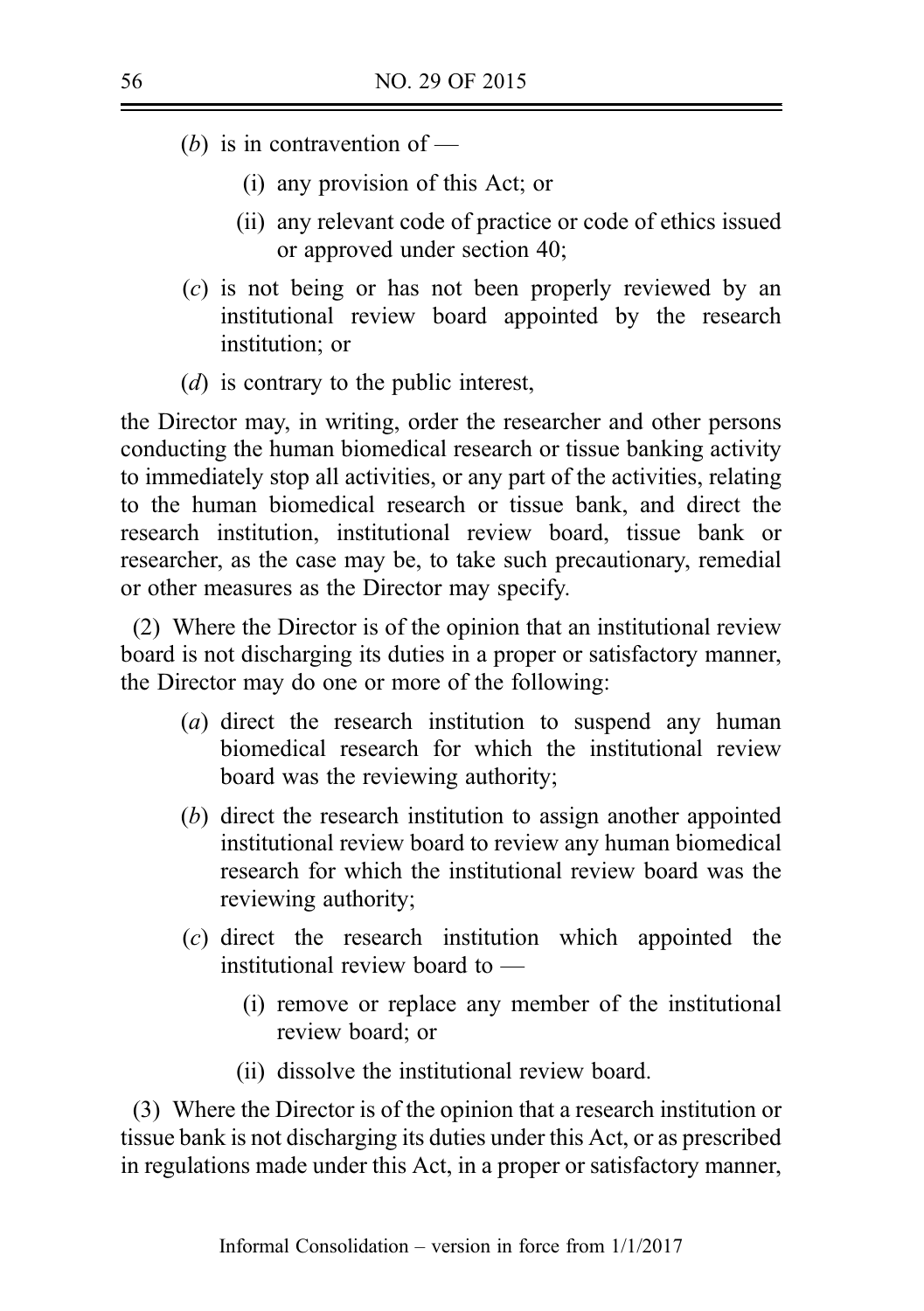the Director may, by notification published in the Gazette, prohibit the further conduct of any, all or specified types of human biomedical research or tissue banking activities, as the case may be, under the supervision and control of that research institution or tissue bank.

(4) Any person who contravenes an order, direction or notification given to him or her under subsection (1), (2) or (3) shall be guilty of an offence and shall be liable on conviction to a fine not exceeding \$100,000 or to imprisonment for a term not exceeding 10 years or to both and, in the case of a continuing offence, to a further fine not exceeding \$2,000 for every day or part of a day during which the offence continues after conviction.

## Prohibiting person from conducting research or tissue banking activities

43.—(1) The Director may, by order published in the Gazette, prohibit any person from conducting any, all or specified types of human biomedical research or tissue banking activities, as the case may be, if  $-$ 

- (a) the person has been convicted of an offence under this Act:
- (b) the person has been convicted in Singapore or elsewhere of any offence involving fraud, dishonesty or moral turpitude;
- (c) the Director is satisfied that the person is not of good reputation or character, or is otherwise unfit to conduct human biomedical research or tissue banking activities, as the case may be; or
- (d) for medical reasons, the person is unable to perform his or her duties as a researcher, as assessed by a medical practitioner.

(2) Any person who conducts human biomedical research or tissue banking activity in contravention of a prohibition order made under subsection (1) shall be guilty of an offence and shall be liable on conviction to a fine not exceeding \$100,000 or to imprisonment for a term not exceeding 10 years or to both.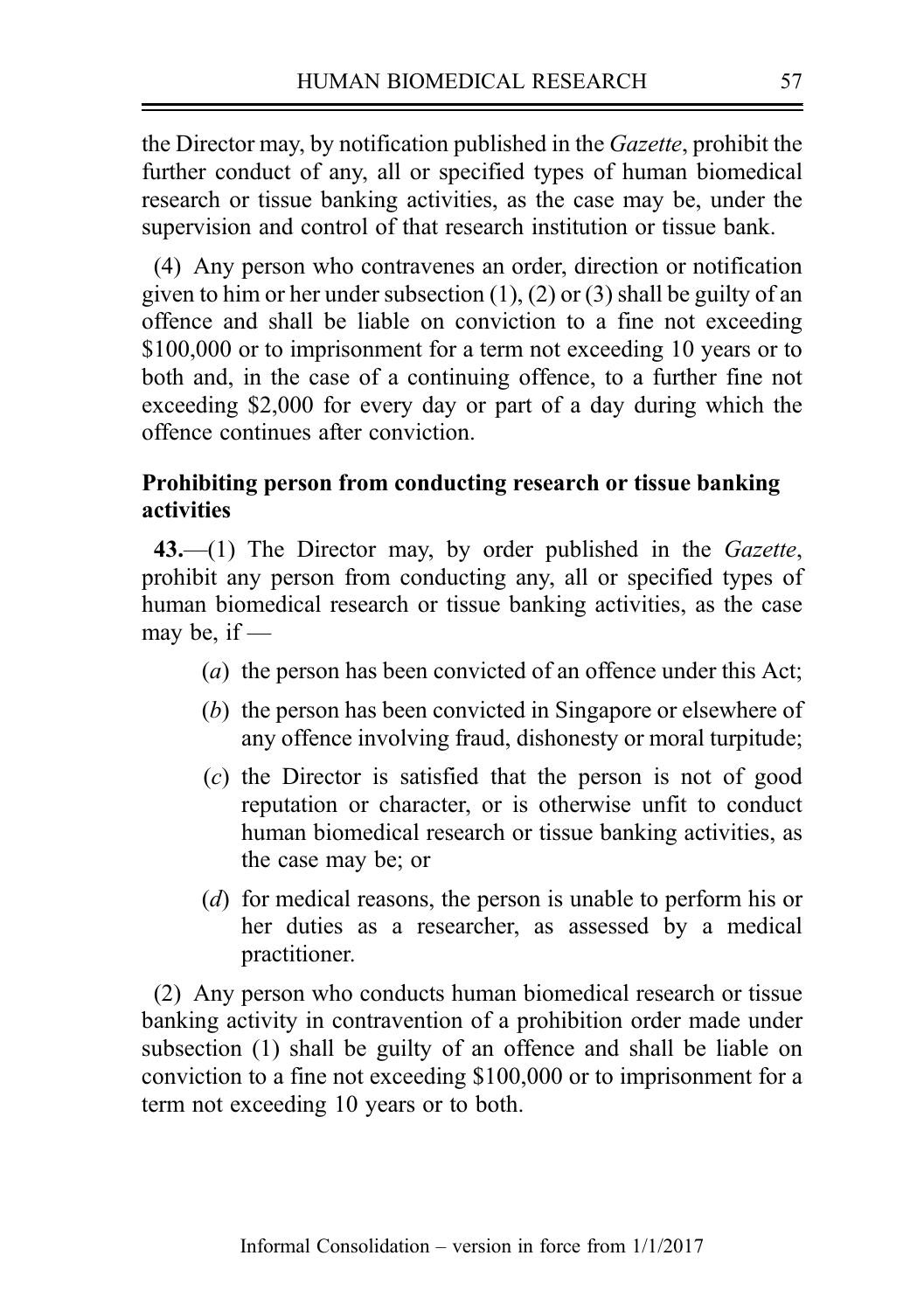## Review of prohibition order

44.—(1) A person who is the subject of a prohibition order made under section 43(1) may, on the payment of such fee as may be prescribed, apply to the Director for the prohibition order to be reviewed.

(2) On receipt of an application under subsection (1), the Director may revoke the prohibition order where the Director is satisfied that the grounds on which the prohibition order was made no longer apply or have substantially changed, subject to such terms and conditions as the Director thinks fit to impose.

(3) In determining the terms and conditions to be imposed upon the revocation of a prohibition order, the Director must have regard to —

- (a) the character and fitness of the applicant to conduct human biomedical research or tissue banking activities; and
- (b) any other matter which the Director considers relevant.

(4) No application to review a prohibition order under subsection (1) may be made to the Director —

- (a) before the expiration of 12 months after the date on which the prohibition order was published in the Gazette; and
- (b) more than once in any continuous period of 3 years.

#### Powers of entry, inspection and search, etc.

45.—(1) An authorised officer may, at any time and without warrant, enter, inspect and search any premises and the facilities in the premises that are being used, or that the authorised officer has reasonable cause to believe are being used, for the conduct of any human biomedical research or tissue banking activity, for the purpose  $of$  —

- (a) investigating whether any provision of this Act has been or is being contravened;
- (b) investigating any complaint or matter in respect of which the Director may take action under section 42;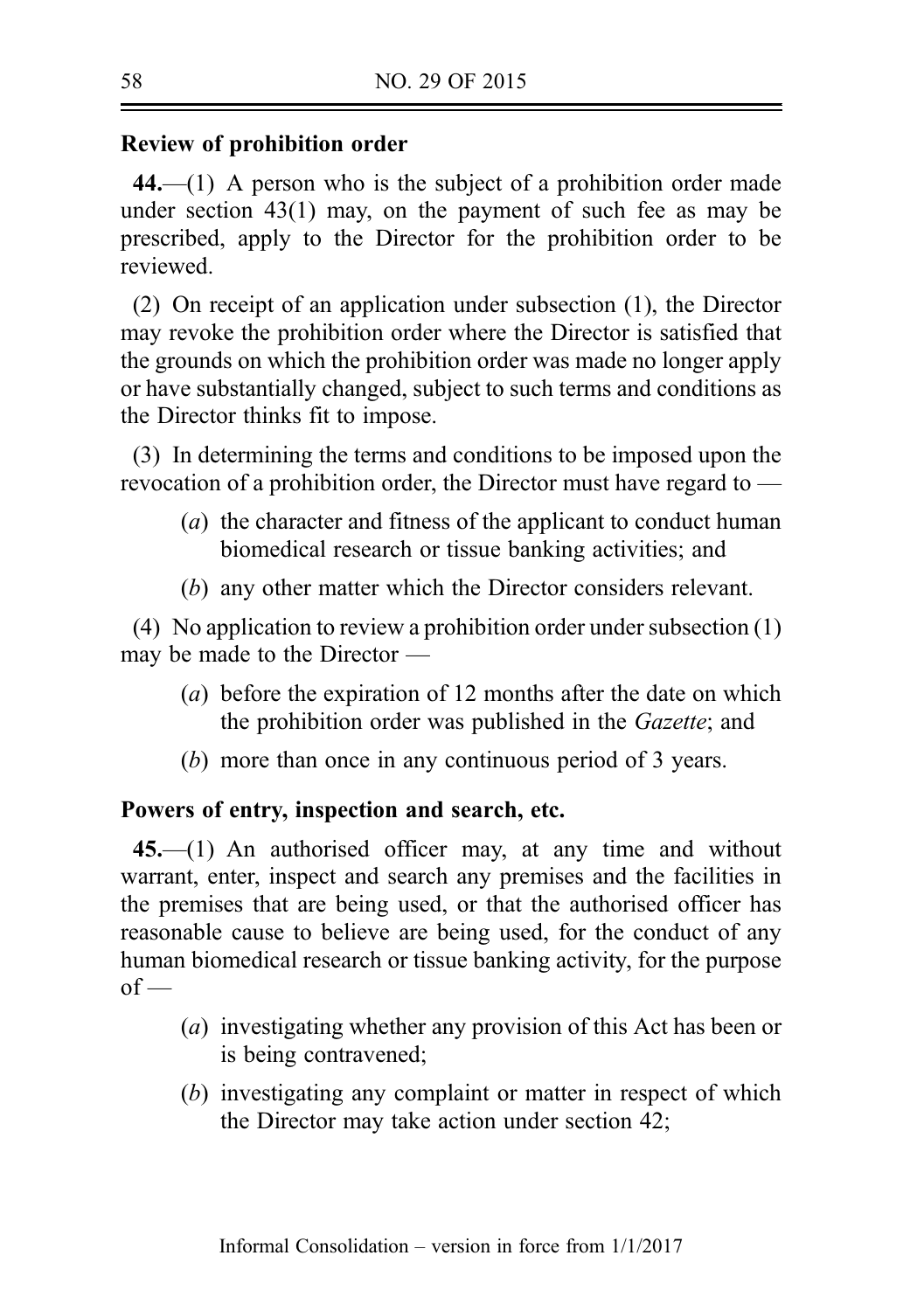- (c) assessing whether the practices and procedures of a research institution, a researcher or an institutional review board in relation to any human biomedical research are in compliance with this Act and the regulations made under this Act; and
- (d) assessing whether the practices and procedures of a tissue bank in relation to any tissue banking activity are in compliance with this Act and the regulations made under this Act.
- (2) For the purposes of subsection (1), an authorised officer may
	- (a) inspect and make copies of and take extracts from, or require the occupier or any person having the management or control of, the premises to provide copies of or extracts from, any book, document, record or electronic material;
	- (b) inspect and make copies of and take extracts from, or require the occupier or any person having the management or control of, the premises to provide copies of or extracts from, any medical record of any person who has been or who is being treated or examined at the premises, even though the prior consent of such person has not been obtained;
	- (c) inspect any apparatus, appliance, equipment or instrument used or found in the premises;
	- (d) inspect any test or procedure relating to any human biomedical research that has been or is being conducted in the premises;
	- (e) inspect, test, examine, remove and detain any biological material or organism or any product of human biomedical research found in the premises; and
	- (f) inspect, test, examine and remove any container, article and other thing that the authorised officer reasonably believes to contain or to have contained any biological material or organism or any product of human biomedical research that has been or is being conducted in the premises.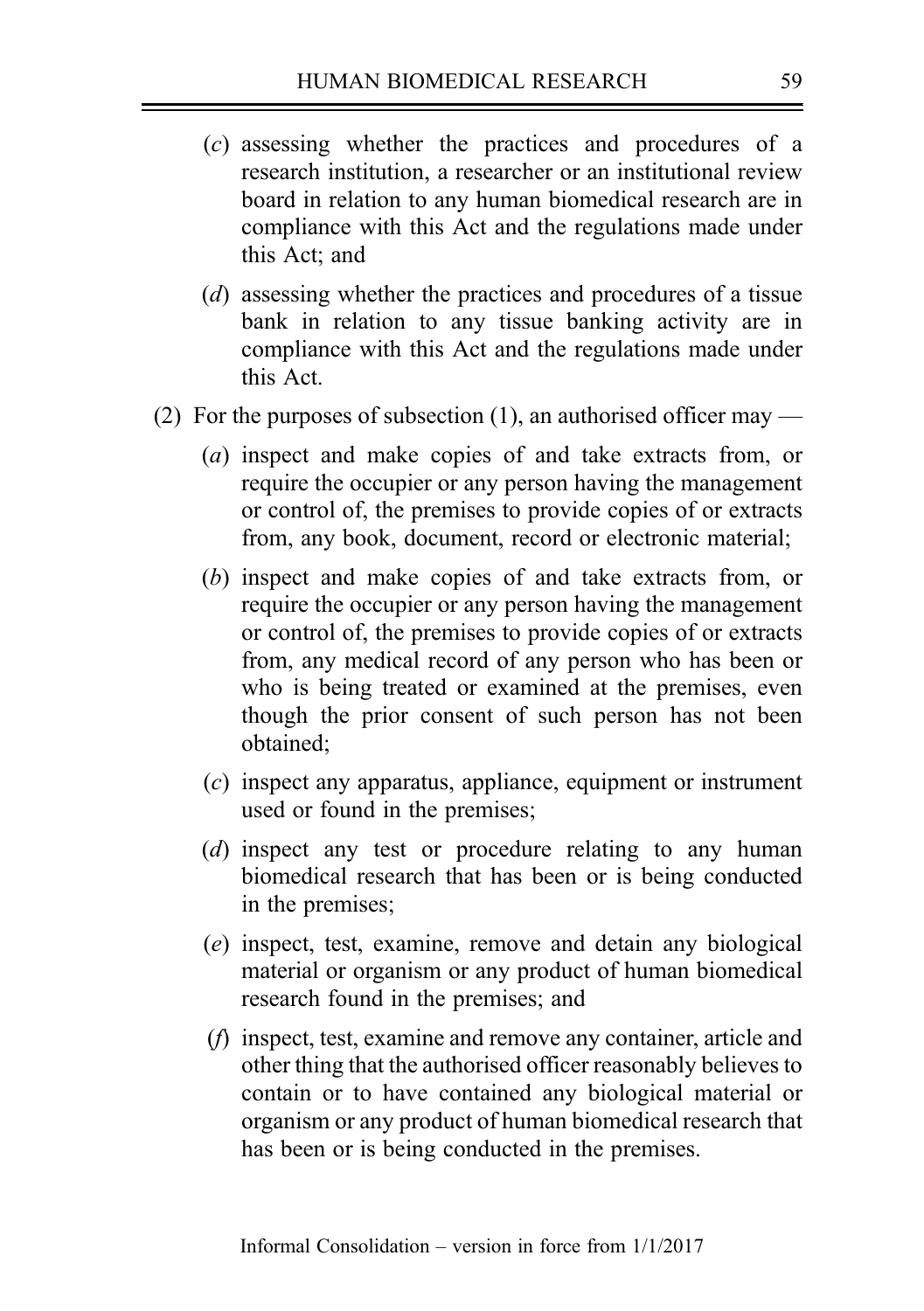(3) In the exercise of the powers and duties under this section, an authorised officer may be accompanied and assisted by a person authorised by the Director under section 4(6) for the purposes of facilitating the exercise of such powers and duties.

(4) An authorised officer may seize from any premises or place —

- (a) any biological material or organism or any product of human biomedical research; or
- (b) any book, document, record, apparatus, appliance, equipment or instrument,

which the authorised officer reasonably believes to be the subject matter of, or to be connected with the commission of, an offence under this Act.

(5) Where any article or document has been seized under subsection  $(4)$  —

- (a) the authorised officer who seized the article or document must give notice in writing of the seizure to the person from whom it was seized, if the name and address of that person are known;
- (b) the article or document may be kept or stored in the premises or place where it was seized or may, at the direction of the authorised officer, be removed to any other place to be kept or stored; and
- $(c)$  the authorised officer may
	- (i) mark, seal or label the article or document in such manner as the officer thinks fit for the purpose of indicating that it is under detention; and
	- (ii) lock or seal the whole or part of the premises or place in which the article or document is being detained.

(6) Any person who, without the permission of the authorised  $\alpha$ fficer —

(a) interferes, tampers with, removes or otherwise disposes of the article or document;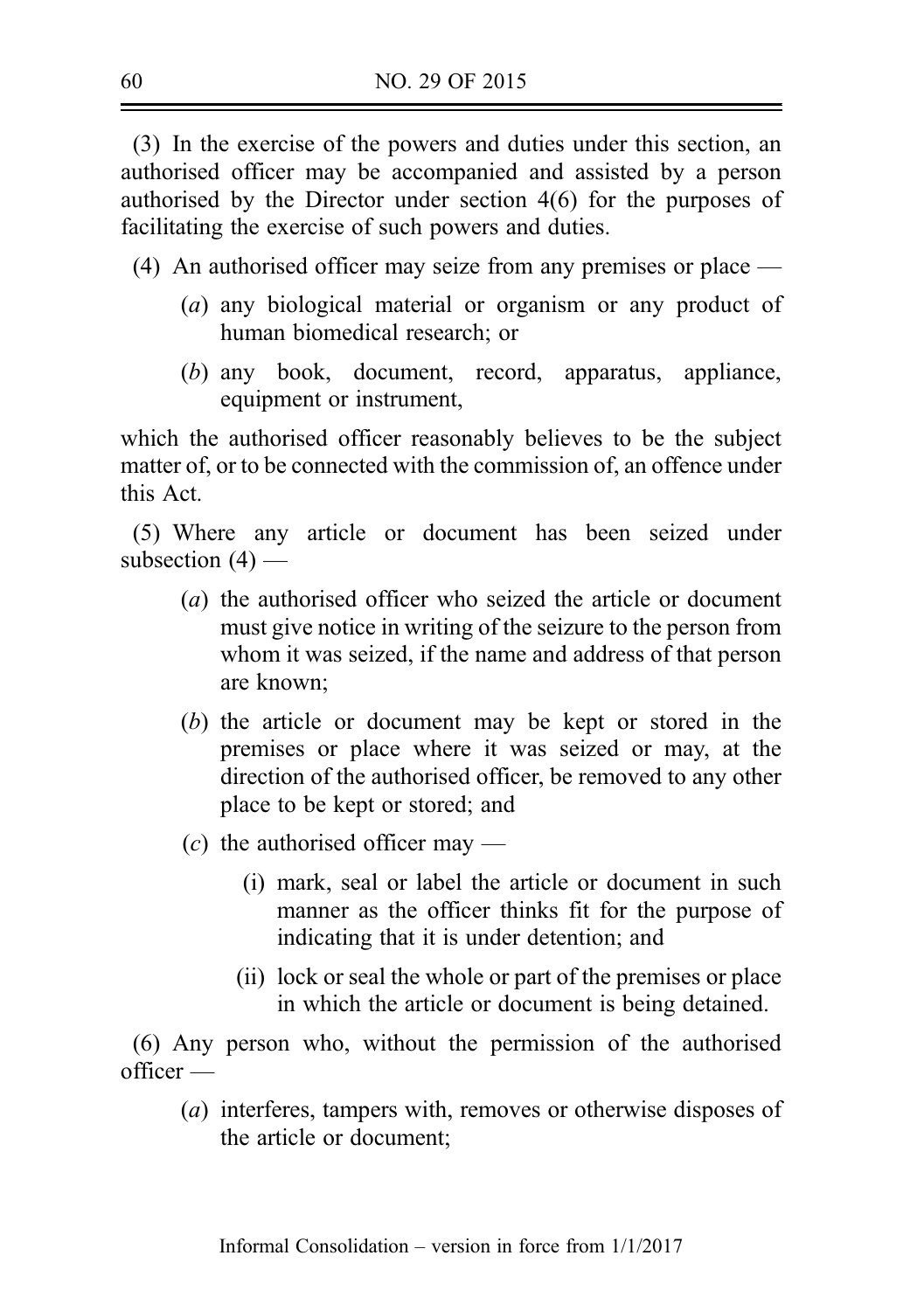- (b) alters, counterfeits, defaces, destroys, erases or removes any mark, seal or label placed by the authorised officer under subsection  $(5)(c)(i)$ ; or
- (c) opens, breaks or otherwise tampers with the lock or seal placed by the authorised officer on the whole or part of any premises or place under subsection  $(5)(c)(ii)$ ,

shall be guilty of an offence and shall be liable on conviction to a fine not exceeding \$20,000 or to imprisonment for a term not exceeding 2 years or to both.

(7) Any person who is present in any premises referred to in subsection (1) must render all necessary assistance and cooperation to the authorised officer as are necessary for an entry, inspection, investigation or otherwise for the exercise of his or her powers under this Act in relation to those premises.

- (8) An authorised officer may
	- (*a*) require any person
		- (i) to furnish any information within his or her knowledge; or
		- (ii) to produce any book, document, record, electronic material, article or thing within his or her possession for inspection by the authorised officer and make copies of such book, document or other record, or to provide the authorised officer with copies of such book, document or other record;
	- (b) examine orally any person supposed to be acquainted with the facts and circumstances of any serious adverse event, contravention or suspected contravention, or related safety issues with respect to any matter under this Act, and  $must$  —
		- (i) reduce to writing any statement made by the person so examined who is bound to state truly the facts and circumstances with which the person is acquainted;
		- (ii) read the statement over to the person so examined; and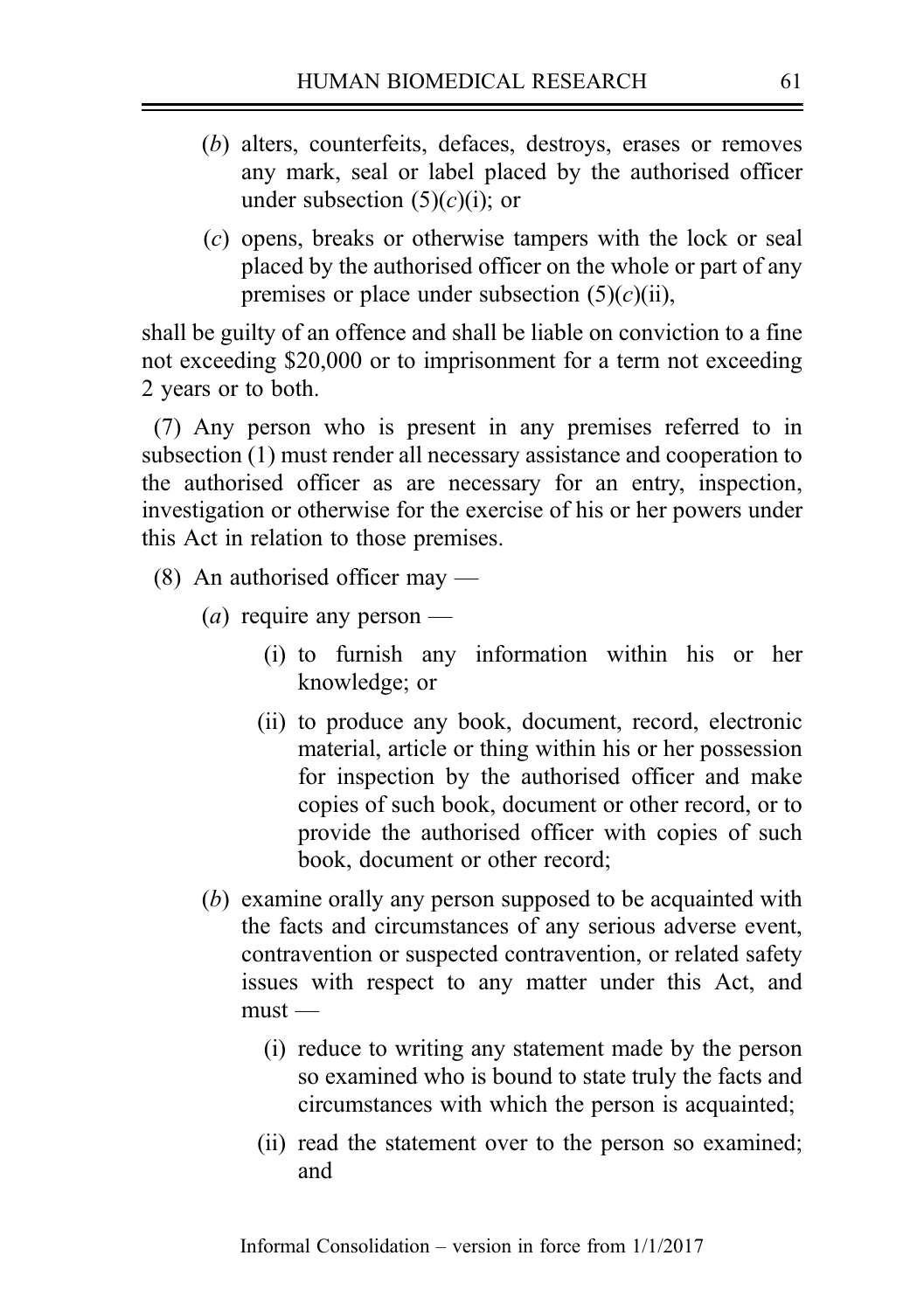- (iii) require the person so examined to sign the statement, after correction (if any); and
- (c) require, by order in writing, the attendance before the authorised officer of any person, being within the limits of Singapore, who, from information given or otherwise, appears to be acquainted with the facts and circumstances of matters under this Act, and that person must attend as so required.
- (9) Any person who
	- (a) obstructs, hinders or impedes an authorised officer in the exercise of the officer's powers under this section; or
	- (b) fails without reasonable excuse to comply with any order or requirement of an authorised officer under this section or to produce any book, document, record, electronic material, article or thing which that person is required by or under this Act to produce to an authorised officer,

shall be guilty of an offence and shall be liable on conviction to a fine not exceeding \$20,000 or to imprisonment for a term not exceeding 2 years or to both.

(10) For the purposes of subsection (9), it is a reasonable excuse for a person to refuse or fail to furnish any information, produce any book, document or record or answer any question if doing so might tend to incriminate that person.

#### Disposal of articles or documents

46.—(1) Any article or document produced, detained or seized under section 45 must —

- (a) where the article or document is produced in any criminal trial, be dealt with in accordance with section 364(1) of the Criminal Procedure Code (Cap. 68);
- (b) where the owner of the article or document consents to its disposal, be deemed to be forfeited; or
- $(c)$  in any other case
	- (i) be returned to the owner; or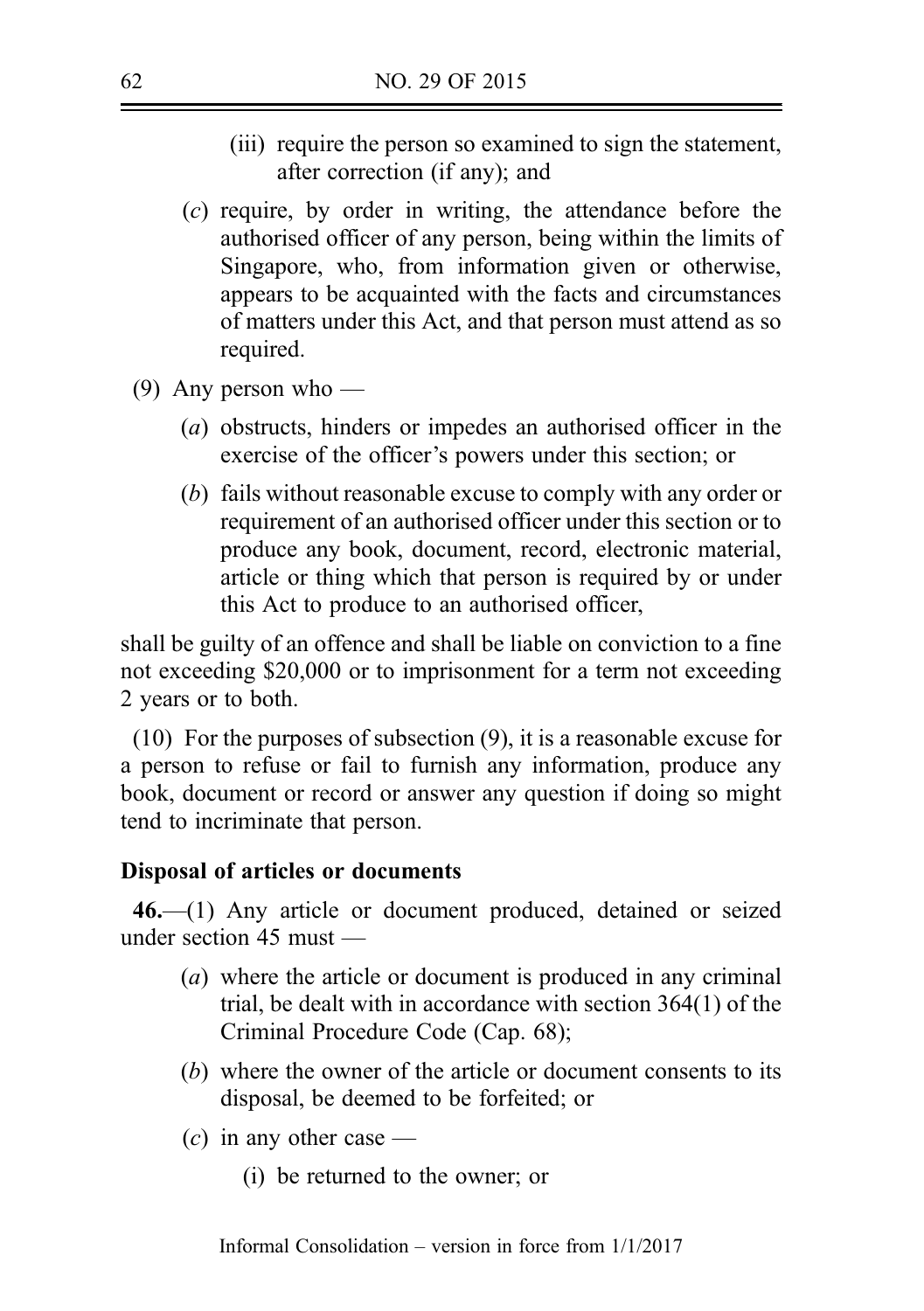(ii) be reported to a Magistrate's Court.

(2) Where the report of any article or document produced, detained or seized under section 45 is made to a Magistrate's Court under subsection  $(1)(c)(ii)$ , the Magistrate's Court may order the article or document —

- (a) to be forfeited; or
- (b) to be disposed of in such manner as the Magistrate's Court thinks fit.

(3) Subject to any order to the contrary by the Magistrate's Court, any article or document forfeited or deemed to be forfeited under this section must be delivered to the Director and must be disposed of in such manner as the Director thinks fit.

(4) This section does not prejudice any right to retain or dispose of any property which may exist in law apart from this section.

## Information and identity of informers not to be disclosed

47.—(1) Except as provided in subsection  $(3)$  —

- (a) no information disclosed by an informer for an offence under this Act may be admitted in evidence in any civil or criminal proceedings; and
- (b) no witness in any civil or criminal proceedings is obliged —
	- (i) to disclose the name and address of any informer who has given information with respect to an offence under this Act; or
	- (ii) to answer any question if the answer to the question would lead, or would tend to lead, to the discovery of the name or address of the informer.

(2) If any document, record or thing which is in evidence or liable to inspection in any civil or criminal proceedings contains any entry in which any informer is named or described or which may lead to his or her discovery, the court must cause those entries to be concealed from view or to be obliterated so far as may be necessary to protect the informer from discovery.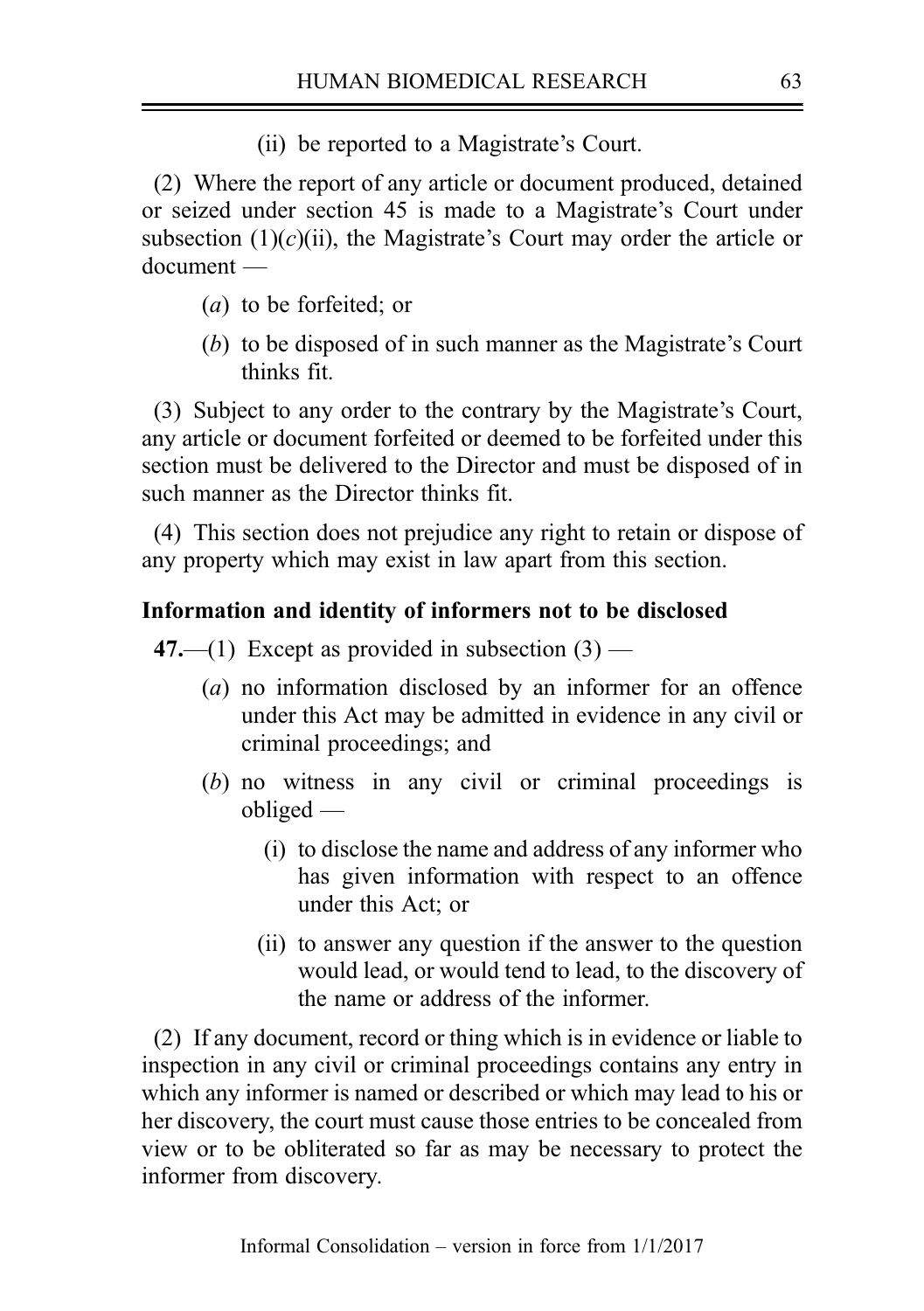- (3) If in any proceedings
	- (a) before a court for an offence under this Act, the court, after full inquiry into the case, is satisfied that an informer wilfully made a material statement which the informer knew or believed to be false or did not believe to be true; or
	- (b) other than that referred to in paragraph  $(a)$ , the court is of the opinion that justice cannot be fully done between the parties to the proceedings without the disclosure of the name of an informer,

the court may permit inquiry and require full disclosure concerning the informer.

## Minister may appoint committee of inquiry under Inquiries Act

48. In addition to the matters on which the Minister may in writing appoint a committee of inquiry under section 9(1) of the Inquiries Act (Cap. 139A), the Minister may in writing appoint a committee of inquiry under that section and direct the committee to inquire into —

- (a) any actual or suspected serious adverse event that has occurred; or
- (b) any contravention or suspected contravention of the requirements of this Act or any relevant code of practice or code of ethics, issued or approved under section 40, by a research institution, an institutional review board, a tissue bank or a researcher, as the case may be.

## Protected information

49.—(1) If a person exercising any function under this Act obtains protected information relating to the research being conducted or to be conducted, that person must not disclose that protected information to any other person unless the disclosure —

- (a) is made with the written consent of the research institution responsible for the supervision and control of the research;
- (b) is for the purpose of the administration or enforcement of this Act; or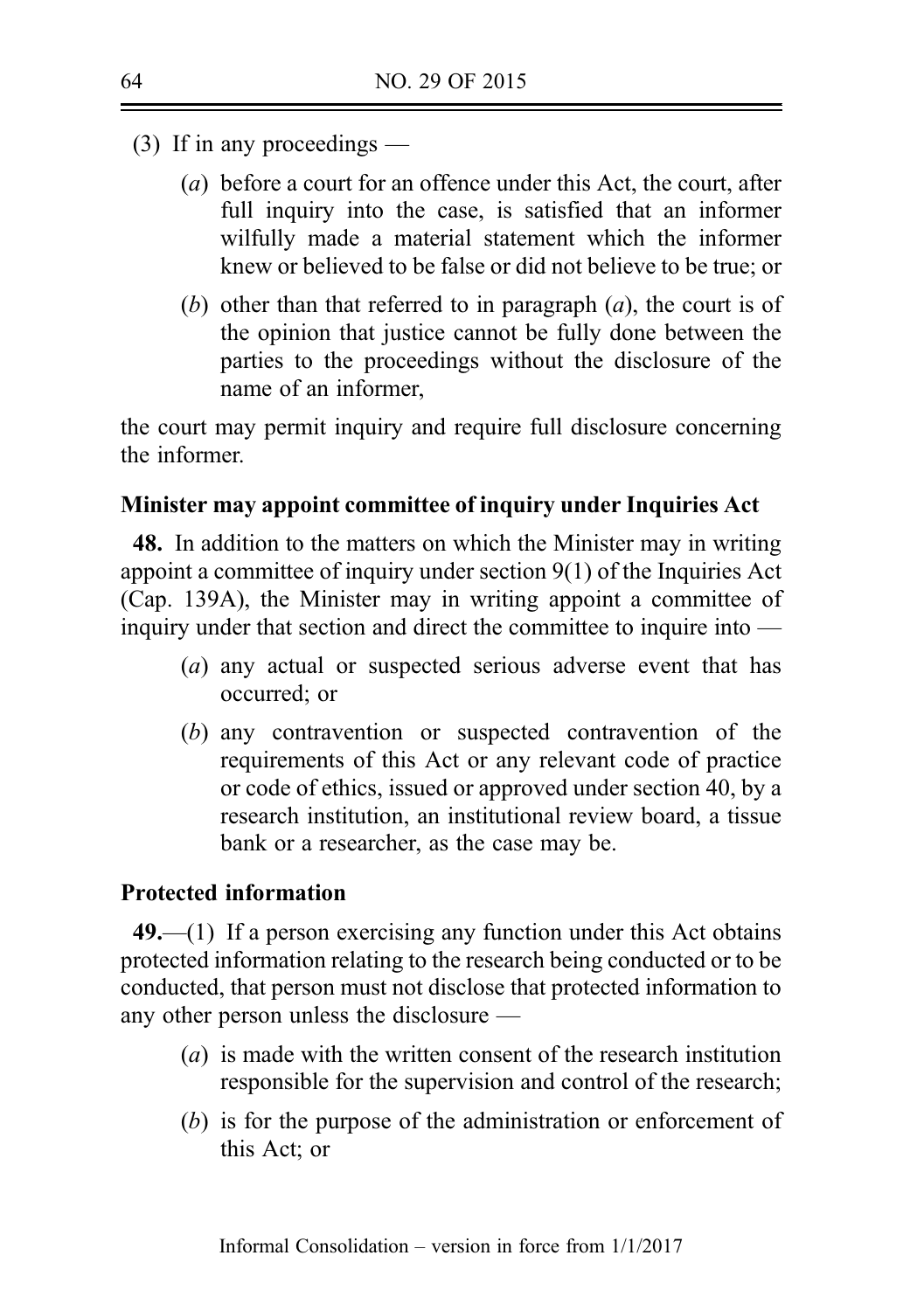(c) is in compliance with the requirement of any court, tribunal, authority or person having lawful authority to require the production of documents or the answering of questions.

(2) Any person who contravenes subsection (1) shall be guilty of an offence and shall be liable on conviction to a fine not exceeding \$20,000 or to imprisonment for a term not exceeding 2 years or to both.

- (3) For the purposes of this section
	- (a) the reference to a person disclosing any protected information includes that person permitting any other person to have any access to any record, document or other thing containing that information which is in that person's possession or control; and
	- (b) "protected information" means information the disclosure of which would, or could reasonably be expected to disclose confidential information or to adversely affect a person or a research institution in relation to the research being conducted or to be conducted.

## Enhanced penalty for corporations

50. Where a body corporate is convicted of an offence under this Act, the penalty that the court may impose shall be a fine not exceeding 2 times the maximum amount that the court could, but for this section, impose as a fine for that offence.

# Liability of employers for acts of employees

51.—(1) Any act done or conduct engaged in by a person in the course of employment (called in this section the employee) is treated for the purposes of this Act as done or engaged in by the employer as well as by the employee, whether or not it was done or engaged in with the employer's knowledge or approval.

(2) In any proceedings for an offence under this Act brought against any person in respect of an act or conduct alleged to have been done or engaged in, as the case may be, by an employee of that person, it is a defence for that person to prove that he or she took such steps as were practicable to prevent the employee from doing the act or engaging in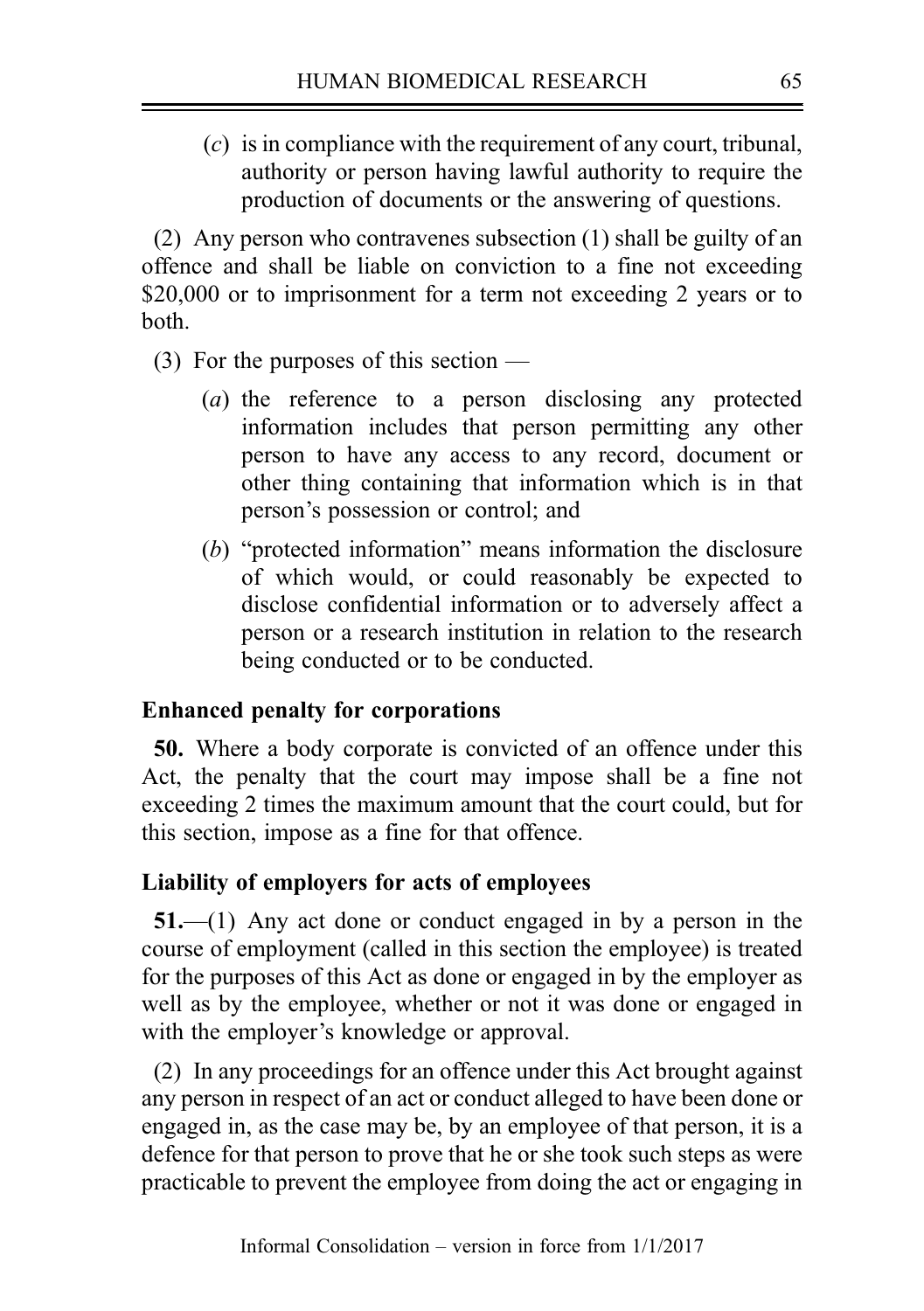the conduct, or from doing or engaging in, in the course of the employee's employment, acts or conduct, as the case may be, of that description.

(3) This section does not apply to an employer which is the Government or a ministry or department of the Government.

## Offences by bodies corporate, etc.

52.—(1) Where an offence under this Act committed by a body corporate is proved —

- (a) to have been committed with the consent or connivance of an officer of the body corporate; or
- (b) to be attributable to any neglect on the officer's part,

the officer as well as the body corporate shall be guilty of the offence and shall be liable to be proceeded against and punished accordingly.

(2) Where the affairs of a body corporate are managed by its members, subsection (1) applies in relation to the acts and defaults of a member in connection with the member's functions of management as if the member were a director of the body corporate.

(3) Where an offence under this Act committed by a partnership is proved —

- (a) to have been committed with the consent or connivance of a partner; or
- (b) to be attributable to any neglect on the partner's part,

the partner as well as the partnership shall be guilty of the offence and shall be liable to be proceeded against and punished accordingly.

(4) Where an offence under this Act committed by an unincorporated association (other than a partnership) is proved —

- (a) to have been committed with the consent or connivance of an officer of the unincorporated association or a member of its governing body; or
- (b) to be attributable to any neglect on the part of such an officer or a member,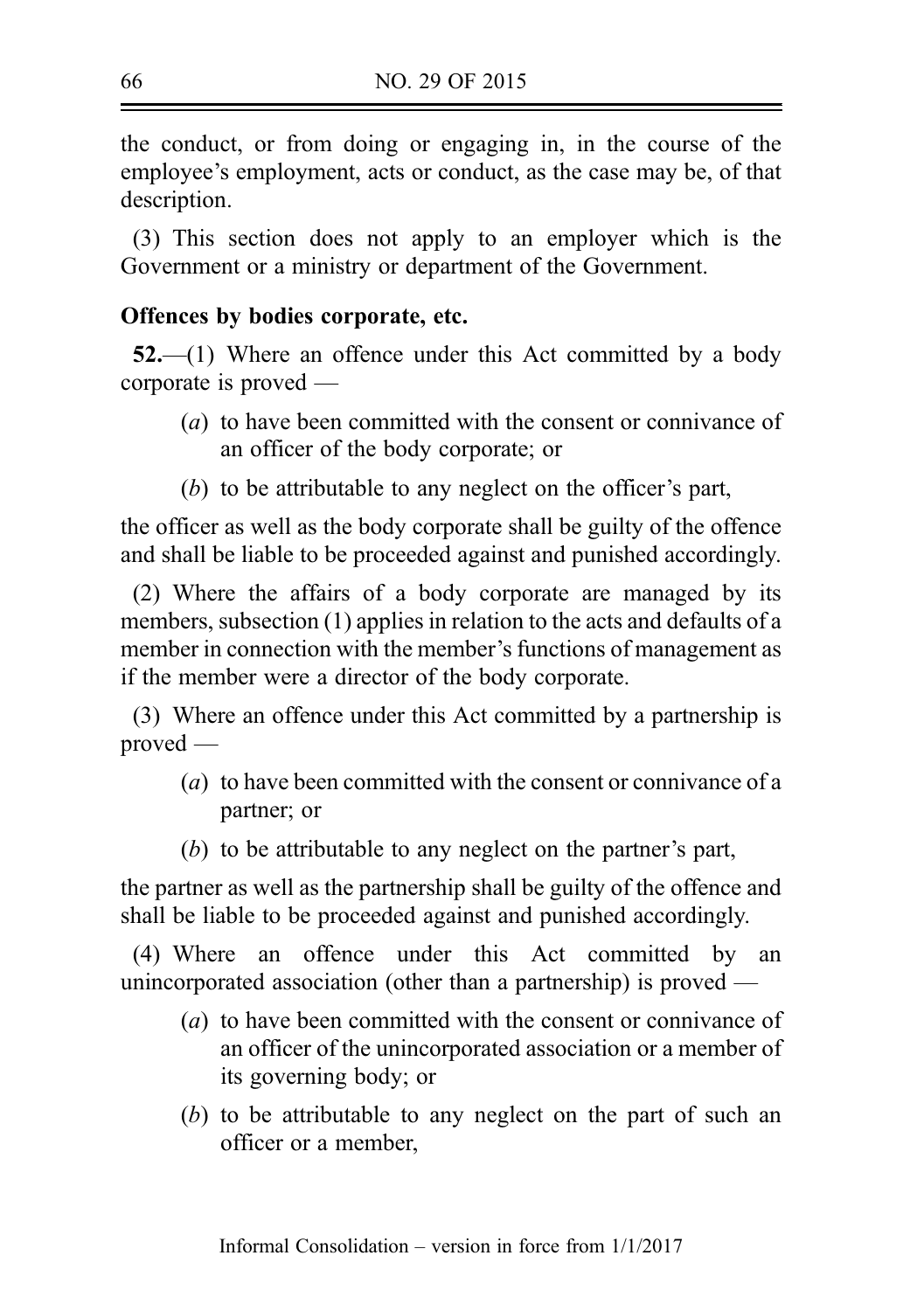the officer or member as well as the unincorporated association shall be guilty of the offence and shall be liable to be proceeded against and punished accordingly.

- $(5)$  In this section
	- "body corporate" includes a limited liability partnership which has the same meaning as in section 2(1) of the Limited Liability Partnerships Act (Cap. 163A);

"officer" —

- (a) in relation to a body corporate, means any director, partner, member of the committee of management, chief executive, manager, secretary or other similar officer of the body corporate and includes any person purporting to act in any such capacity; or
- (b) in relation to an unincorporated association (other than a partnership), means the president, the secretary, or any member of the committee of the unincorporated association, or any person holding a position analogous to that of president, secretary or member of a committee and includes any person purporting to act in any such capacity;

"partner" includes a person purporting to act as a partner.

(6) The Minister may make regulations to provide for the application of any provision of this section, with such modifications as the Minister considers appropriate, to any body corporate or unincorporated association formed or recognised under the law of a territory outside Singapore.

## Composition of offences

53.—(1) The Director or any authorised officer authorised by the Director may, in the Director's or officer's discretion, compound any offence under this Act which is prescribed as a compoundable offence by collecting from a person reasonably suspected of having committed the offence a sum not exceeding the lower of the following: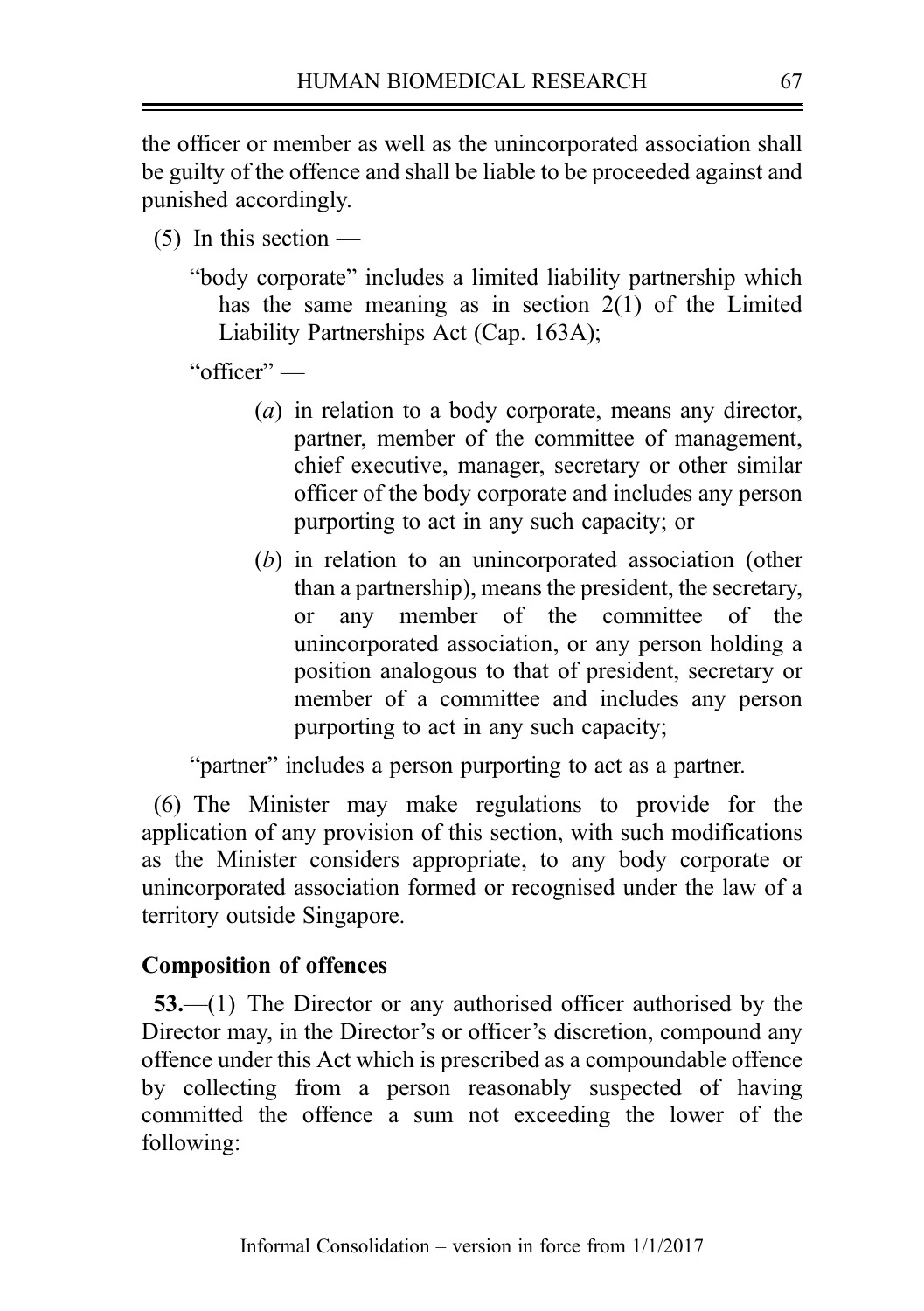- (a) one half of the amount of the maximum fine that is prescribed for the offence;
- (b) \$5,000.

(2) On payment of such sum of money, no further proceedings are to be taken against that person in respect of the offence.

(3) All sums collected under this section are to be paid into the Consolidated Fund.

## PART 9

## APPEALS

#### Appeal to Minister

**54.—(1)** Any person who is aggrieved by —

- (a) any decision of the Director in the exercise of any discretion vested in the Director by or under this Act other than section 43; or
- (b) any order made or direction given by the Director under this Act other than section 43,

may, within 14 days after being notified of the decision, order or direction, as the case may be, (or such longer period as the Minister may allow), appeal to the Minister in the prescribed manner.

(2) Any person who is aggrieved by any prohibition order made by the Director under section 43 may, within 90 days after the date on which the order was published in the *Gazette* (or such longer period as the Minister may allow), appeal to the Minister in the prescribed manner.

(3) Any person who makes an appeal to the Minister under subsection (1) or (2) must, within the period specified in subsection (1) or  $(2)$  —

(a) state as concisely as possible the circumstances under which the appeal arises, the issues and grounds for the appeal; and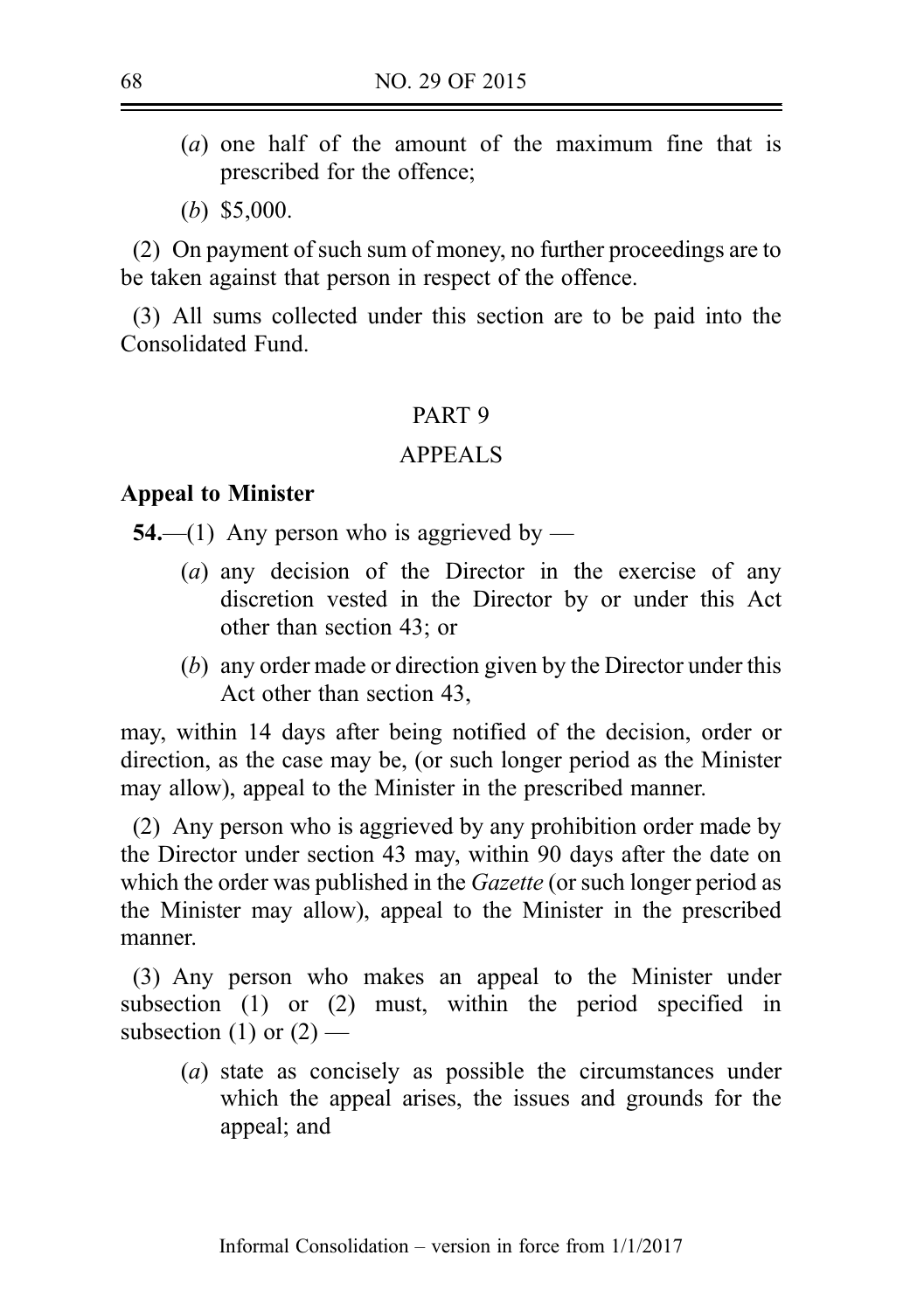(b) submit to the Minister all relevant facts, evidence and arguments for or against the appeal, as the case may be.

(4) Where an appeal has been made to the Minister under subsection (1) or (2), the Minister may require —

- (a) any party to the appeal; and
- (b) any person who is not a party to the appeal but appears to the Minister to have information that is relevant to the matters mentioned in subsection (1) or (2).

to provide the Minister with all such information as the Minister may require (whether for the purpose of deciding if an Appeals Advisory Panel should be established or for determining the appeal), and any person so required to provide such information must provide it in such manner and within such period as may be specified by the Minister.

(5) The Minister may reject any appeal of an appellant who fails to comply with subsection (3) or (4).

(6) Unless otherwise provided by this Act or the Minister, where an appeal is lodged under this section, the decision, order, direction or other thing appealed against must be complied with until the determination of the appeal.

- (7) The Minister may determine an appeal under this section
	- (a) by confirming, varying or reversing any decision, order or direction of the Director; or
	- (b) by directing the Director to reconsider the Director's decision, order or direction, as the case may be.

(8) Before determining an appeal under subsection (7) and for the purpose of forming an opinion on which to base such determination, the Minister may consult such Appeals Advisory Panel established for the purpose of advising the Minister in respect of the appeal but, in making such determination, is not bound by such consultation.

(9) The decision of the Minister in any appeal is final.

(10) Every appellant must be notified of the Minister's decision under subsection (7).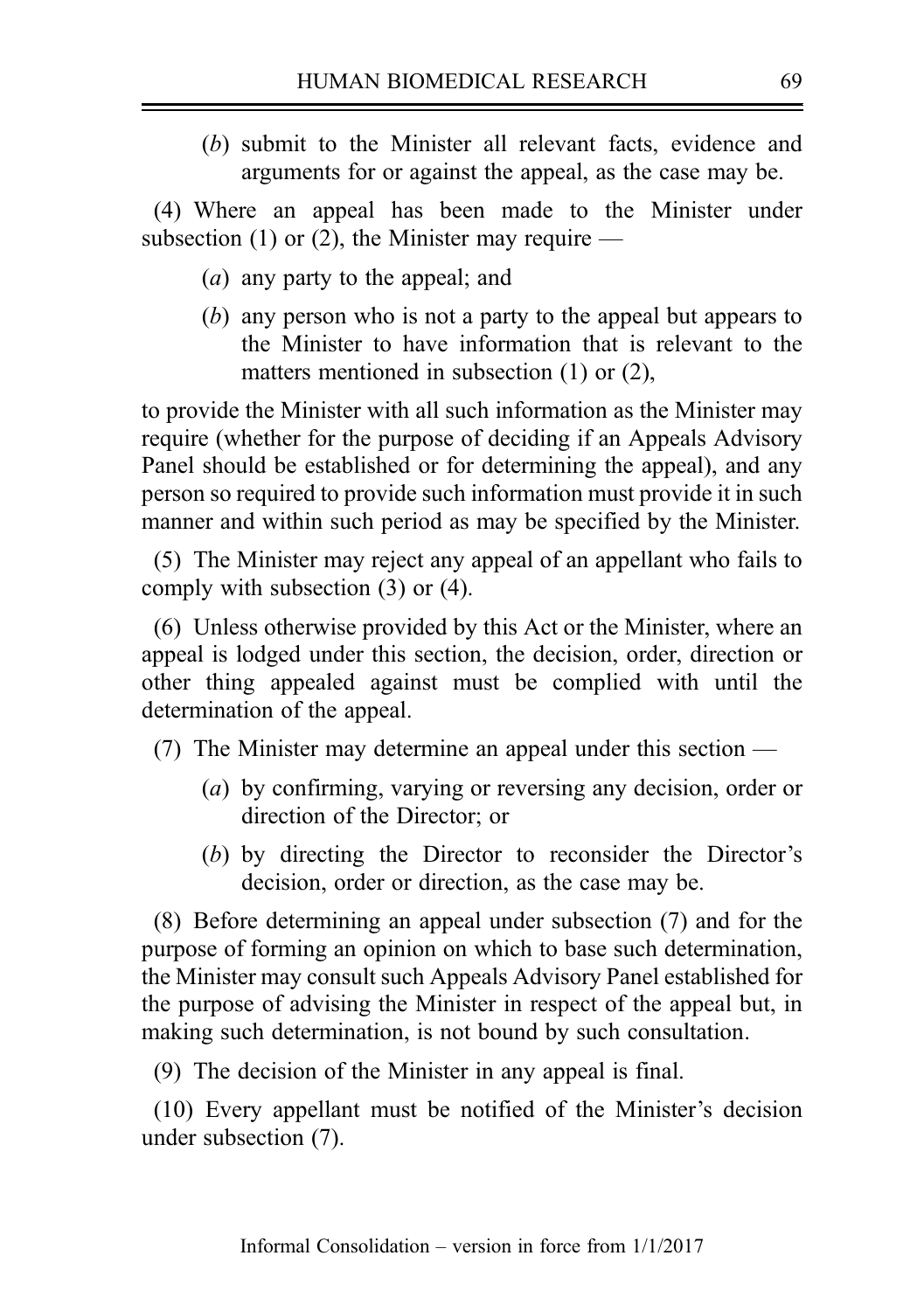# Appeals Advisory Panel

55.—(1) Where the Minister considers that an appeal lodged under section 54(1) or (2) involves issues of such nature or complexity that it ought to be considered and determined by persons with particular medical, scientific or other specialised knowledge, the Minister may establish an Appeals Advisory Panel, comprising one or more of such persons with particular medical, scientific or other specialised knowledge and such other persons as the Minister considers appropriate, to provide advice to the Minister with regard to the discharge of the Minister's functions under section 54 in respect of any appeal that has been made to the Minister under section 54(1) or (2).

(2) For the purposes of establishing an Appeals Advisory Panel, the Minister may do all or any of the following:

- (a) determine or vary the terms of reference of the Appeals Advisory Panel;
- (b) appoint persons to be the chairperson and other members of an Appeals Advisory Panel;
- (c) at any time remove the chairperson or other member of an Appeals Advisory Panel;
- (d) determine the procedure to be adopted by the Appeals Advisory Panel in considering any matter referred to it;
- (e) determine any other matters which the Minister considers incidental or expedient for the proper and efficient conduct of business by the Appeals Advisory Panel.

(3) An Appeals Advisory Panel may regulate its proceedings as it considers appropriate, subject to the following:

- (a) the quorum for a meeting of the Appeals Advisory Panel is a majority of its members;
- (b) a decision supported by a majority of the votes cast at a meeting of the Appeals Advisory Panel at which a quorum is present is the decision of that Panel.

(4) An Appeals Advisory Panel is independent in the performance of its functions.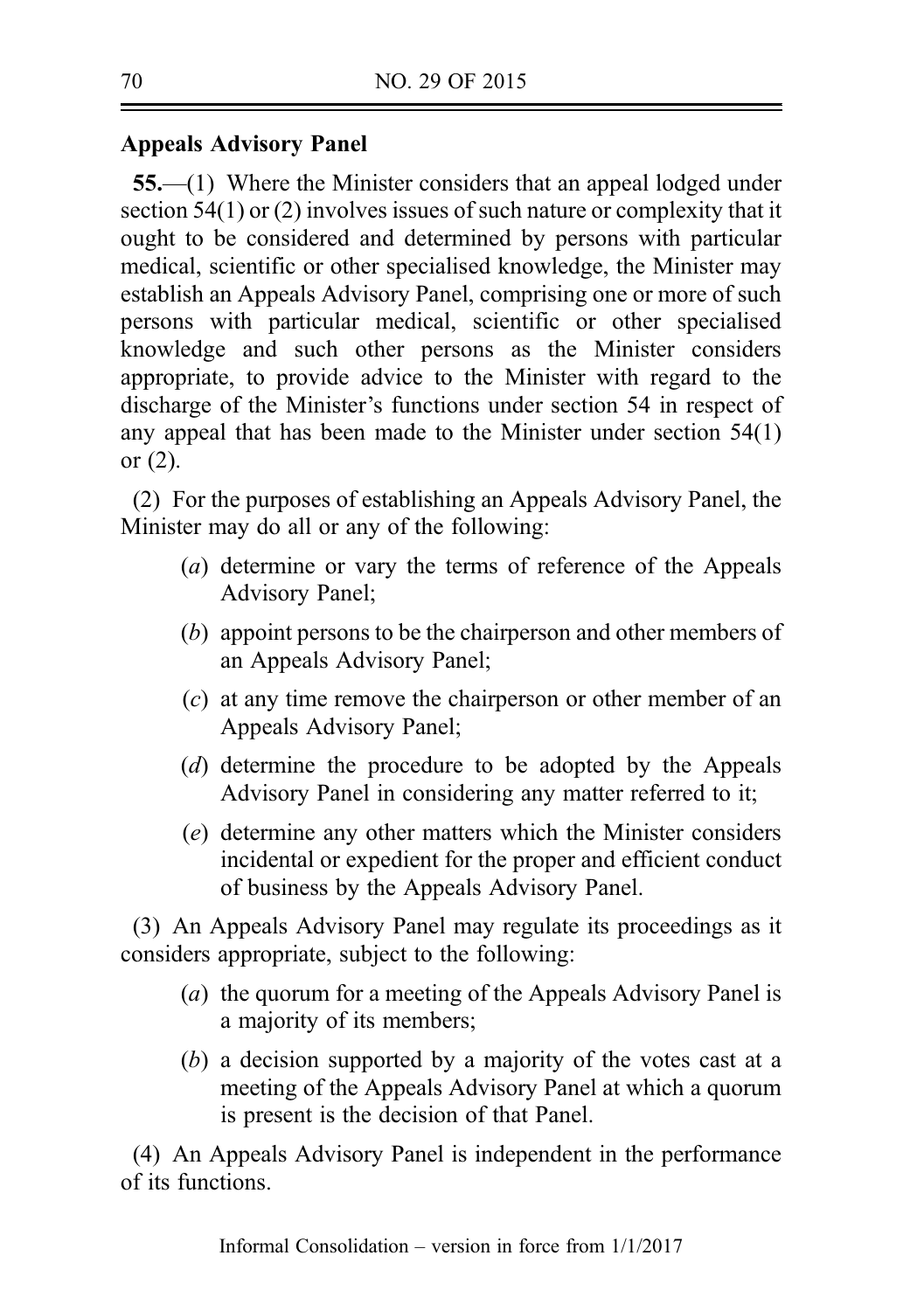#### PART 10

## **MISCELLANEOUS**

### Act binds Government

56.—(1) Except as otherwise provided in subsection (2), this Act binds the Government and applies to the Government, including any human biomedical research conducted under the supervision and control of the Government.

(2) Nothing in this Act renders the Government liable to prosecution for an offence under this Act.

(3) To avoid doubt, no person is immune from prosecution for any offence under this Act by reason that the person is employed by, seconded to or engaged to provide services to the Government.

#### Power to exempt

57.—(1) The Minister may, either generally or in a particular case, and subject to such conditions as the Minister may impose, exempt, either permanently or for such period as the Minister may think fit, from all or any of the provisions of this Act —

- (a) any person, research institution or tissue bank;
- (b) any class of persons, research institutions or tissue banks;
- (c) any ministry or department of the Government;
- (d) any human biomedical research or tissue banking activity;
- (e) any class of human biomedical research or tissue banking activity;
- (f) any human biological material or human tissue; or
- (g) any class of human biological material or human tissue.

(2) In the exercise of the Minister's powers under subsection (1), the Minister may consult any advisory committee appointed under section 5 but the Minister is not bound by such consultation.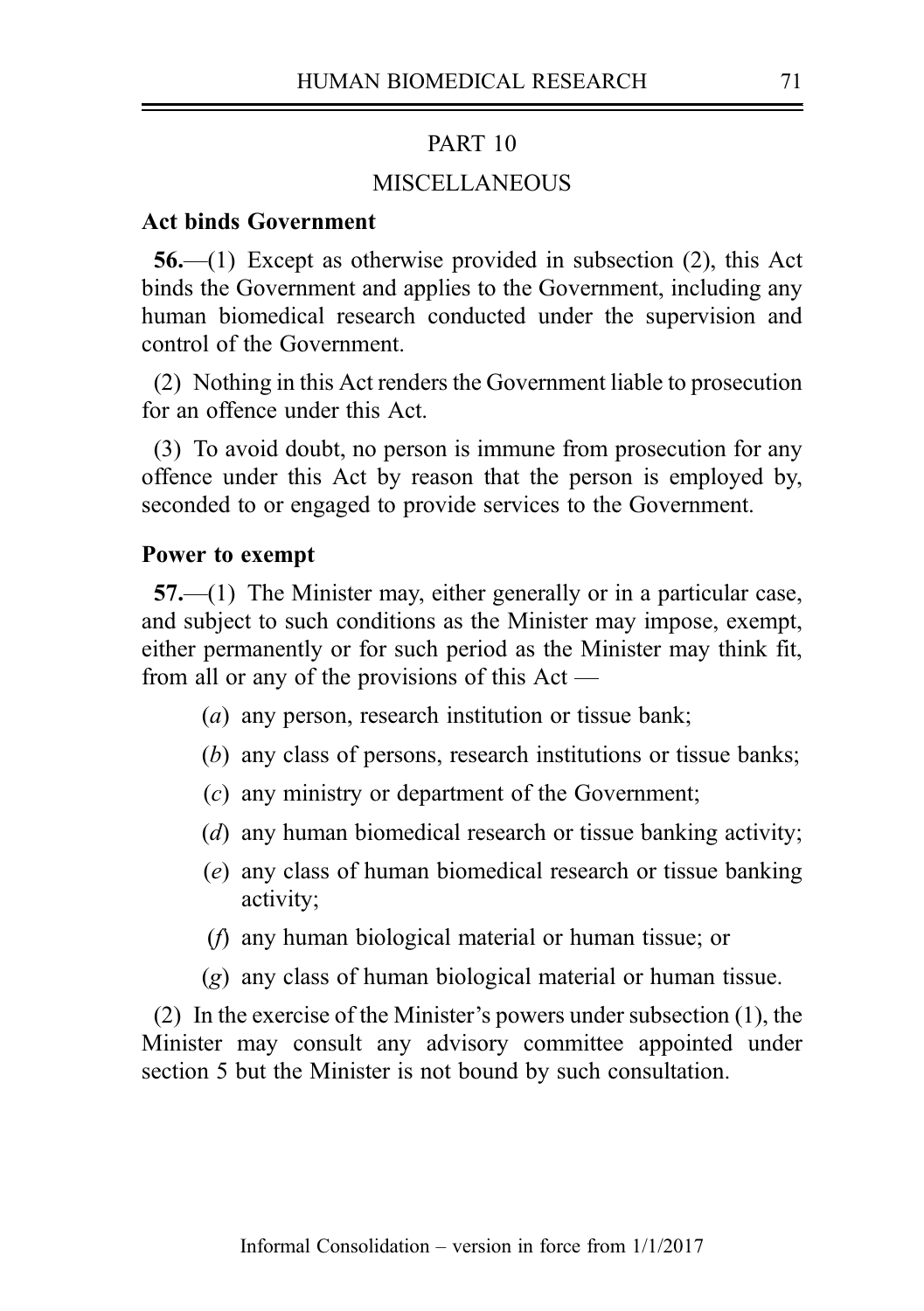## Designation of persons by Minister

58.—(1) The Minister may designate any of the persons specified in subsection  $(2)$  —

- (a) to hear and determine in the Minister's place any appeal or a specific appeal under section 54;
- (b) to refer any appeal or a specific appeal to an Appeals Advisory Panel established under section 55(1); or
- (c) to exercise all or any of the Minister's powers conferred under section 55 or 57,

and any reference to the Minister in section 54, 55 or 57 includes a reference to the person so designated.

(2) The following are the persons who may be designated by the Minister for the purposes of subsection (1):

- (a) the Second Minister, if any, for his or her Ministry;
- (b) any Minister of State or Senior Minister of State, for his or her Ministry.

## Service of documents

59.—(1) A document that is permitted or required by this Act to be served on a person may be served as described in this section.

(2) A document permitted or required by this Act to be served on an individual may be served —

- (a) by giving it to the individual personally;
- (b) by sending it by prepaid registered post to the address specified by the individual for the service of documents or, if no address is so specified, to the individual's residential address or business address;
- (c) by leaving it at the individual's residential address with an adult apparently resident there, or at the individual's business address with an adult apparently employed there;
- (d) by affixing a copy of the document in a conspicuous place at the individual's residential address or business address;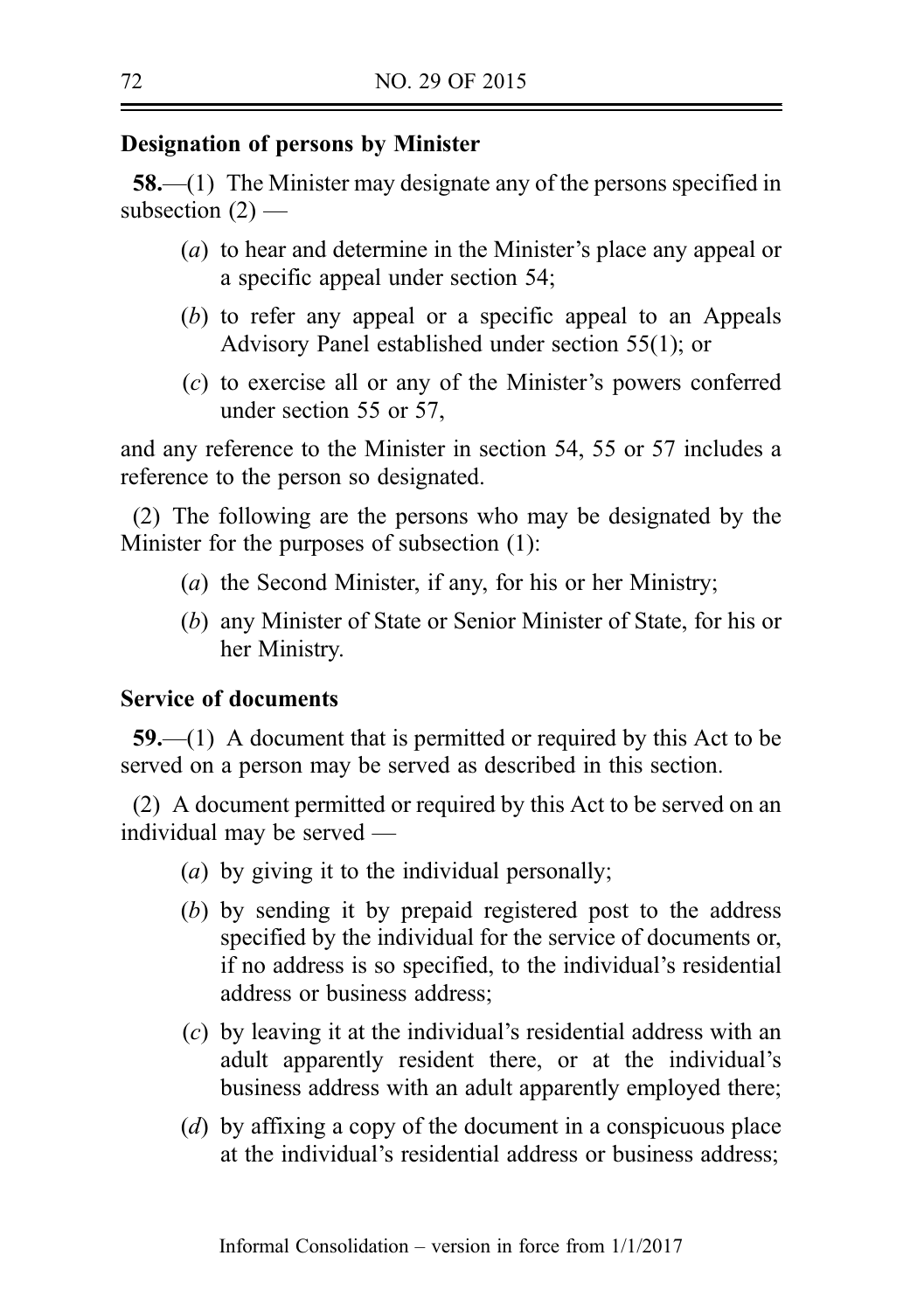- (e) by sending it by fax to the fax number last known to the Director or authorised officer giving or serving the document as the fax number for the service of documents on the individual; or
- (f) by sending it by email to the individual's last email address.

(3) A document permitted or required by this Act to be served on a partnership (other than a limited liability partnership) may be served —

- (a) by giving it to any partner, secretary or other similar officer of the partnership;
- (b) by leaving it at, or by sending it by prepaid registered post to, the partnership's business address;
- (c) by sending it by fax to the fax number used at the partnership's business address; or
- (d) by sending it by email to the partnership's last email address.

(4) A document permitted or required by this Act to be served on a body corporate (including a limited liability partnership) or an unincorporated association may be served —

- (a) by giving it to the secretary or other similar officer of the body corporate or the unincorporated association, or the limited liability partnership's manager;
- (b) by leaving it at, or by sending it by prepaid registered post to, the body corporate's or unincorporated association's registered office or principal office;
- (c) by sending it by fax to the fax number used at the body corporate's or unincorporated association's registered office or principal office; or
- (d) by sending it by email to the body corporate's or unincorporated association's last email address.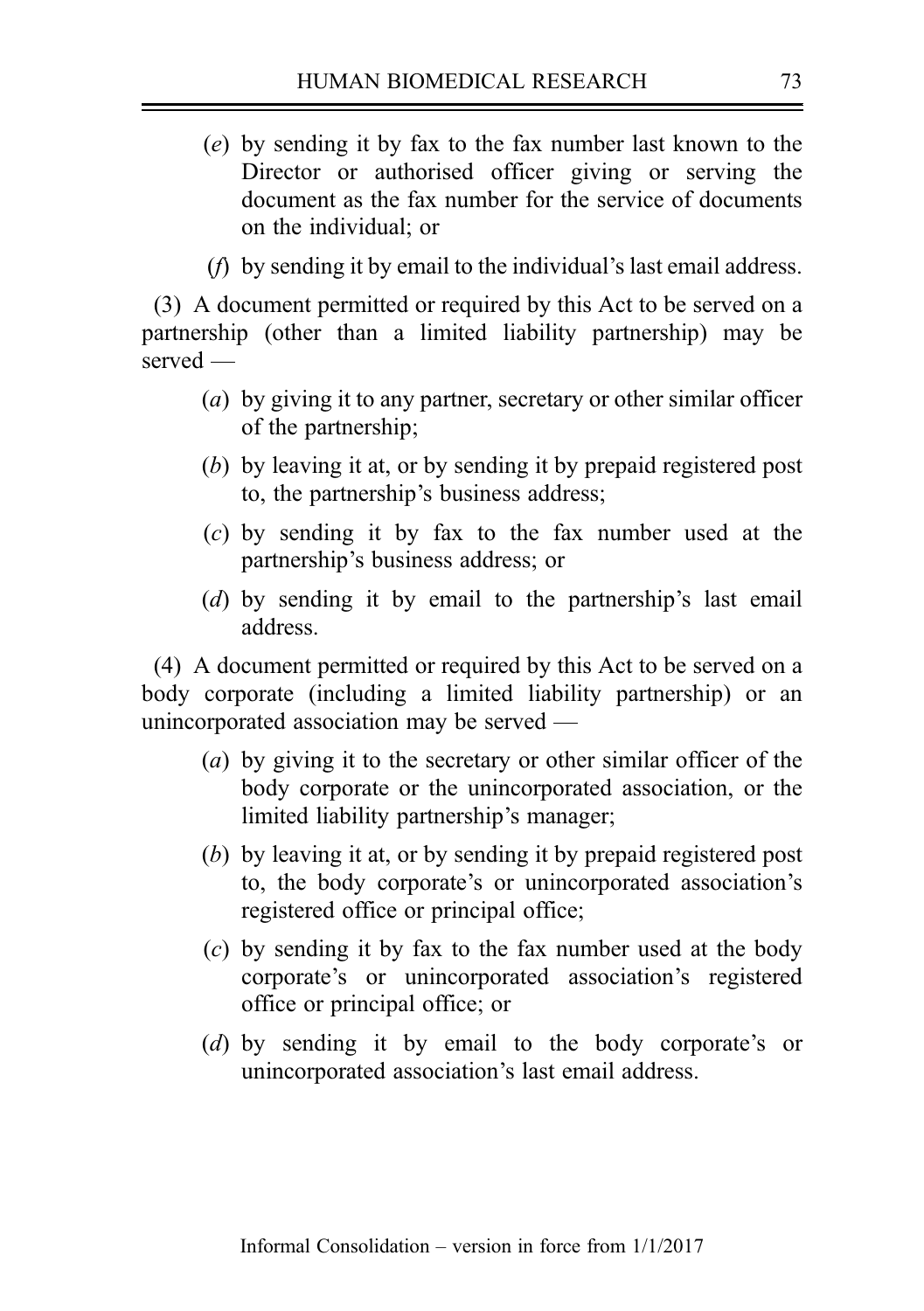- (5) Service of a document under subsection (1) takes effect
	- (a) if the document is sent by fax and a notification of successful transmission is received, on the day of transmission;
	- (b) if the document is sent by email, at the time that the email becomes capable of being retrieved by the person to whom it is addressed; and
	- (c) if the document is sent by prepaid registered post, 2 days after the day the document was posted (even if it is returned undelivered).

(6) This section does not apply to documents to be served in proceedings in court.

(7) In this section —

"business address" means —

- (a) in the case of an individual, the individual's usual or last known place of business; or
- (b) in the case of a partnership (other than a limited liability partnership), the partnership's principal or last known place of business;

"last email address" means —

- (a) the last email address given by the addressee concerned to the Director or authorised officer giving or serving the document as the email address for the service of documents under this Act; or
- (b) the last email address of the addressee concerned known to the Director or the authorised officer giving or serving the document;

"residential address" means an individual's usual or last known place of residence.

# Jurisdiction of courts

60. Despite any provision to the contrary in the Criminal Procedure Code (Cap. 68), a District Court has jurisdiction to try any offence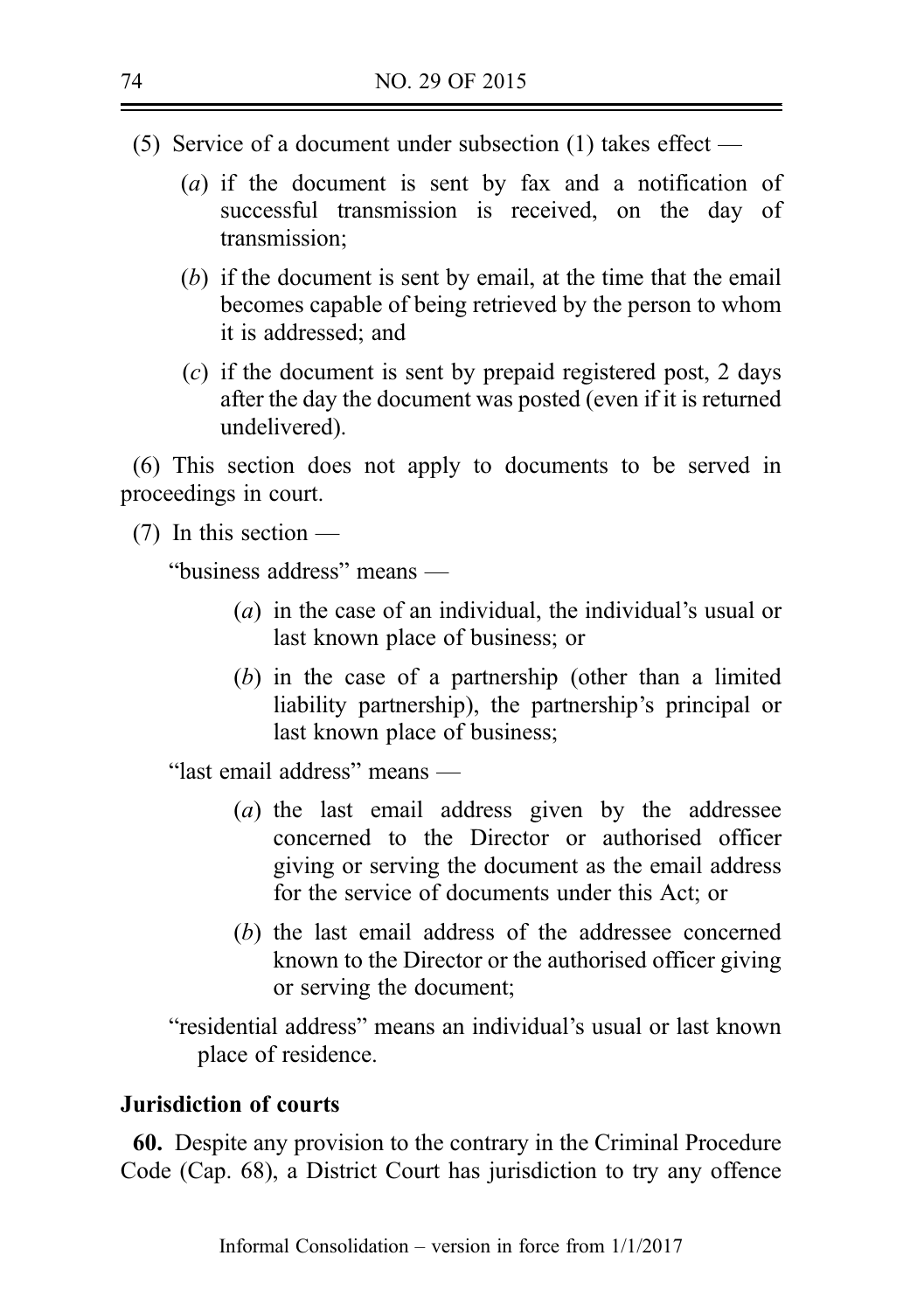under this Act and has power to impose the full penalty or punishment in respect of the offence.

# Protection from personal liability

61. No liability is to lie personally against the Director, any authorised officer or any other person authorised by or acting under the direction of the Director who, acting in good faith and with reasonable care, does or omits to do anything in the execution or purported execution of this Act.

## Amendment of Schedules

 $62$ —(1) The Minister may at any time, by order published in the Gazette, amend the First, Second, Third, Fourth or Fifth Schedule.

(2) The Minister may, in any order made under subsection (1), make such incidental, consequential or supplementary provision as may be necessary or expedient.

## Regulations

63.—(1) The Minister may make regulations for carrying out the purposes and provisions of this Act and for prescribing anything which may be prescribed.

(2) Without prejudice to the generality of subsection (1), the Minister may make regulations with respect to all or any of the following matters:

- (a) the duties of research institutions, appointing bodies of institutional review boards, and researchers;
- (b) the qualifications of researchers;
- (c) the composition, duties, procedures, responsibilities and powers of institutional review boards;
- (d) the duties and responsibilities, qualifications of and training to be received by members of institutional review boards;
- (e) the practices, procedures and other requirements for the conduct of human biomedical research or tissue banking activity, including —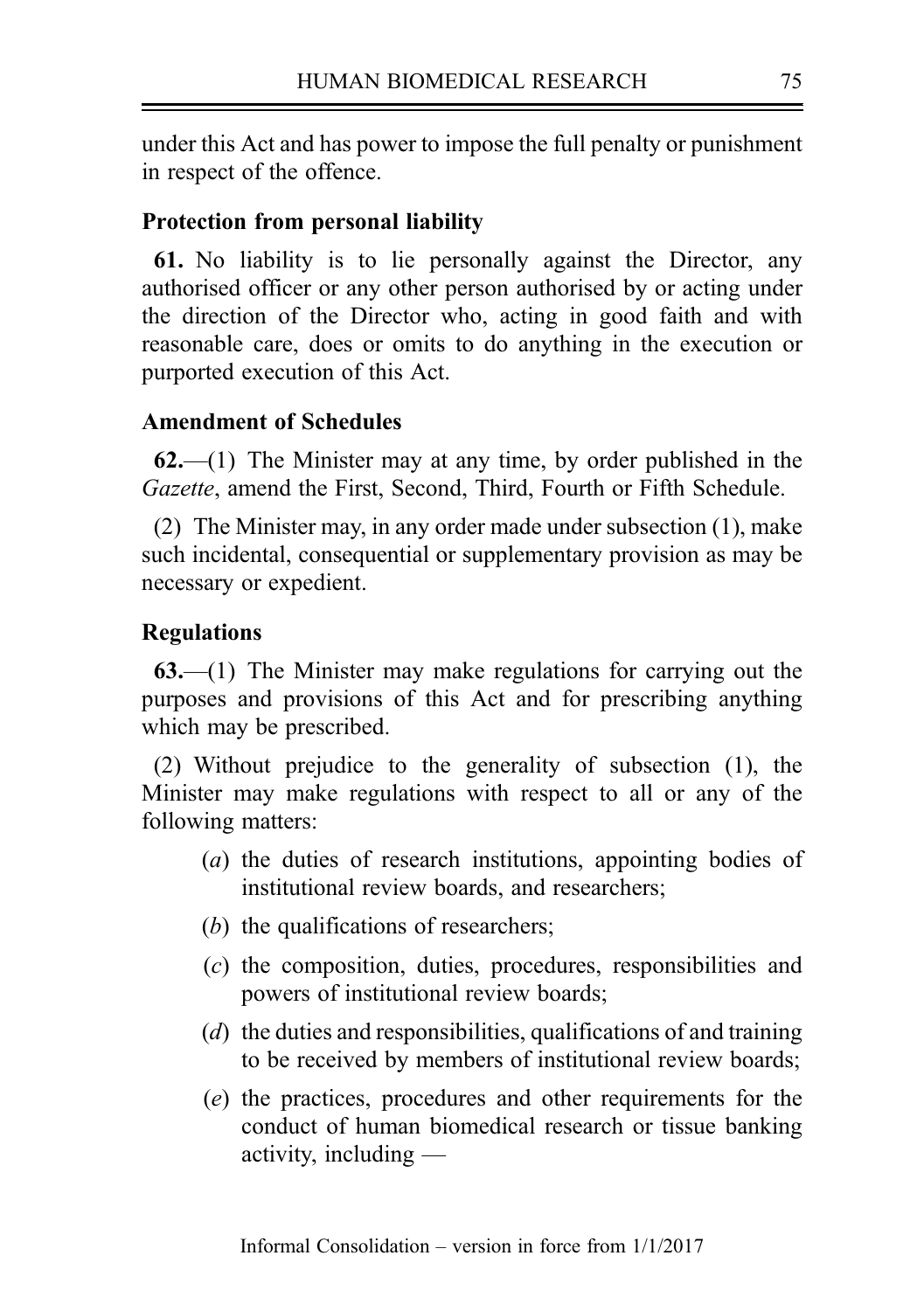- (i) the standards to be adhered to in the conduct of any human biomedical research or tissue banking activity;
- (ii) the procedures for the selection of research subjects for any biomedical research and for obtaining the appropriate consent for their participation as donors or subjects in such human biomedical research;
- (iii) the appropriate consent required for the participation of minors and other vulnerable persons as research subjects in human biomedical research;
- (iv) the records and documents to be maintained by research institutions, researchers or tissue banks and the information to be contained in such records and documents;
- (v) the furnishing to the Director of such information, returns and reports as the Director may require or as may be prescribed in connection with the administration and enforcement of this Act; and
- (vi) the requirements pertaining to specific types of human biomedical research or tissue banking activity;
- (f) the procedures and requirements in relation to obtaining appropriate consent and the form of consent;
- (g) the requirements for the protection of the identity of individuals in relation to individually-identifiable human biological material and health information;
- (h) the requirements in relation to the reporting of and investigations into any serious adverse event;
- (i) the duties, procedures, responsibilities and powers of inquiries committees;
- $(i)$  the establishment of a scheme of accreditation for research institutions, researchers or institutional review boards, as the case may be, in relation to their compliance with the requirements of this Act;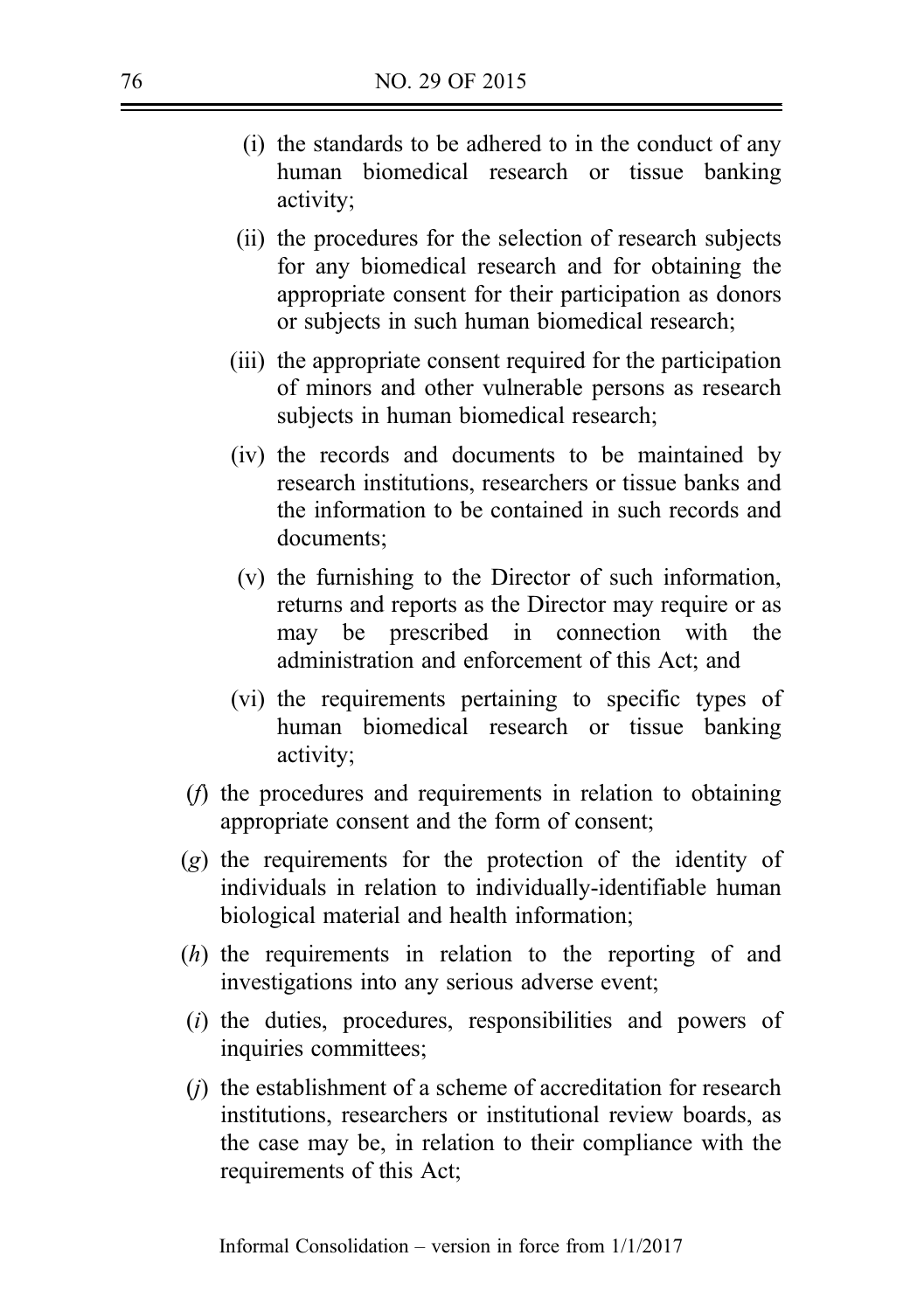- $(k)$  the licensing of tissue banks and tissue banking activities;
- (l) the forms necessary for the administration of this Act; and
- (m) the fees and charges payable under or for the purposes of this Act.

(3) The Minister may, in making any regulations, provide that any contravention of or failure to comply with any regulation shall be an offence punishable with a fine not exceeding \$20,000 or with imprisonment for a term not exceeding 2 years or with both.

# Savings and transitional provisions for legacy human biological material

**64.**—(1) This Act, with the exception of sections 30 (prohibited human biomedical research), 31 (restricted human biomedical research), 32 (commercial trading of human tissue prohibited) and 33 (advertisements relating to commercial trading of human tissue prohibited), does not apply to any legacy human biological material or any information derived from such material.

(2) Despite subsection (1), regulations made under section 63 may provide for the requirements and conditions in relation to the use of legacy human biological material for human biomedical research that are different from the provisions of this Act.

- (3) In this section, "legacy human biological material" means  $-$ 
	- (a) any human biological material which has been removed from a human body, whether living or dead, at any time before the appointed day;
	- (b) any biological material from the body of a dead person which has been stored for the purposes of human biomedical research at any time before the appointed day,

and which has been rendered non-identifiable within the meaning of section 27(3) at any time before the appointed day.

### Savings and transitional provisions

 $65$ — $(1)$  Every research institution which immediately before the appointed day was supervising and controlling the conduct of human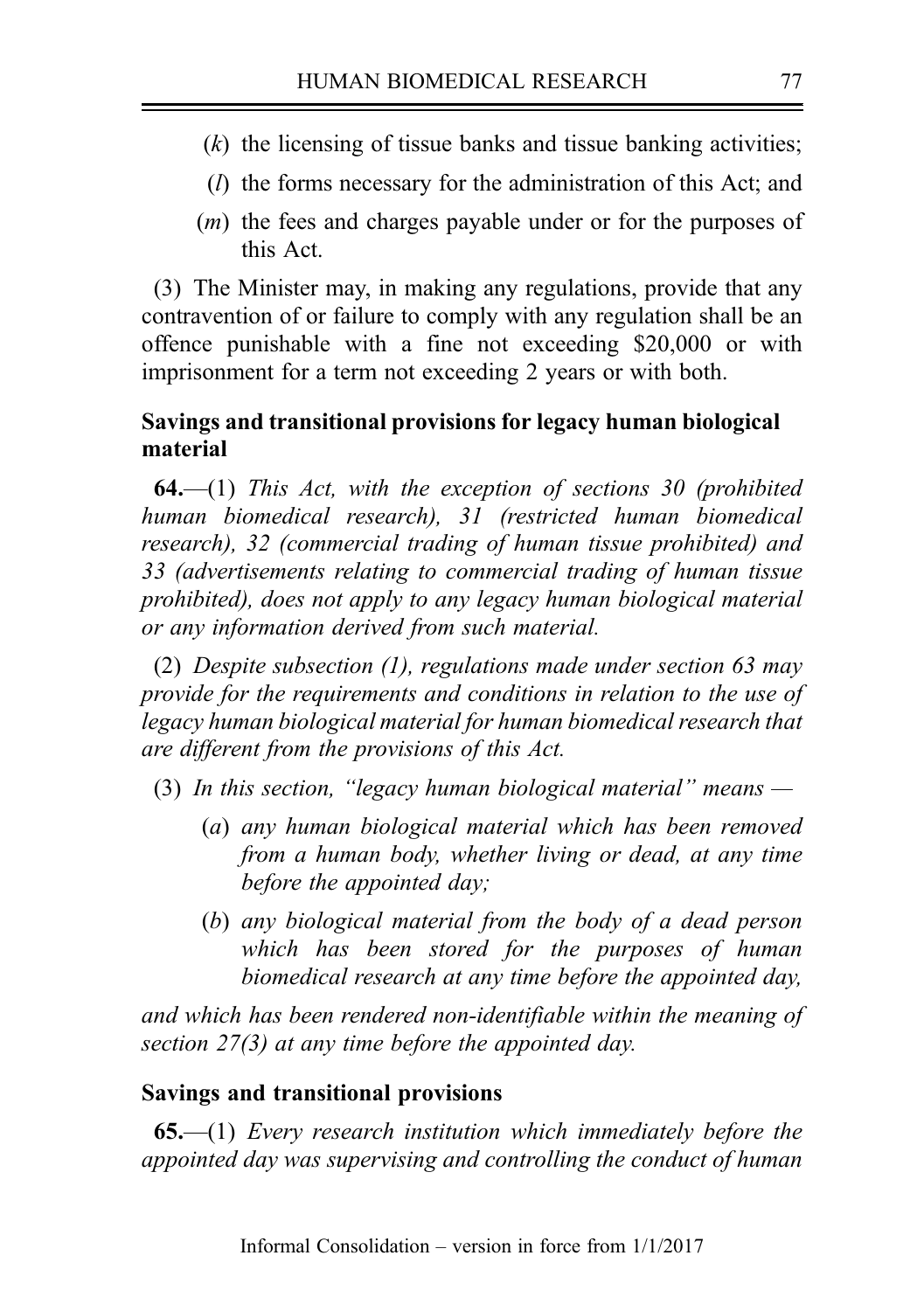biomedical research may continue supervising and controlling the conduct of human biomedical research as if this Act had not been enacted for a period of 12 months after that day or for such other longer period as the Director may in any particular case allow.

(2) Every person who immediately before the appointed day was conducting any human biomedical research may continue conducting the research as if this Act had not been enacted for a period of 12 months after that day or for such other longer period as the Director may in any particular case allow.

(3) For a period of 2 years after the appointed day, the Minister may, by regulations, prescribe such additional provisions of a savings or transitional nature consequent on the enactment of this Act as the Minister may consider necessary or expedient.

## Related amendment to Health Products Act

66. Paragraph 1 of the Second Schedule to the Health Products Act (Cap. 122D, 2008 Ed.) is amended by deleting sub-paragraph  $(i)$  and substituting the following sub-paragraph:

- $\cdot\cdot\cdot$  (i) for regulating the conduct of clinical trials of health products, and prescribing the matters relating to any consent for a subject to participate in such a trial, including —
	- (i) the persons who may so consent;
	- (ii) the considerations which any such person must take into account before so consenting;
	- (iii) the circumstances in which the consent of such person may be relied upon; and
	- (iv) the circumstances in which no consent of any person is required for the subject's participation in the trial,

and whether any matter so prescribed has effect in addition to or despite any other written law or rule of law;".

## Related amendment to Medicines Act

67. Section 18 of the Medicines Act (Cap. 176, 1985 Ed.) is amended by deleting paragraph  $(a)$  and substituting the following paragraph: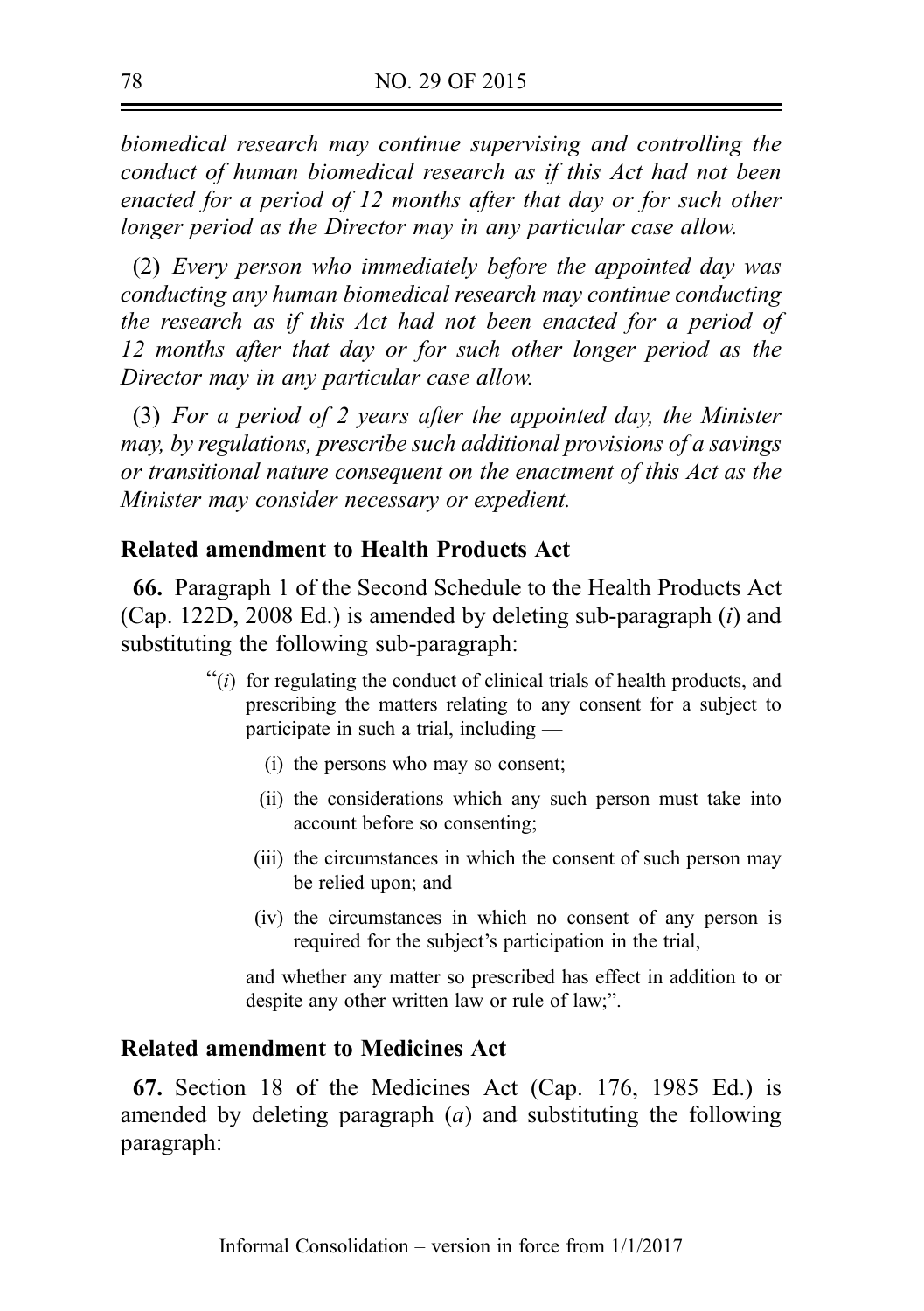- $\mathcal{L}(a)$  the conduct of clinical trials, the issue of clinical trial certificates, the exemption of clinical trials from sections 5 and 6, and matters relating to any consent for a subject to participate in a clinical trial, including —
	- (i) the persons who may so consent;
	- (ii) the considerations which any such person must take into account before so consenting;
	- (iii) the circumstances in which the consent of such person may be relied upon; and
	- (iv) the circumstances in which no consent of any person is required for the subject's participation in the trial,

and whether any matter so prescribed has effect in addition to or despite any other written law or rule of law;".

## Related amendments to Mental Capacity Act

**68.**—(1) Section 2(1) of the Mental Capacity Act (Cap. 177A, 2010 Ed.) is amended by inserting, immediately before the definition of "clinical trial", the following definition:

> " "appropriate consent" has the same meaning as in the Human Biomedical Research Act 2015;".

(2) Section 6 of the Mental Capacity Act is amended by inserting, immediately after subsection (5), the following subsection:

"(5A) Where the determination relates to the giving, refusal or revocation of —

- (a) appropriate consent of the person concerned under the Human Biomedical Research Act 2015, the person must take into account such matters, considerations and procedures as may be prescribed under Part 3 of that Act; or
- (b) consent of the person concerned under any written law relating to a clinical trial, the person must take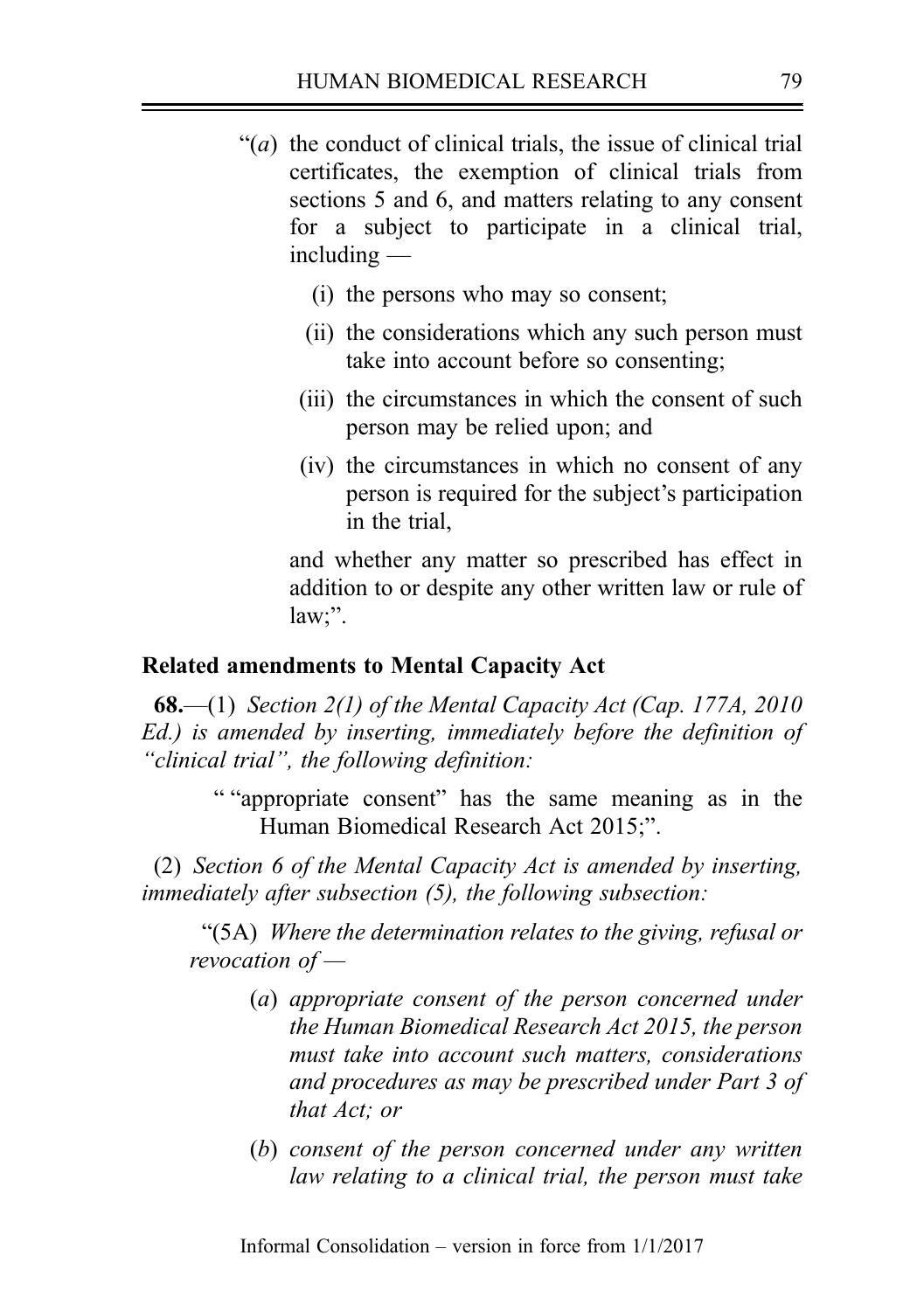into account such matters, considerations and procedures as may be prescribed in such written law.".

- (3) Section 7(3) of the Mental Capacity Act is amended  $-$ 
	- (a) by deleting the word "or" at the end of paragraph  $(b)$ ; and
	- (b) by deleting the full-stop at the end of paragraph (c) and substituting the word "; or", and by inserting immediately thereafter the following paragraph:
		- "(d) applies to the conduct of human biomedical research within the meaning of the Human Biomedical Research Act 2015 or the removal or use of human tissue under that  $Act$ ".

(4) Section 13 of the Mental Capacity Act is amended by inserting, immediately after subsection (7), the following subsection:

"(7A) Where a lasting power of attorney authorises the donee (or, if more than one, any of them) to make decisions about  $P's$ personal welfare, the authority extends to giving, refusing or revoking appropriate consent involving P under the Human Biomedical Research Act 2015 if, and only if, the instrument contains express provision to that effect.".

(5) Section 22(1) of the Mental Capacity Act is amended by inserting, immediately after paragraph (d), the following paragraph:

> "(da) giving, refusing or revoking of appropriate consent involving P under the Human Biomedical Research Act 2015; and".

(6) The Mental Capacity Act is amended by renumbering section 29 as subsection (1) of that section, and by inserting immediately thereafter the following subsection:

"(2) To avoid doubt, it is declared that nothing in this Act is to be taken to affect the giving, refusing or revoking of consent on behalf of a person who lacks mental capacity by a person who is expressly authorised to do so under —

(a) the Human Biomedical Research Act 2015; or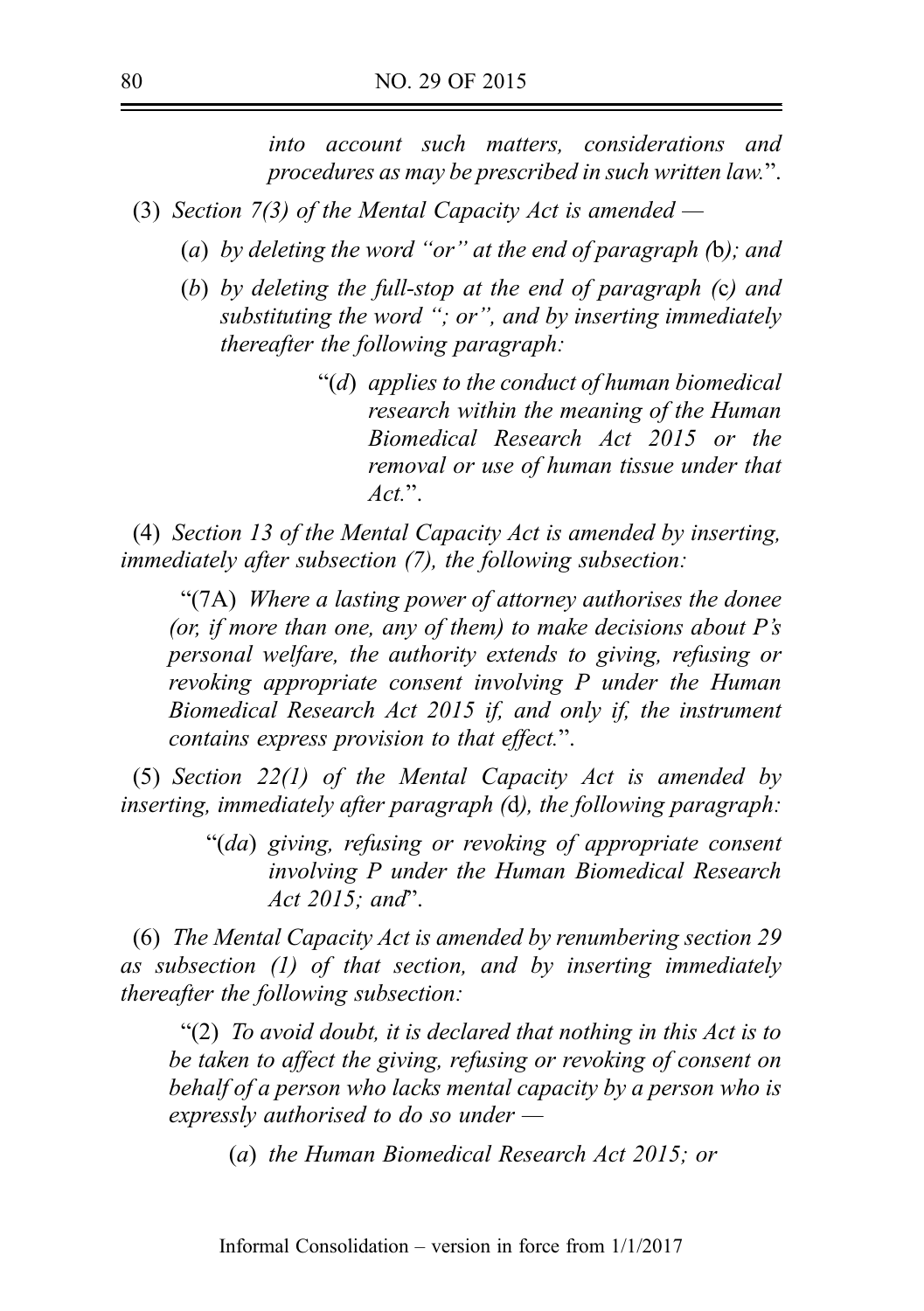(b) any written law relating to a clinical trial.".

## FIRST SCHEDULE

Sections 2 and 62(1)

### HUMAN BIOLOGICAL MATERIAL EXCLUDED FROM DEFINITION OF HUMAN TISSUE

1. Hair shaft, cut without dermal hair root or follicle.

2. Nail plate, cut without underlying dermal tissue.

3. Naturally excreted bodily fluids and waste products such as saliva, sweat, urine and faeces.

 $4.$ — $(1)$  Any other human biological material that is not individually-identifiable and has been processed in such a manner that its functional, structural and biological characteristics are substantially manipulated as compared to the time of collection.

(2) For the purposes of and without prejudice to the generality of sub‑paragraph (1), human biological material is not deemed to be substantially manipulated merely because it has been processed by any of, or any combination of, the following methods:

- $(a)$  cutting;
- (b) grinding;
- (c) shaping;
- (d) centrifugation;
- (e) soaking in antibiotic or antimicrobial solutions;
- (f) sterilization;
- (g) low-level irradiation;
- (h) cell separation, concentration or purification;
- (i) filtering;
- (j) lyophilisation;
- (k) freezing;
- (l) cryopreservation;
- (*m*) vitrification.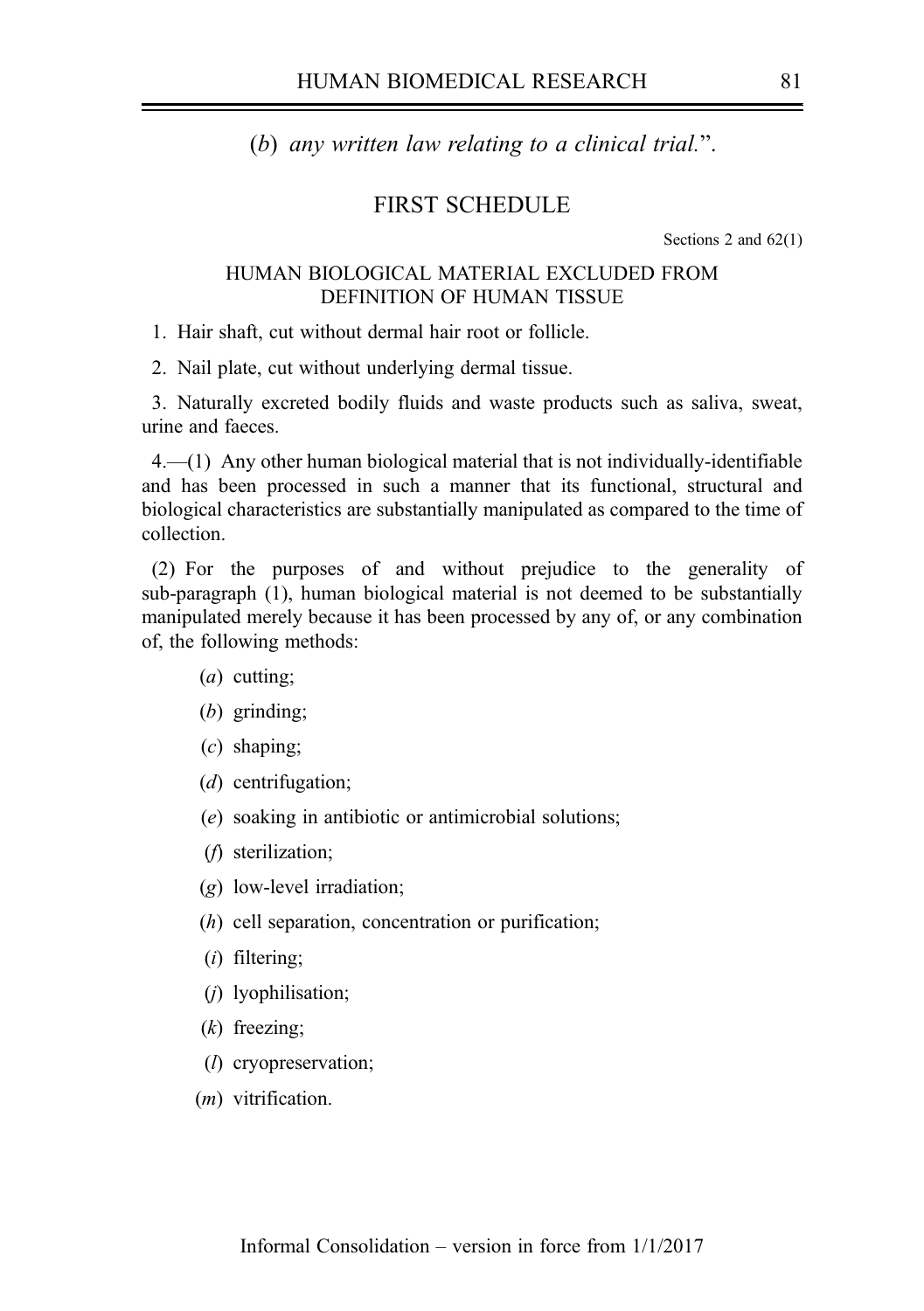## SECOND SCHEDULE

Sections  $3(4)$  and  $62(1)$ 

### RESEARCH, STUDIES AND MATTERS EXCLUDED FROM DEFINITION OF HUMAN BIOMEDICAL RESEARCH

1. Research and studies on normal human psychological responses and behaviours —

- (a) which are not designed or intended to study psychiatric or psychological disorders; and
- (b) which involve no more than minimal risk to the research subject.
- 2. Research, studies and tests to measure human intelligence
	- (a) which are not designed or intended to study mental or intellectual disability; and
	- (b) which involve no more than minimal risk to the research subject.

3. Public health research on infectious diseases conducted for the purposes of and in accordance with section 59A of the Infectious Diseases Act (Cap. 137).

4. Collection and compilation by the National Registry of Diseases of health information for epidemiological or statistical purposes in accordance with the National Registry of Diseases Act (Cap. 201B).

5. Collection and compilation of health information for statistical purposes in accordance with the Statistics Act (Cap. 317).

6. Clinical trials of health products conducted in accordance with the Health Products Act (Cap. 122D).

7. Clinical trials of medicinal products conducted in accordance with the Medicines Act (Cap. 176).

## THIRD SCHEDULE

Sections 2,  $30(1)$  and  $62(1)$  and paragraph 3 of Fourth Schedule

### PROHIBITED HUMAN BIOMEDICAL RESEARCH

1. Human biomedical research involving the development of human-animal combination embryos referred to in paragraph  $2(a)(i)$  or (iii) of the Fourth Schedule beyond 14 days or the appearance of the primitive streak, whichever is the earlier.

2. Human biomedical research involving the implantation of any human-animal combination embryo into the uterus of an animal or a human.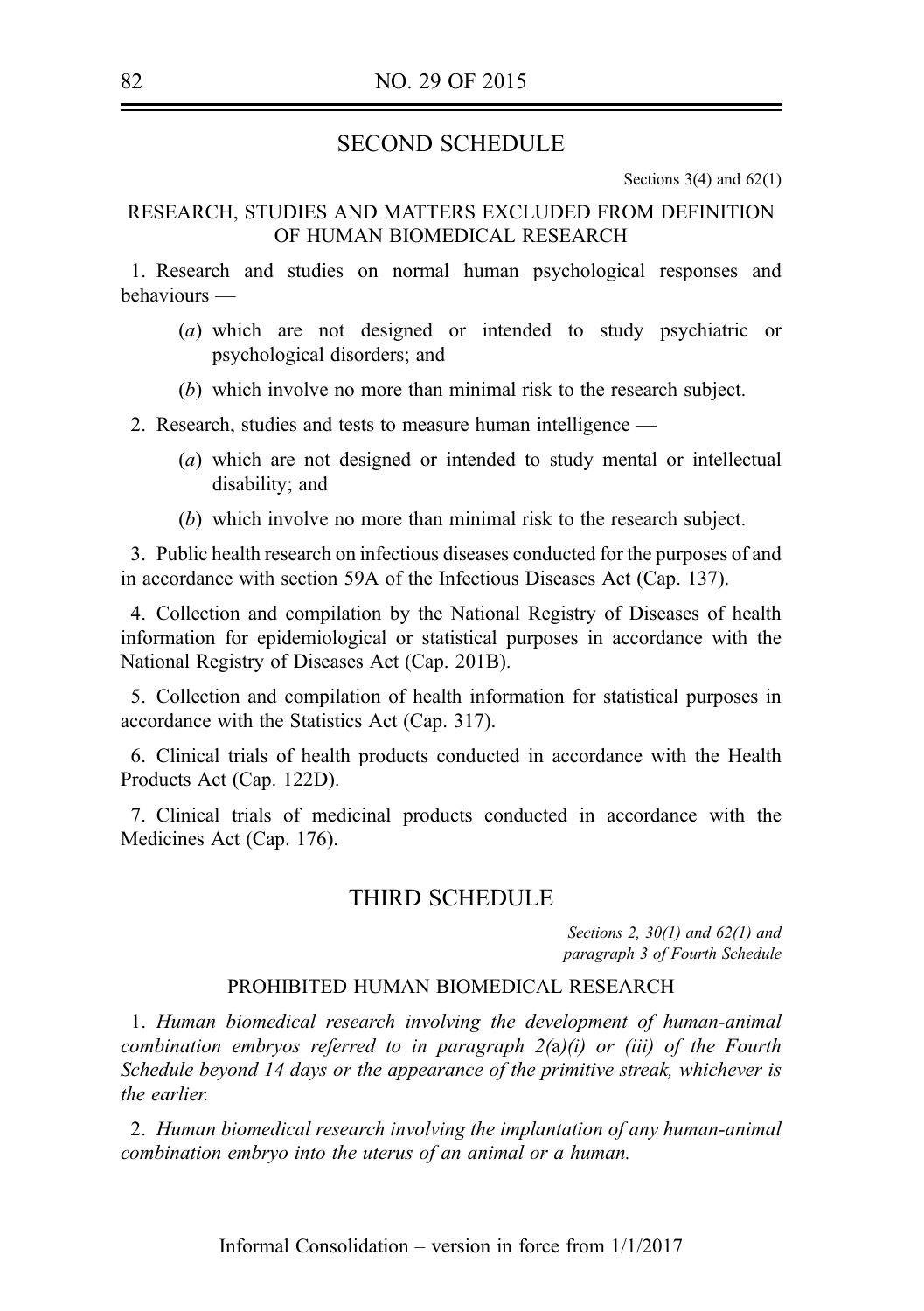#### THIRD SCHEDULE — continued

3. Human biomedical research involving the introduction of human stem cells (including induced pluripotent stem cells) or human neural cells into the brain of living great apes whether prenatal or postnatal.

4. Human biomedical research involving the breeding of animals which have had any kind of pluripotent stem cells (including induced pluripotent stem cells) introduced into them.

### FOURTH SCHEDULE

Sections 2,  $31(1)$  and  $62(1)$  and paragraph 1 of Third Schedule

#### RESTRICTED HUMAN BIOMEDICAL RESEARCH

- 1. Human biomedical research involving human eggs or human embryos.
- 2. Human biomedical research involving
	- (a) the following types of human-animal combination embryos:
		- (i) cytoplasmic hybrid embryos;
		- (ii) human-animal combination embryos created by the incorporation of human stem cells (including induced pluripotent stem cells);
		- (iii) human-animal combination embryos created in-vitro by  $using -$ 
			- (A) human gametes and animal gametes; or
			- (B) one human pronucleus and one animal pronucleus;
	- (b) the introduction of human stem cells (including induced pluripotent stem cells) into a prenatal animal foetus or animal embryo;
	- (c) the introduction of human pluripotent stem cells (including induced pluripotent stem cells) into a living postnatal animal;
	- (d) the introduction of human stem cells (including induced pluripotent stem cells) or human neural cells into the brain of a living postnatal animal; or
	- (e) any entity created as a result of any process referred to in sub-paragraphs  $(b)$ ,  $(c)$  and  $(d)$ .

3. Nothing in this Schedule is to be construed to permit any human biomedical research that is prohibited under the Third Schedule.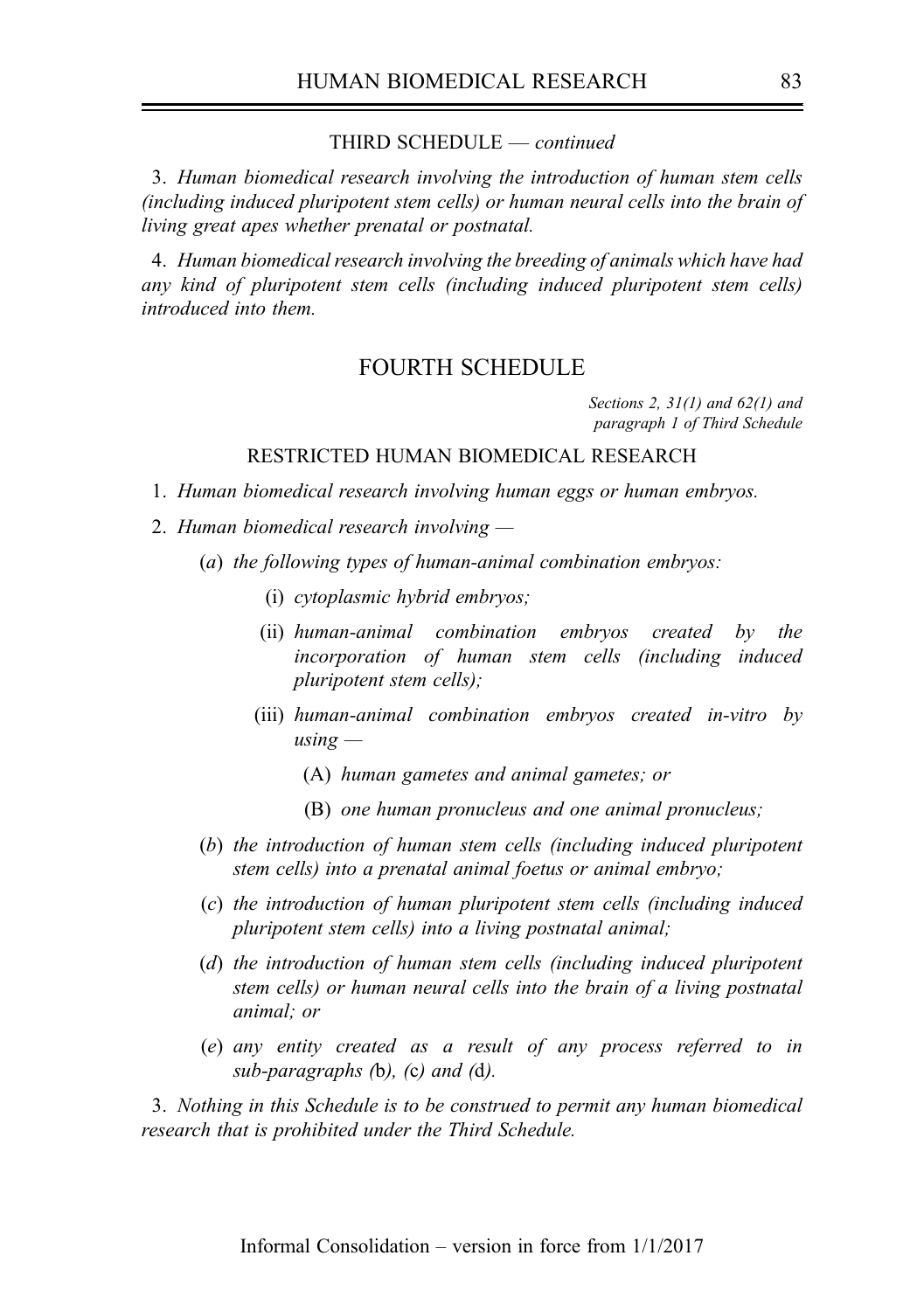## FIFTH SCHEDULE

Sections 13(1), 17(1)(f) and  $62(1)$ 

### WAIVER OF REQUIREMENTS FOR APPROPRIATE CONSENT BY INSTITUTIONAL REVIEW BOARD

#### PART 1

## WAIVER OF REQUIREMENTS FOR APPROPRIATE CONSENT TO BE IN WRITING

1. Where the institutional review board is satisfied that the human biomedical research or use of the human tissue, as the case may be, involves no more than minimal risk to the research subject or donor and involves no procedures for which written consent is ordinarily required outside of a research context (for therapeutic or diagnostic purposes).

2. Where the institutional review board is satisfied that the only record linking the research subject and the human biomedical research or use of the human tissue, as the case may be, is or will be the consent form and the principal risk to the research subject or donor is the potential harm resulting from the unauthorised disclosure of confidential information such as the research subject's identity and the fact of the subject's participation in the research.

#### PART 2

### WAIVER OF REQUIREMENT FOR APPROPRIATE CONSENT FOR HUMAN BIOMEDICAL RESEARCH INVOLVING HUMAN BIOLOGICAL MATERIAL OR HEALTH INFORMATION

- 3. Where the institutional review board is satisfied that  $-$ 
	- (a) the individually-identifiable human biological material or health information research, as the case may be, may not practicably be carried out unless there is a waiver;
	- (b) the use of the individually-identifiable human biological material or health information, as the case may be, involves no more than minimal risk to the research subject or donor;
	- (c) the waiver concerned will not otherwise adversely affect the rights and welfare of the research subject or donor; and
	- (d) the human biomedical research or health information research would reasonably be considered to contribute to the greater public good.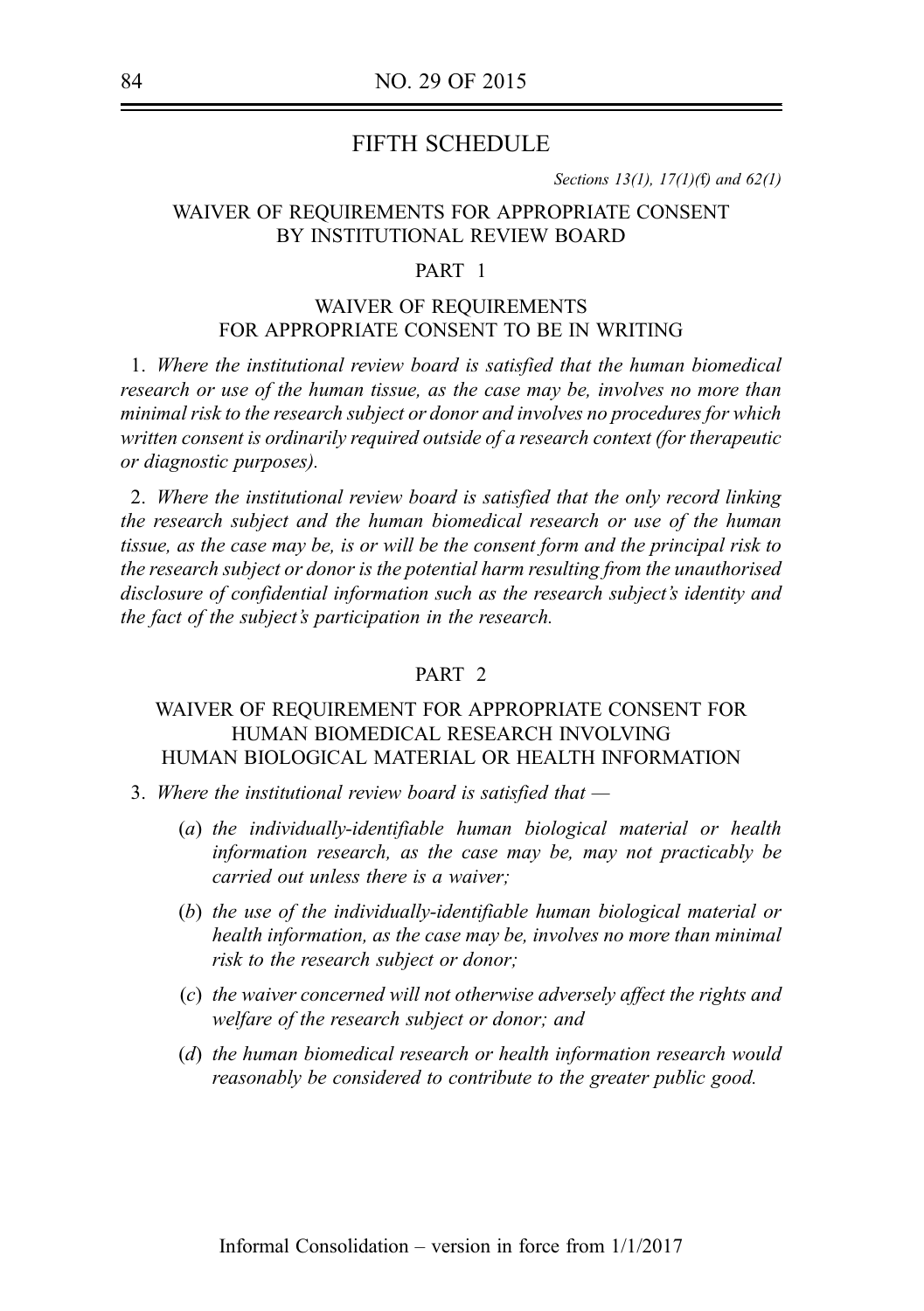#### FIFTH SCHEDULE — continued

### PART 3

### WAIVER OF REQUIREMENT FOR APPROPRIATE CONSENT FOR EMERGENCY RESEARCH

4. Where the institutional review board is satisfied that the human biomedical research is emergency research and where —

- (a) the research subjects are in a life-threatening situation;
- (b) there is no professionally accepted standard of treatment or the available treatments are unproven;
- (c) the collection of valid scientific evidence is necessary to determine the safety and effectiveness of a particular intervention or treatment;
- (d) participation in the proposed research holds out the prospect of direct benefit to the research subjects;
- (e) obtaining appropriate consent is not feasible because
	- (i) the subjects will not have capacity within the time available to give their appropriate consent as a result of their medical condition or situation; and
	- (ii) no person who is authorised to give appropriate consent on behalf of the research subject under section 6 is available;
- (f) the human biomedical research may not practicably be carried out unless there is a waiver;
- (g) provision is made for one of the following, whichever occurs first:
	- (i) the research subject is to be informed as soon as is practicable after he or she regains capacity of his or her participation in the research and given an opportunity to withdraw from further participation in the research; or
	- (ii) the person who is authorised to give appropriate consent on behalf of the research subject under section 6 to be informed as soon as is practicable of the subject's participation in the research and to be given an opportunity to request that the subject be withdrawn from further participation in the research; or
- (h) provision is made for a medical practitioner who is registered under the Medical Registration Act (Cap. 174) as a specialist in the specialty relating to the research and who is not involved in the research as a researcher or supervisor to certify, prior to the enrolment of the